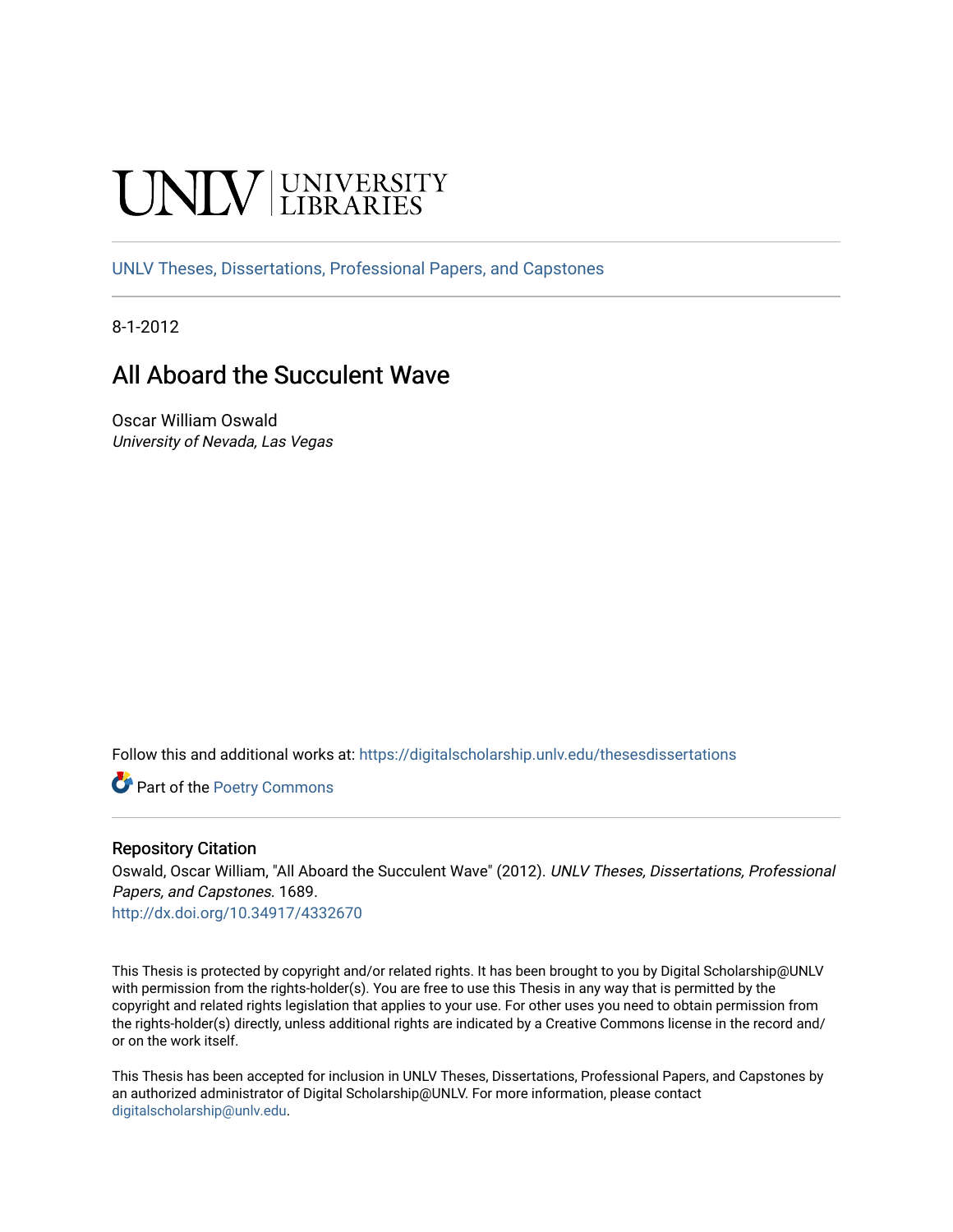#### ALL ABOARD THE SUCCULENT WAVE

By

Oscar William Oswald

#### Bachelor of Arts in English Literature Gonzaga University 2009

A thesis submitted in partial fulfillment of the requirements for the

Master of Fine Arts in Creative Writing

English Department College of Liberal Arts The Graduate College

University of Nevada, Las Vegas August 2012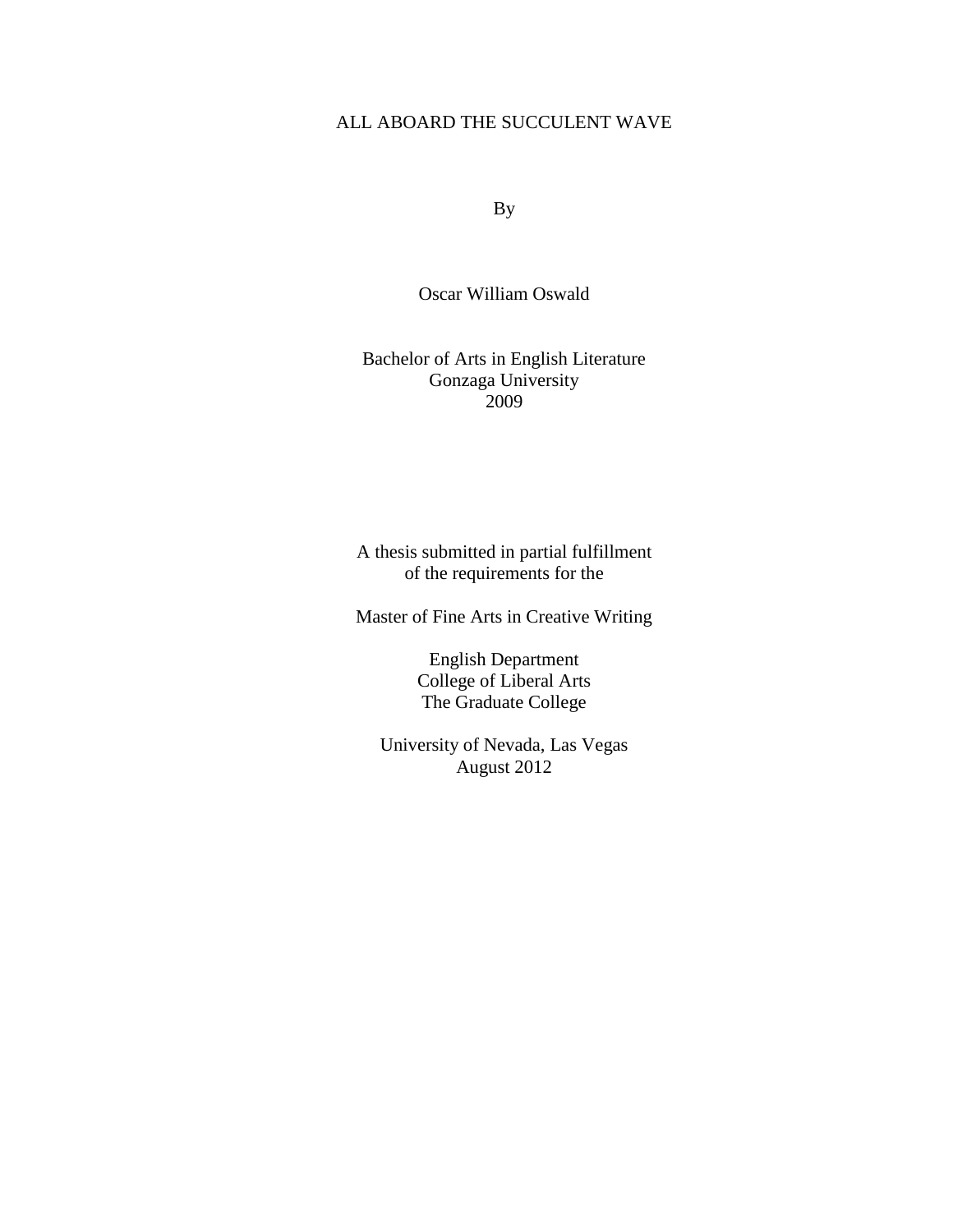Copyright by Oscar William Oswald, 2012 All Rights Reserved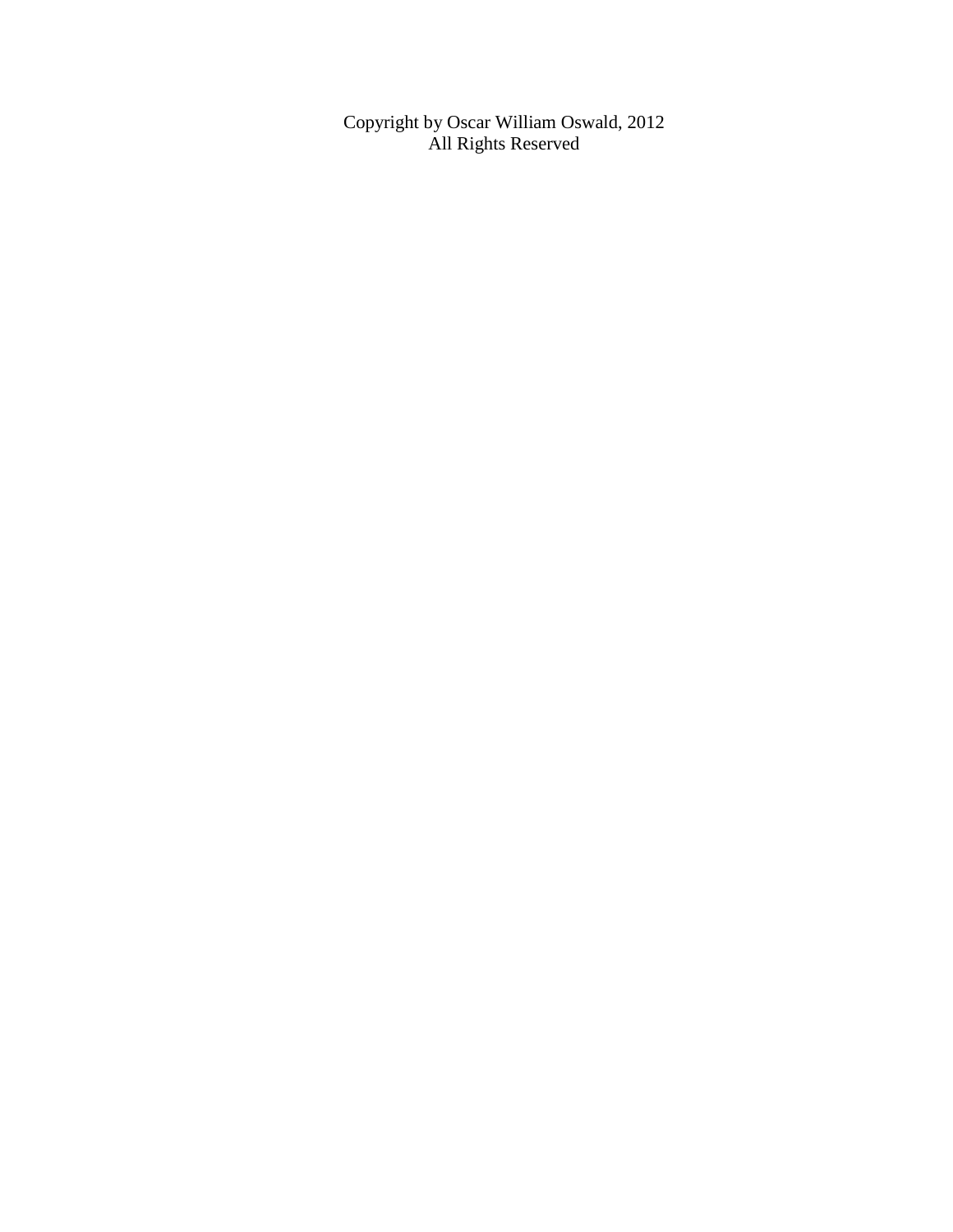

#### THE GRADUATE COLLEGE

We recommend the thesis prepared under our supervision by

#### **Oscar Oswald**

entitled

#### **All Aboard the Succulent Wave**

be accepted in partial fulfillment of the requirements for the degree of

#### **Master of Fine Arts in Creative Writing**

Department of English

Claudia Keelan, Committee Chair

Donald Revell, Committee Member

Megan Becker-Leckrone, Committee Member

Dave Biesecker, Graduate College Representative

Ronald Smith, Ph. D., Vice President for Research and Graduate Studies and Dean of the Graduate College

**August 2012**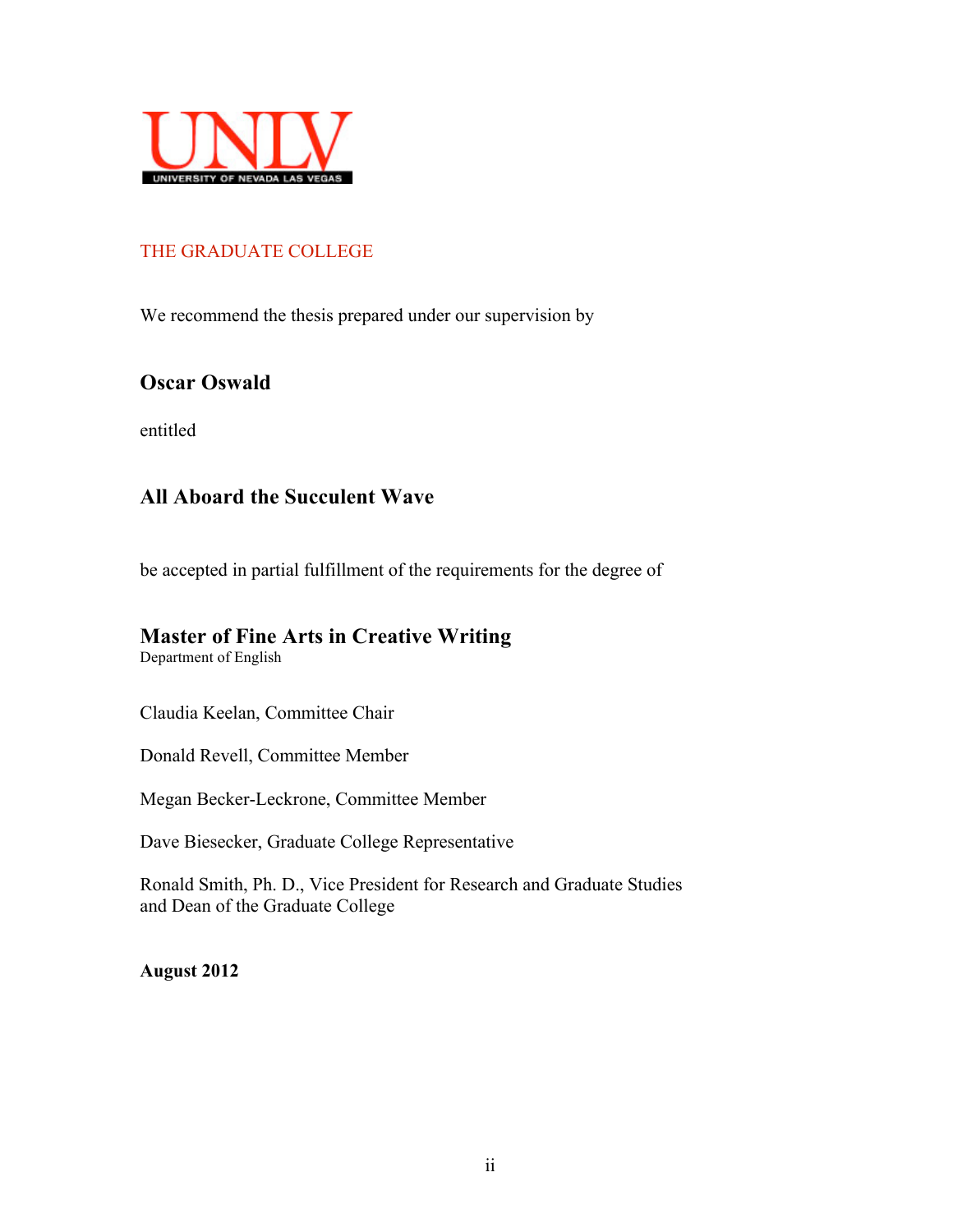#### ABSTRACT

#### All Aboard the Succulent Wave

By

Oscar Oswald

Prof. Claudia Keelan, Examination Chair Professor of English and Creative Writing University of Nevada, Las Vegas

*All Aboard the Succulent Wave* is a collection of poems written over the past three years. It is the product of major shifts in my faith and trust in language. The manuscript is divided into three parts: "The Staccato Monsoon," "Today / / / A Poetics," and "Elliptics." Each of these sections concerns a particular theme about my language, my god, and my soul.

I wrote many poems that used language to find god. In these poems, those designated by "/// A Poetics," I write about what is holy to me in the moment and about how the instantaneous sense of my spirit propels language naturally. My poetics refers to isolated – though similar and familial – attempts to articulate my faith-in-words and, therefore, the sublime.

I spent much of my time as a creative writer questioning the purpose of poetry, demanding that it speak for some unfamiliar community or generation – a poetics of experience, progress, and humans. Those were disturbing times. The "/// A Poetics" poems indicate my faith in myself, in the momentousness of poetry and its bright logic against the stuffy trough of the past. I can say with some certainty now that I believe I exist because of the poems in time.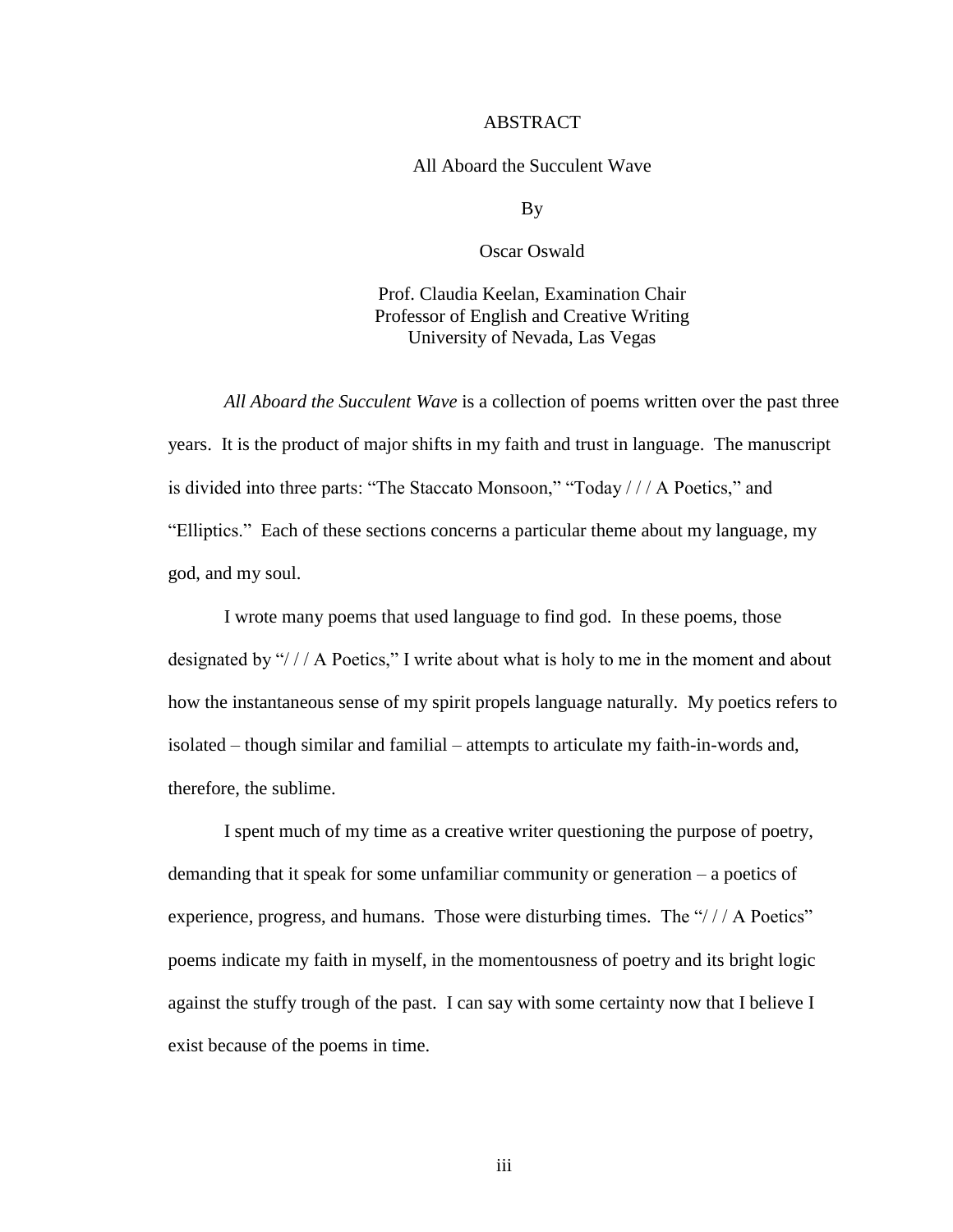There is no choice between language and god. The two are the same: a process. Sometimes there is god and sometimes there isn't. God flits when language does, and language leaks when god happens. This is why faith is essential to my poetry. It is a secular faith in the power of language to irrupt into newness, into time. Hopefully that is where god is, my origin (speaking from my soul). So experience comes into play somehow  $-$  it's always there  $-$  but experience is never the point.

These poems testify to moments when I felt relief from my doubt as I wrote. I can remember when and how I wrote most of them. These were memorable times because I felt the time and articulated it. When I could not or would not articulate time, I wrote bad poems. It was very difficult to let myself stop writing when I had nothing to say, when I didn't believe in anything, simply living along and perhaps reading the news. But when this lapsing became a load, I wrote. My writing, at its happiest, happened as I decided to write, perforating my doubt with wonderful pricks of faith. I tried to tell myself what I wanted when I wrote and why I wrote about god and my soul.

Thank you Claudia and Don and all the other poets I found through your encouragement. I mean especially the French poets and the newish American writers, Lyn Hejinian, James Tate, and the like. I came to understand American poetry and therefore my aesthetics (leading to my soul) through the work of translated foreigners. Growing up, I never trusted the Americans, being one myself. I thought there was something up their sleeve, a stupid trick only a few privileged people knew about, and I wanted something else. Then I read who they read and it all made sense. The Americans' poetry was so much simpler after identifying their foreign models. To paraphrase Robert Hass, everyone is writing about the same thing! Seen in that light, that

iv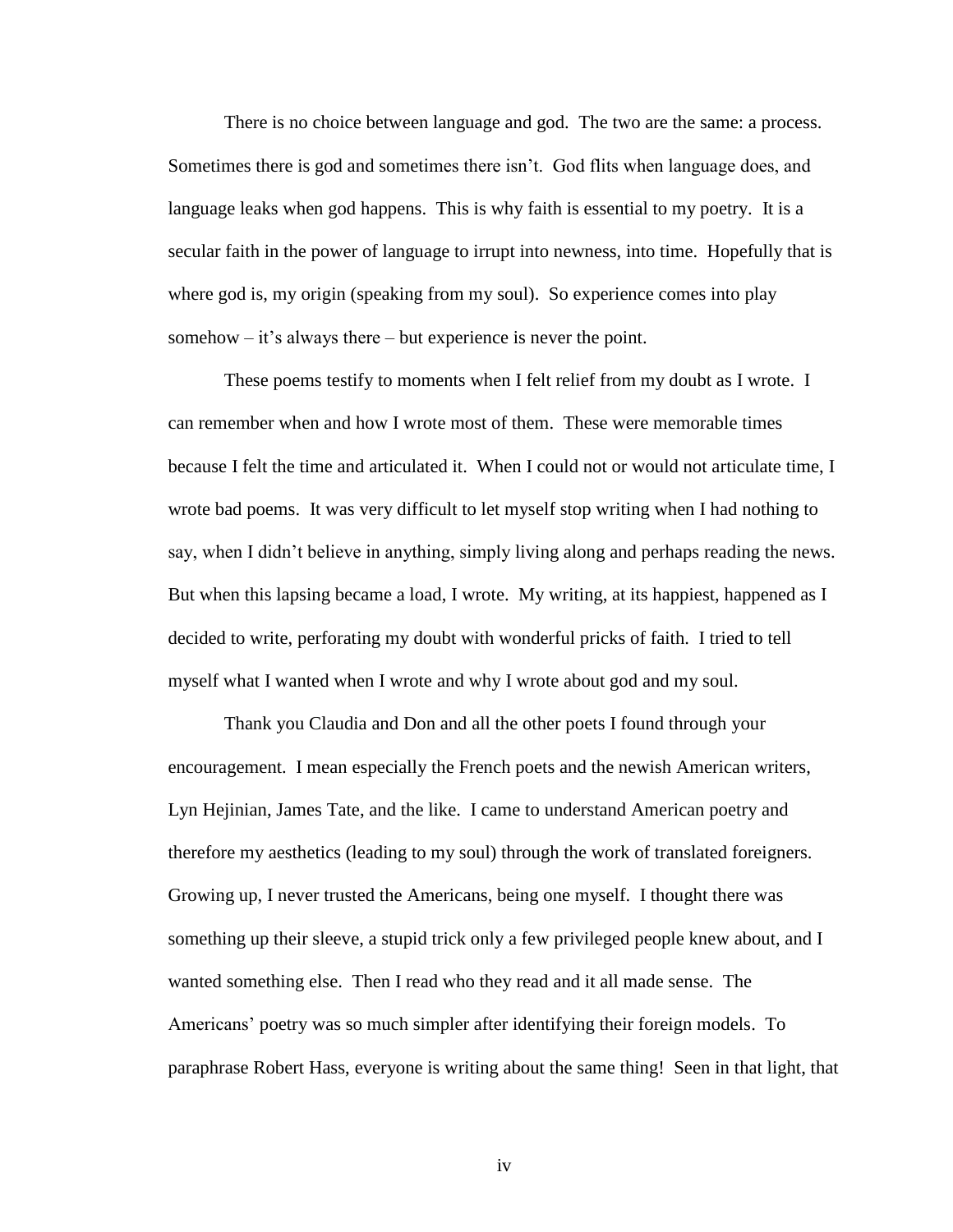anticipation for flashes, most poetry was much more interesting and worthy of imitation.

Which leads me to these poems I wrote. I hope you enjoy them.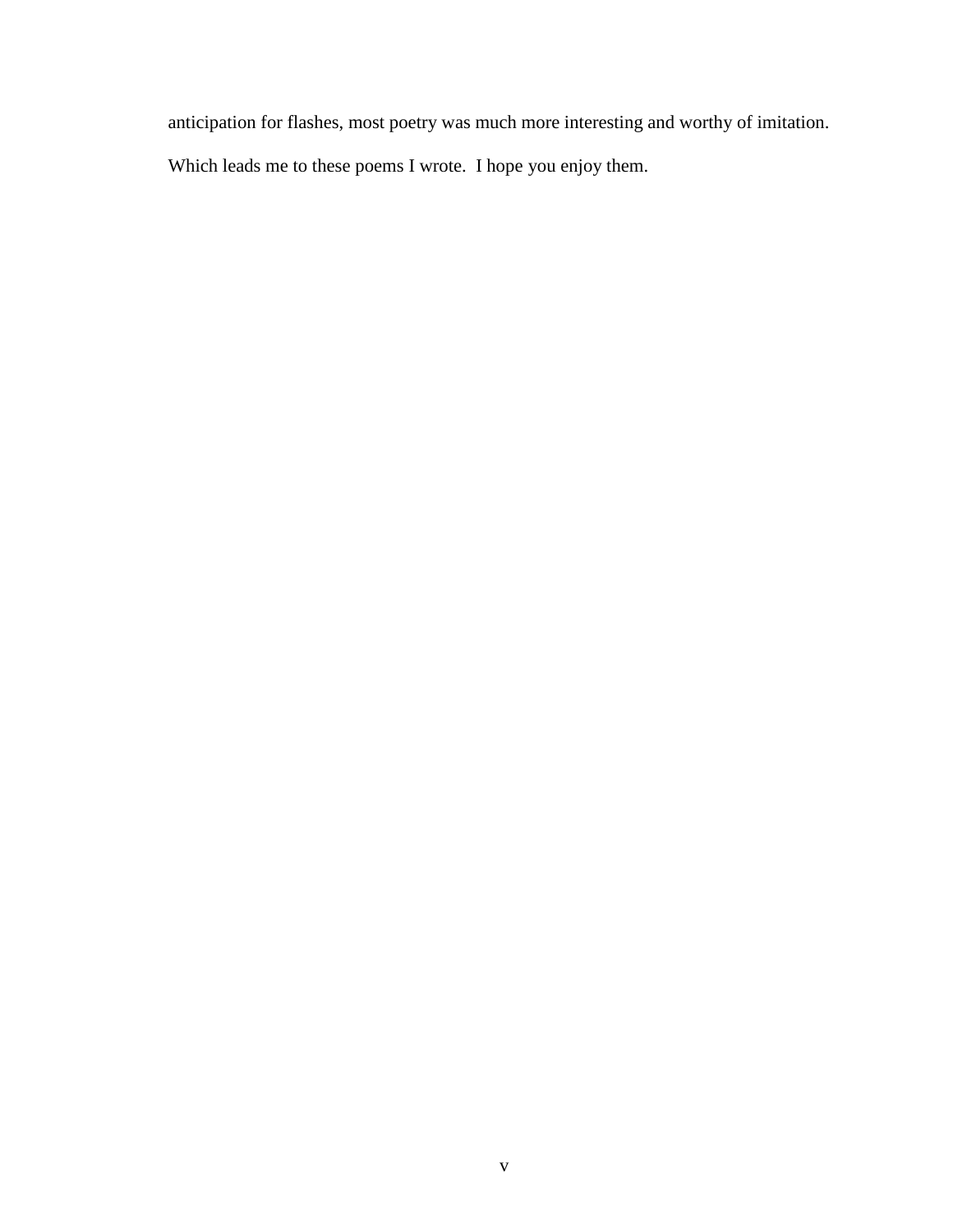#### **Contents**

| Abstract                                               | iii              |
|--------------------------------------------------------|------------------|
| 1. The Staccato Monsoon                                | 1                |
| It Becomes Mine                                        | 3                |
| The Grove Beyond Summer                                | $\overline{4}$   |
| The King                                               | 5                |
| The Ceremony Watching Young Ones                       | $\boldsymbol{6}$ |
| All Aboard the Succulent Wave                          | $\boldsymbol{7}$ |
| Riddle /// A Poetics                                   | 8                |
| Desideratum                                            | 9                |
| Samantha                                               | 10               |
| Campaign                                               | 11               |
| Home /// A Poetics                                     | 12               |
| Spirit /// A Poetics                                   | 13               |
| <b>Nearest Acropolis</b>                               | 14               |
| Rinsing and Shaving the Broken Hair                    | 15               |
| Beowulf /// A Poetics                                  | 16               |
| <b>Bravest</b>                                         | 17               |
| In Love                                                | 18               |
| <b>Baseball with Dad</b>                               | 19<br>21         |
| Hypercube /// A Poetics<br>Alert for the Double Bridge | 22               |
| Access to the Sublime                                  | 23               |
| Atoms /// A Poetics                                    | 24               |
| <b>Another Theater</b>                                 | 25               |
|                                                        |                  |
| 2. Today /// A Poetics                                 | 26               |
| 3. Elliptics                                           | 46               |
| It Licked Me                                           | 47               |
| <b>Little Prom</b>                                     | 48               |
| Away from the Window                                   | 49               |
| Tribute /// A Poetics                                  | 50               |
| Pilgrim                                                | 51               |
| My Soul /// A Poetics                                  | 52               |
| Relief /// A Poetics                                   | 53               |
| Will                                                   | 54               |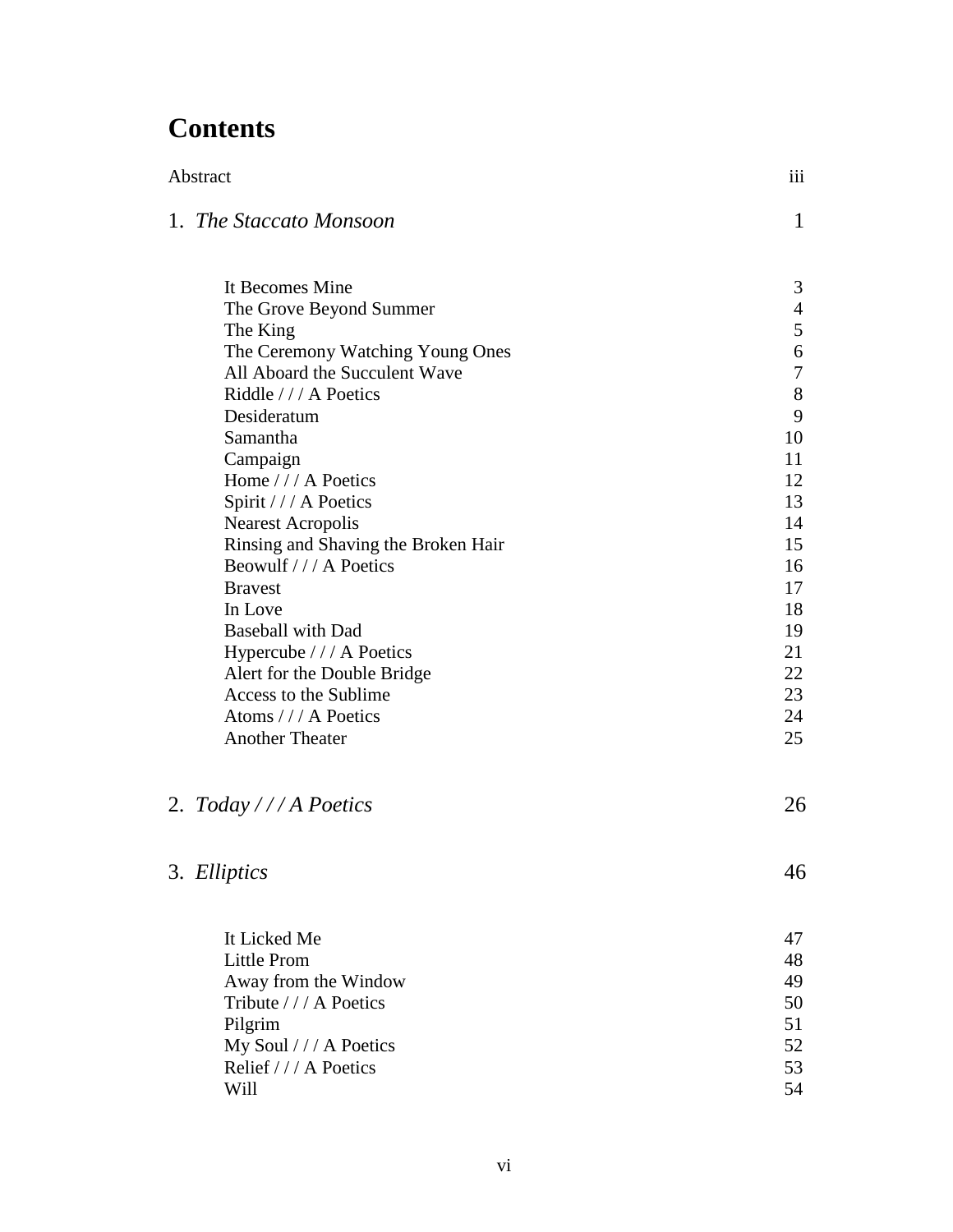| The Bronze Morrison                        | 55 |
|--------------------------------------------|----|
| <b>Breaking Waves</b>                      | 56 |
| News /// A Poetics                         | 57 |
| Species: Star                              | 58 |
| The Prize /// A Poetics                    | 59 |
| <b>Quietly Home</b>                        | 60 |
| Joy                                        | 61 |
| The Edge Plunged in Autumn                 | 62 |
| A Great Day to Remember What the Child Saw | 63 |
| For My Friends                             | 64 |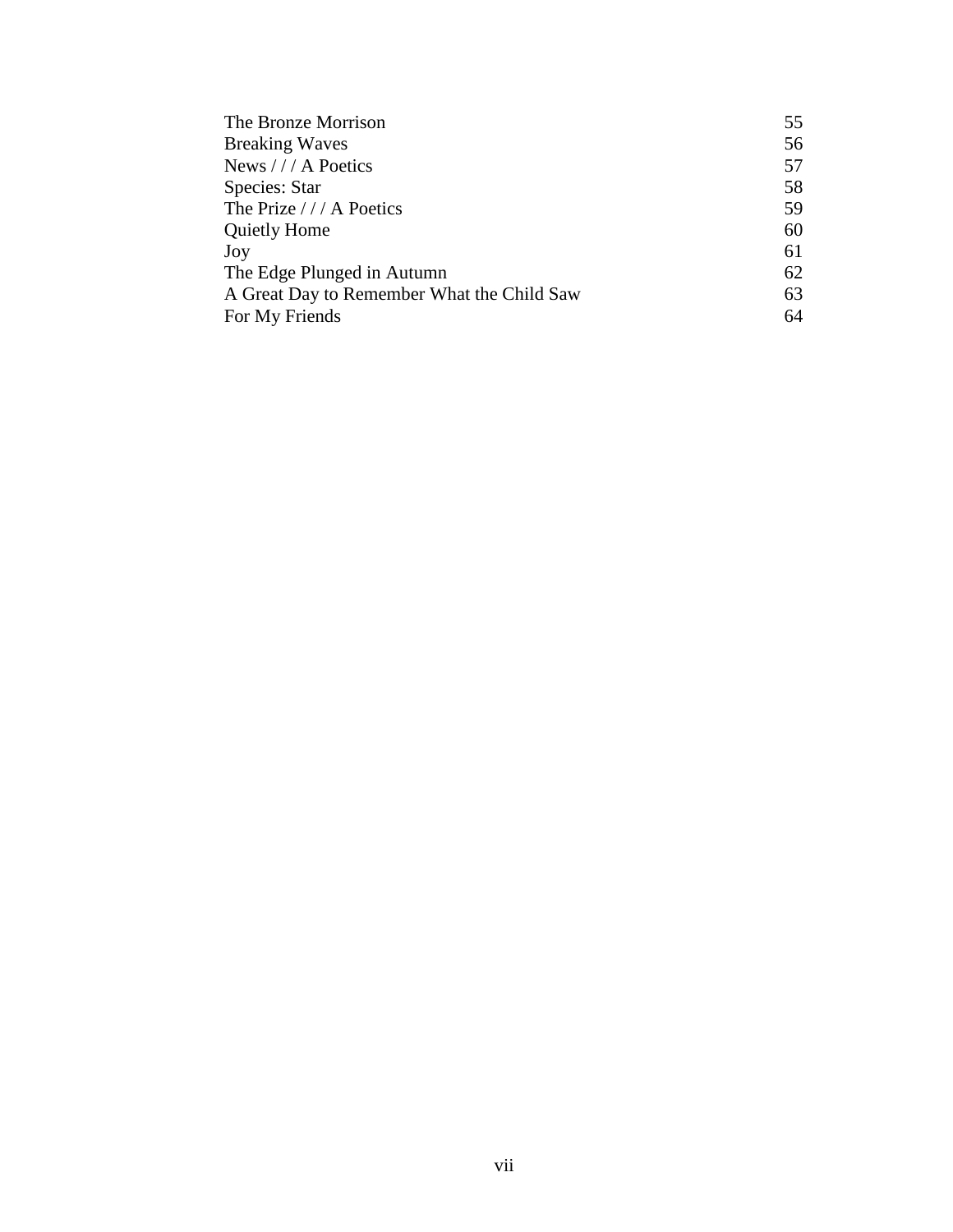# 1: The Staccato Monsoon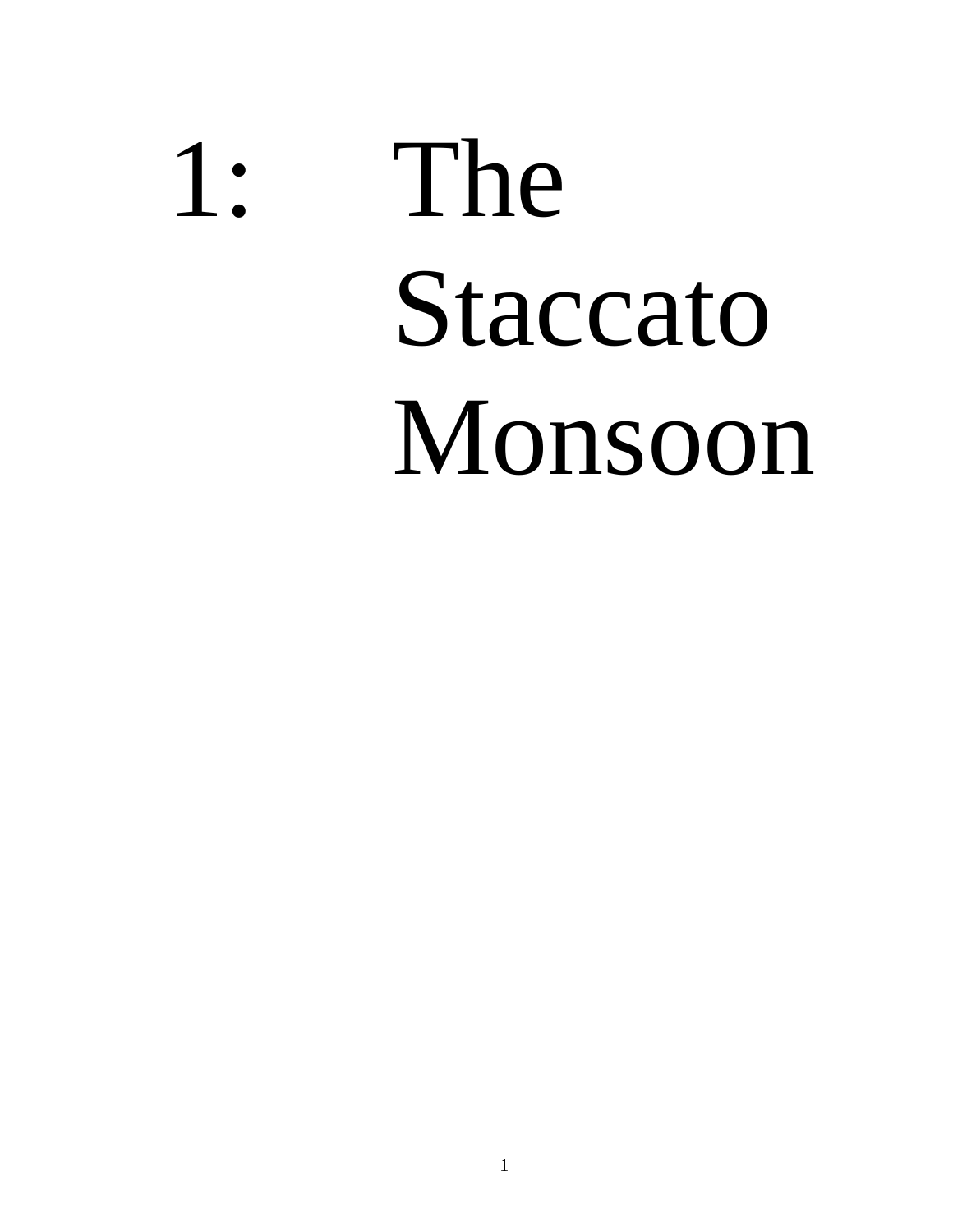It is fitting that poetry be inseparable from the foreseeable, but not yet formulated.

- René Char

…a poem is tough by no quality it borrows from a logical recital of events nor from the events themselves but solely from that attenuated power which draws perhaps many broken things into a dance giving them thus a full being.

- William Carlos Williams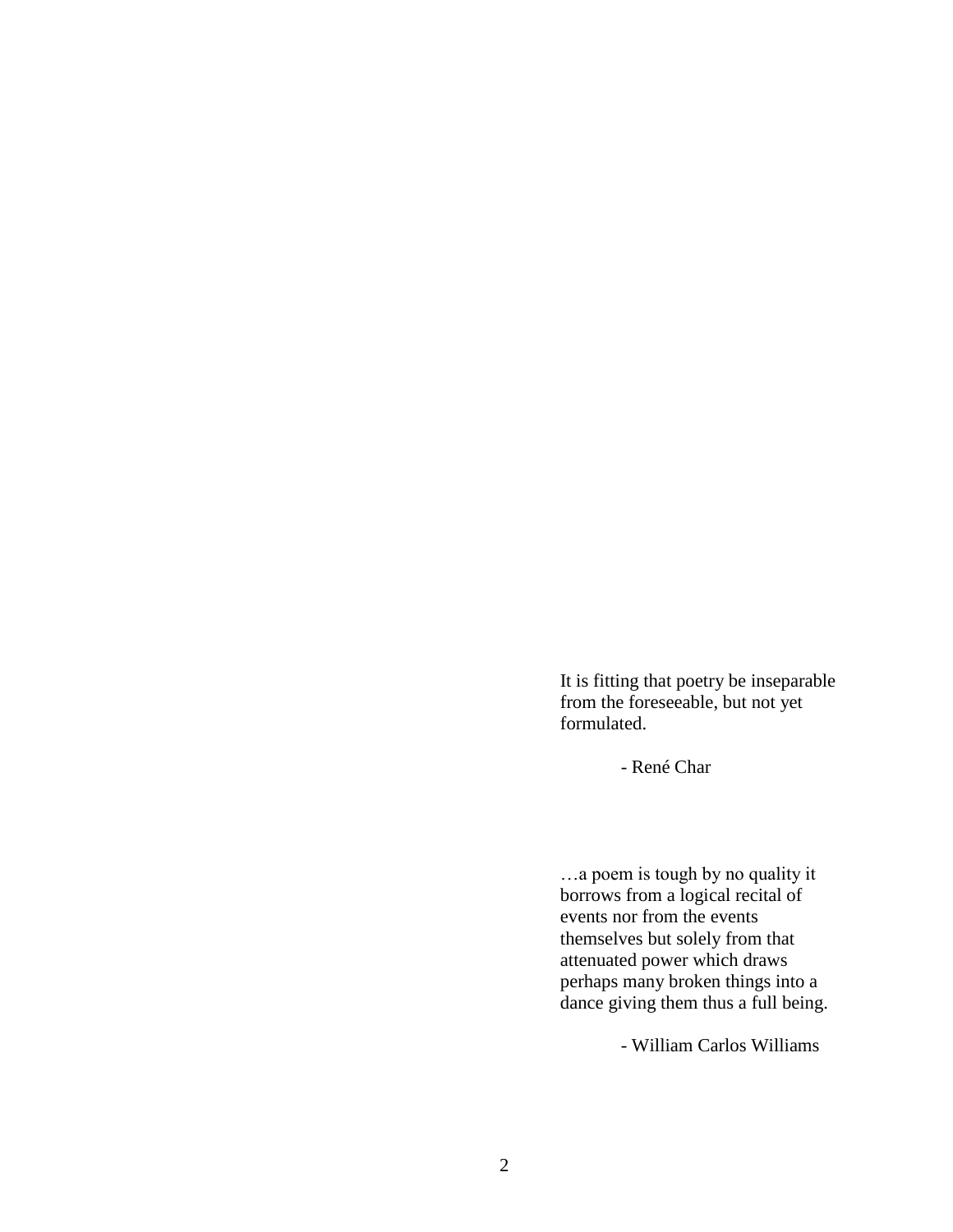#### It Becomes Mine

tickled and topsy-turvy the little world yesterday the little word yesterday

go go gadget go go apostle i left my newest curiosity in reno the mexican food was terrible and i eclipsed the little road

i seed pistons on the body of this body then to death i am a stranger the kind of acquaintance one never mentions even to the acquaintance and there is fruit fathomlessly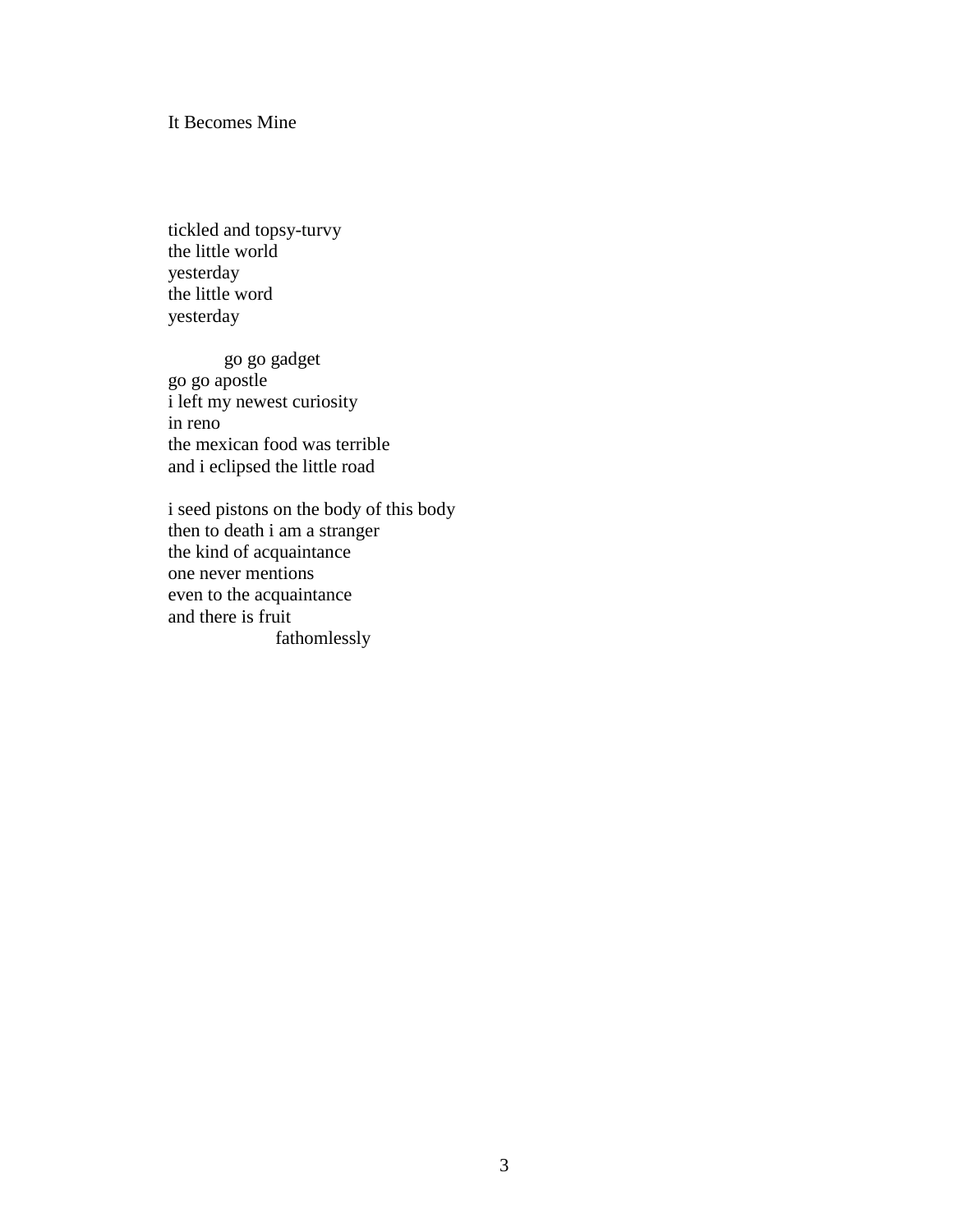#### The Grove Beyond Summer

i blew the whistle i returned the limp crimson vampire i wore when it was too hot to be embarrassed and topless comedians wouldn't encourage my nipples too

trailheads: prefer my left side and tangentially condom advice the easel yesterday everybody knows glued sandals to the kids on swings

i am the green difference between the trees near enough to tackle the sky with my commercial lobe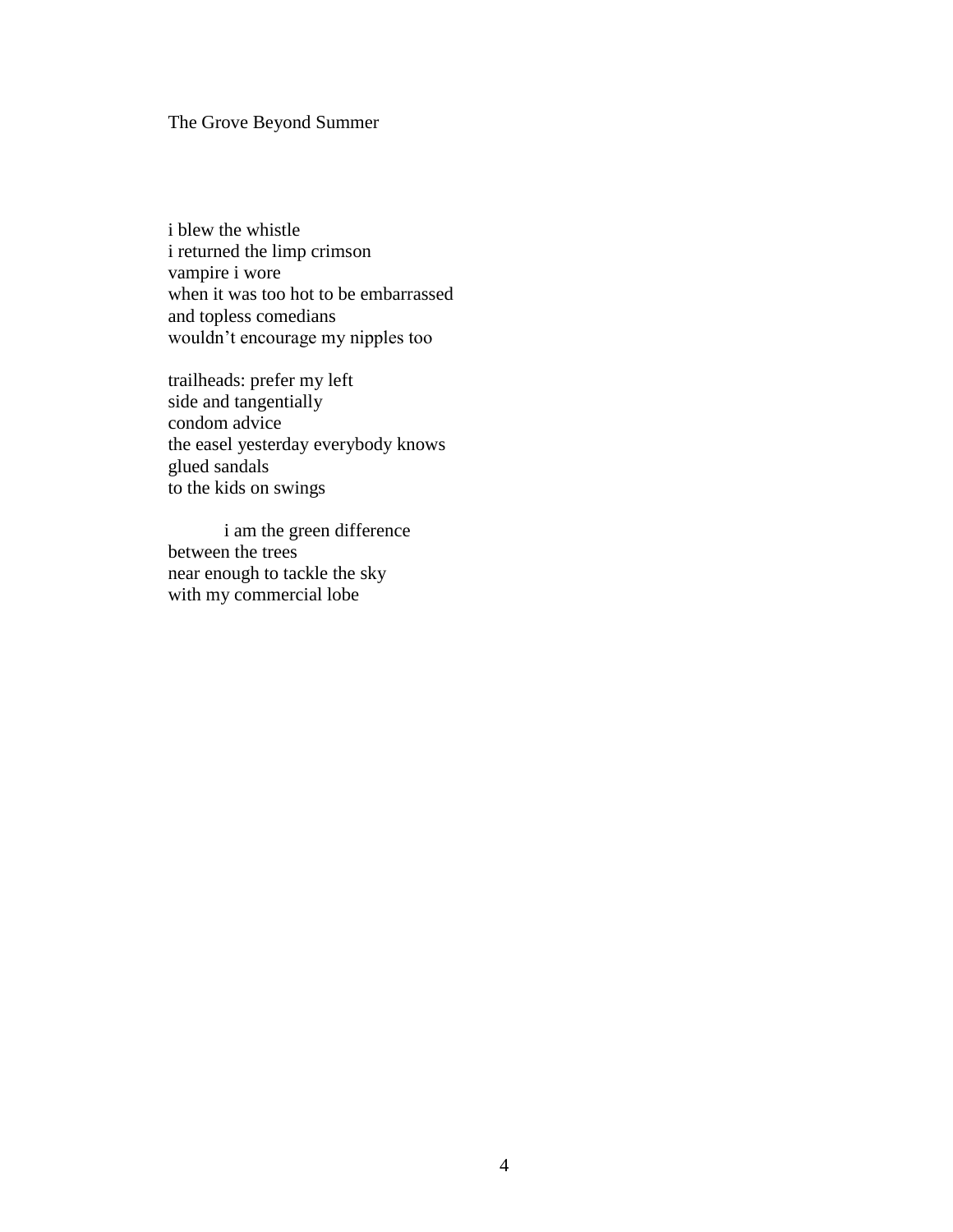The King

a quarter catches you dripping with rowboats we lasso and bring to cream

when you cork the ratio and leave i'll spread your blankets back in the pool into the pitch we play with open steel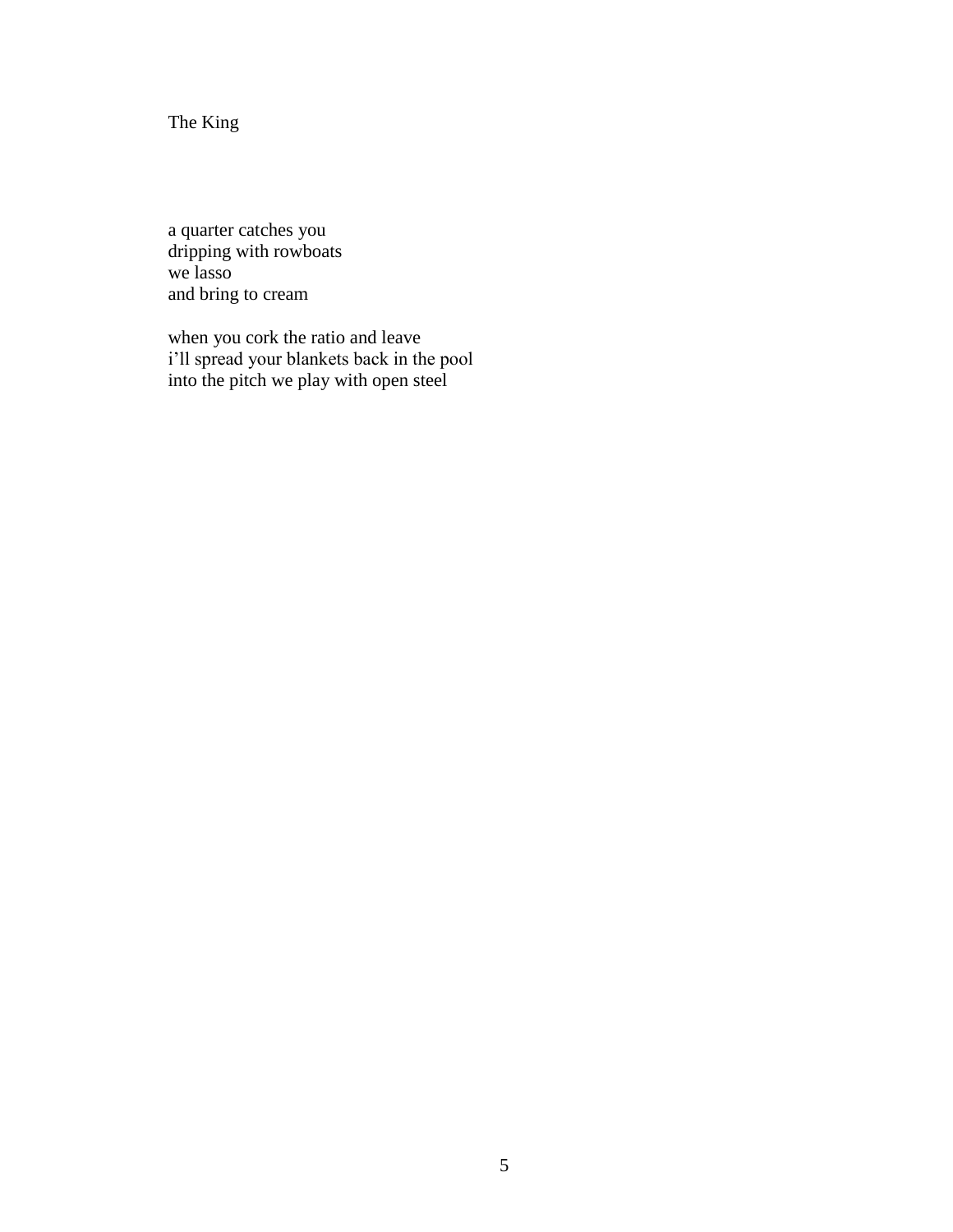#### The Ceremony Watching Young Ones

quality i am glad to think flavor burning on a comb its petrol purple in the curtain between carrot's nectar and cumin above the loaded palm

the diamond in the rat control cocked to sunwash my two bodies paired by the delight and gold in their heroics quick dynasties and latitudes there to be light in cornfields blunt with coal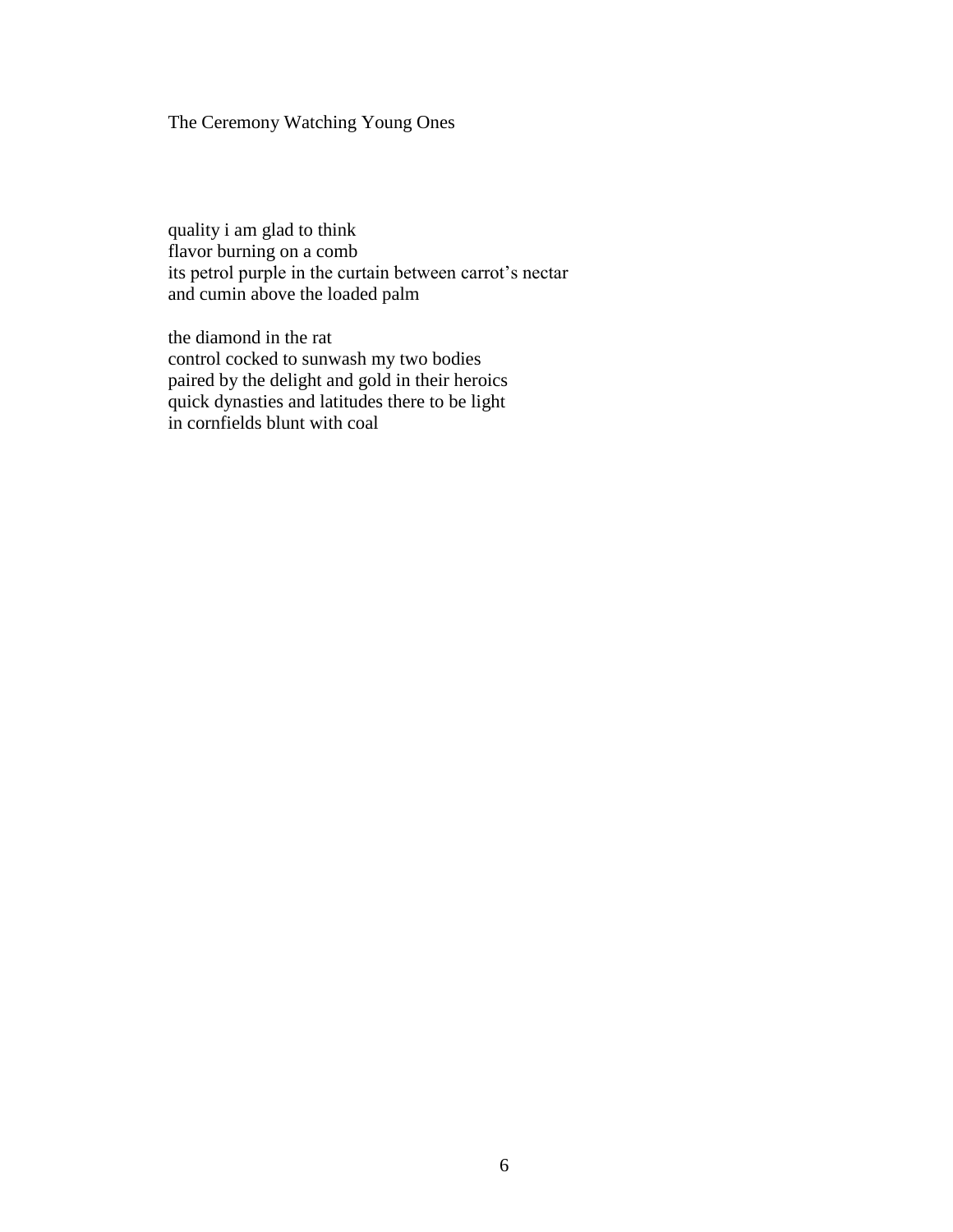All Aboard the Succulent Wave

what a challenge to forget the bedtalk when an entrance supports the night the hairclip leaving the kettle i know teased ginger from the catsack's leaking height

first bellybutton first mauve first necklace the twelve cracks my back makes make my house twelve lessons in the tunnel to the airport so many light riffs great across the ceramics made mug in my hand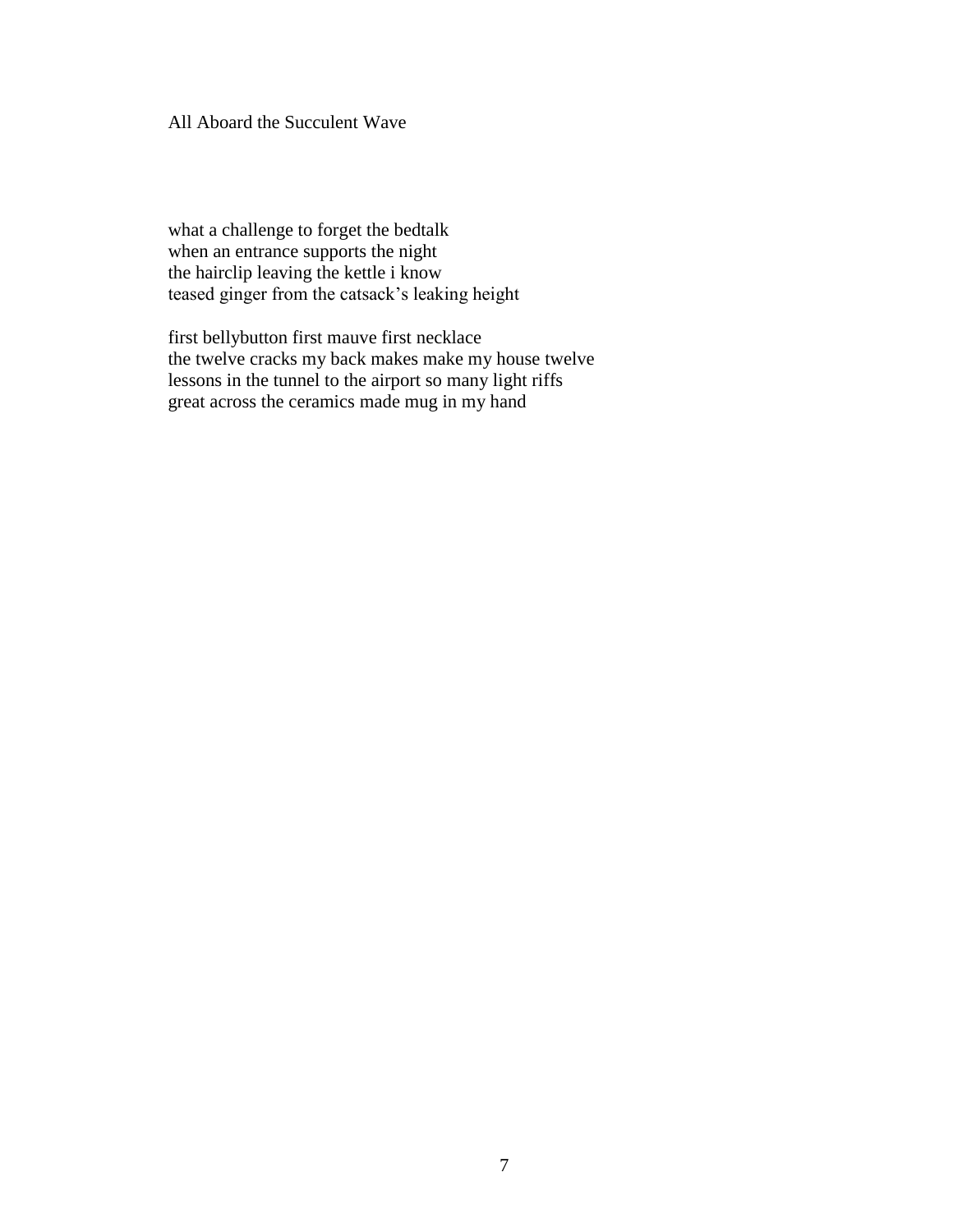Home / / / A Poetics

i found mother and i didn't touch her briefly raising her with my rising oil

both ripe and shallow i am tall and my back breaks to eat bakeries whole rinsing them down with core mercury i drill daily from my open child flecked past weightlessness into landscapes waxed with laughter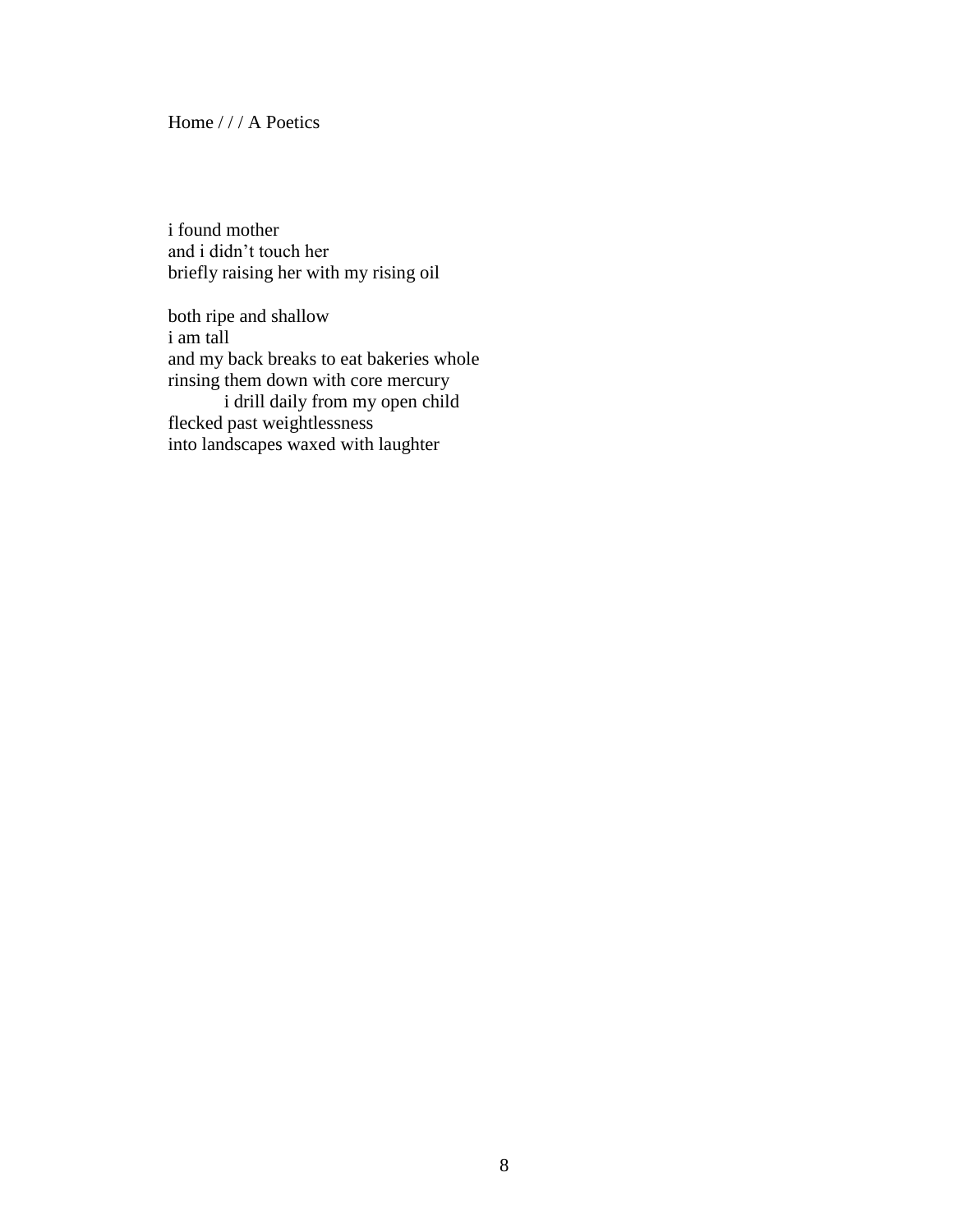Riddle / / / A Poetics

i am built to bring no change i am built to weather snow and heat and thrown stone

who am i?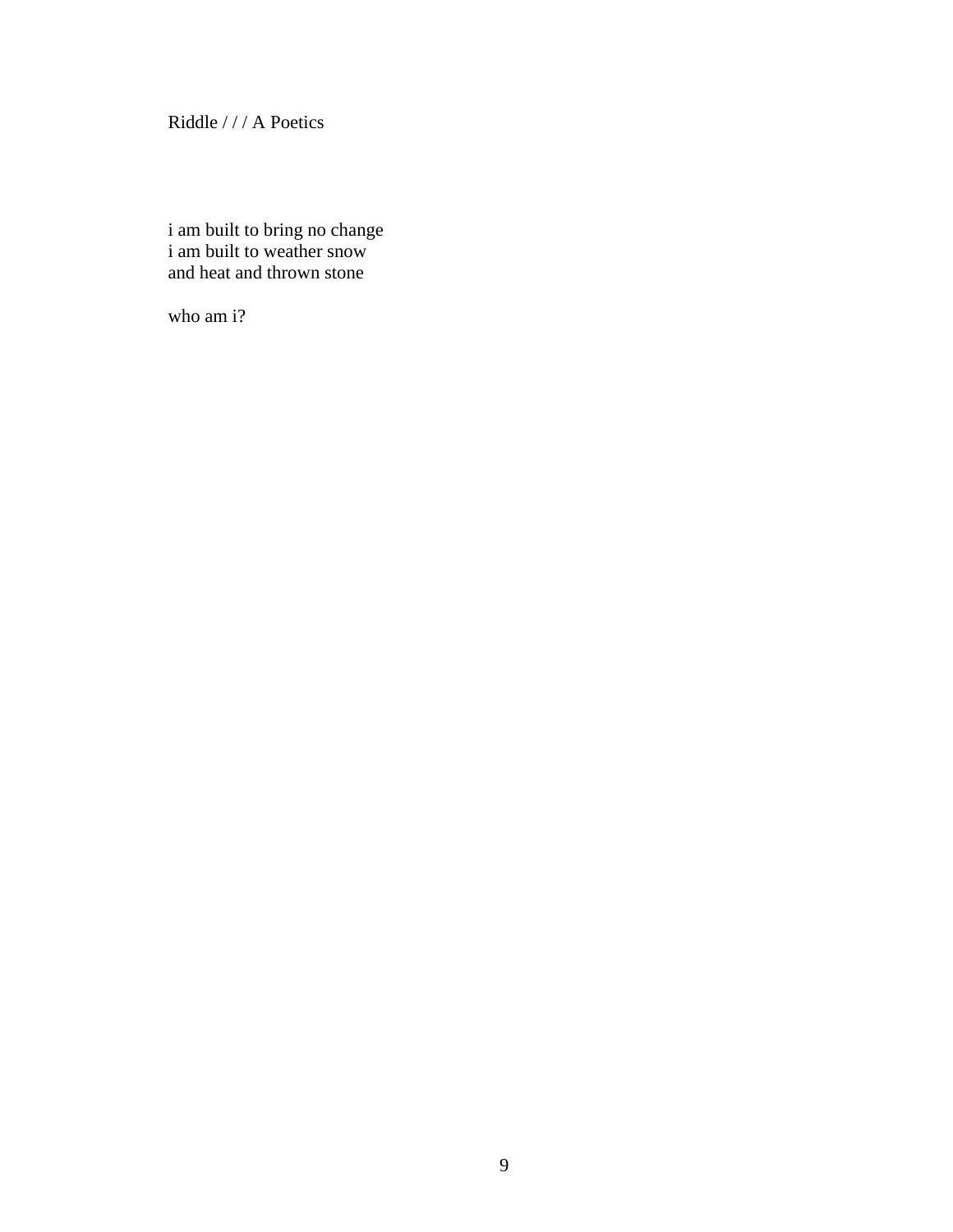#### Desideratum

#### I.

follow me whether my scalp can launch my head doomsday peach the game the bees deserve to earn my endless supply

pan-fried to flame on the combing glaze my magnet gaze for pilsner and string framed correctly to the exit screen and more footsteps more hollow and heavy nectar trace canvases and chew the cuticles on the author's finning grass

#### II.

i scratch both sides to prove i like the smooth gift between her thighs returning royal stems to my remarkable home

her better barefoot her pocket hands undressed in the slim spree between loving me and slapping my wake tucked by flame into day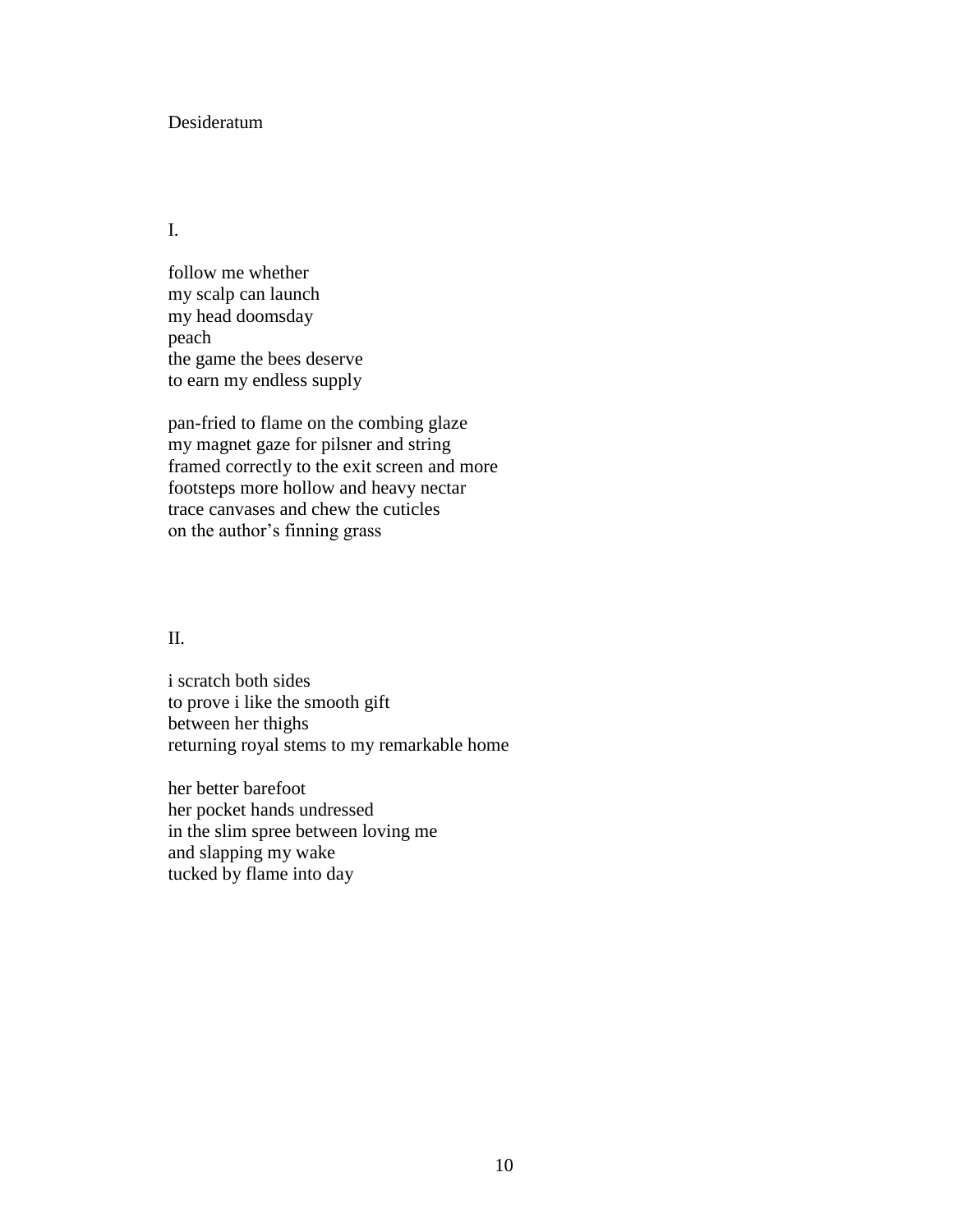#### Samantha

my thankless mask and her pleasant furrows left soft accordions in the car when it was time to dissolve in the woven sauna kept at bay by captains welcoming sand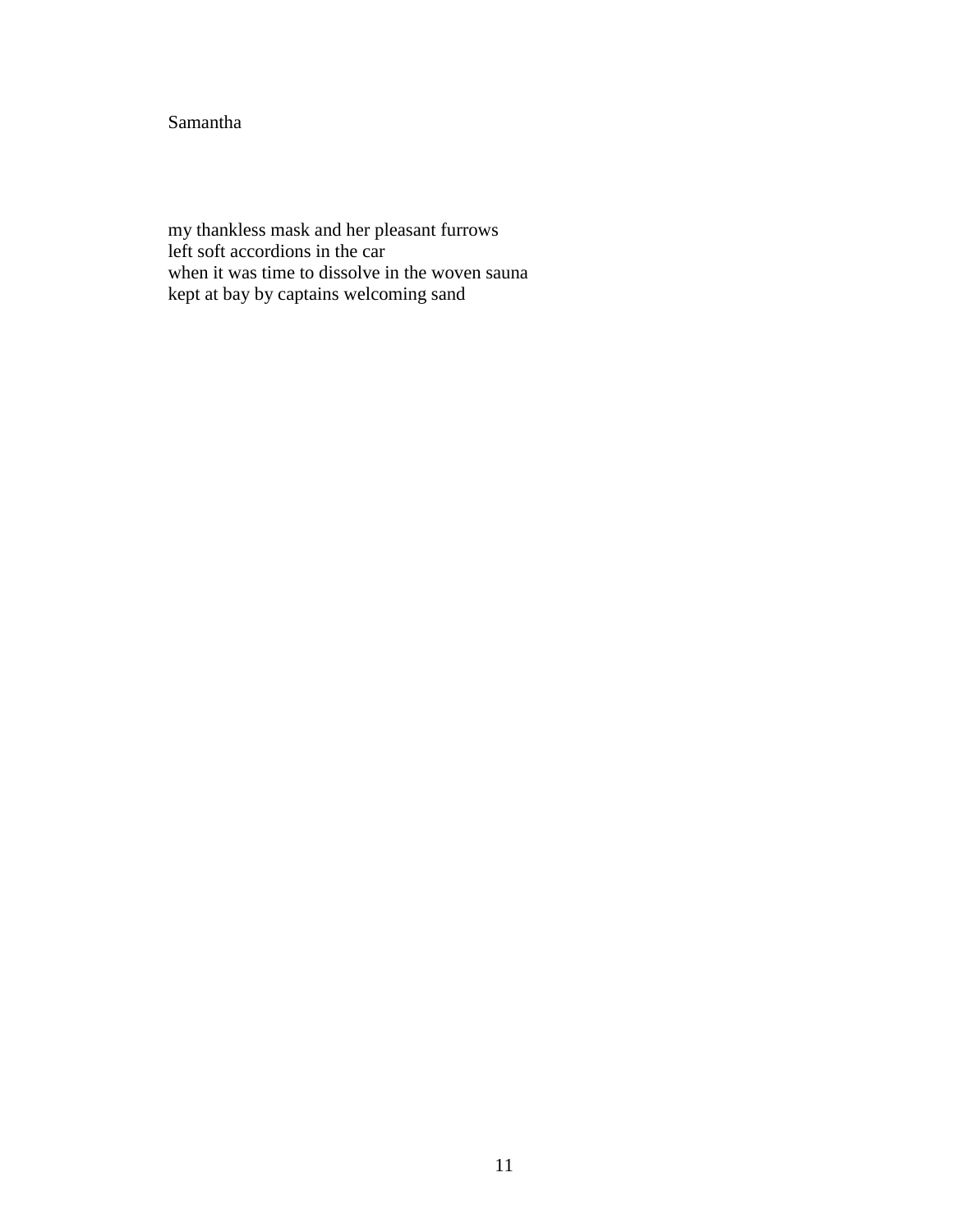Campaign

they struggle towards the jingle ice cream comes to the park i've waited for the silent birds to defecate for minutes their whistles their fire in the dry pincecone tree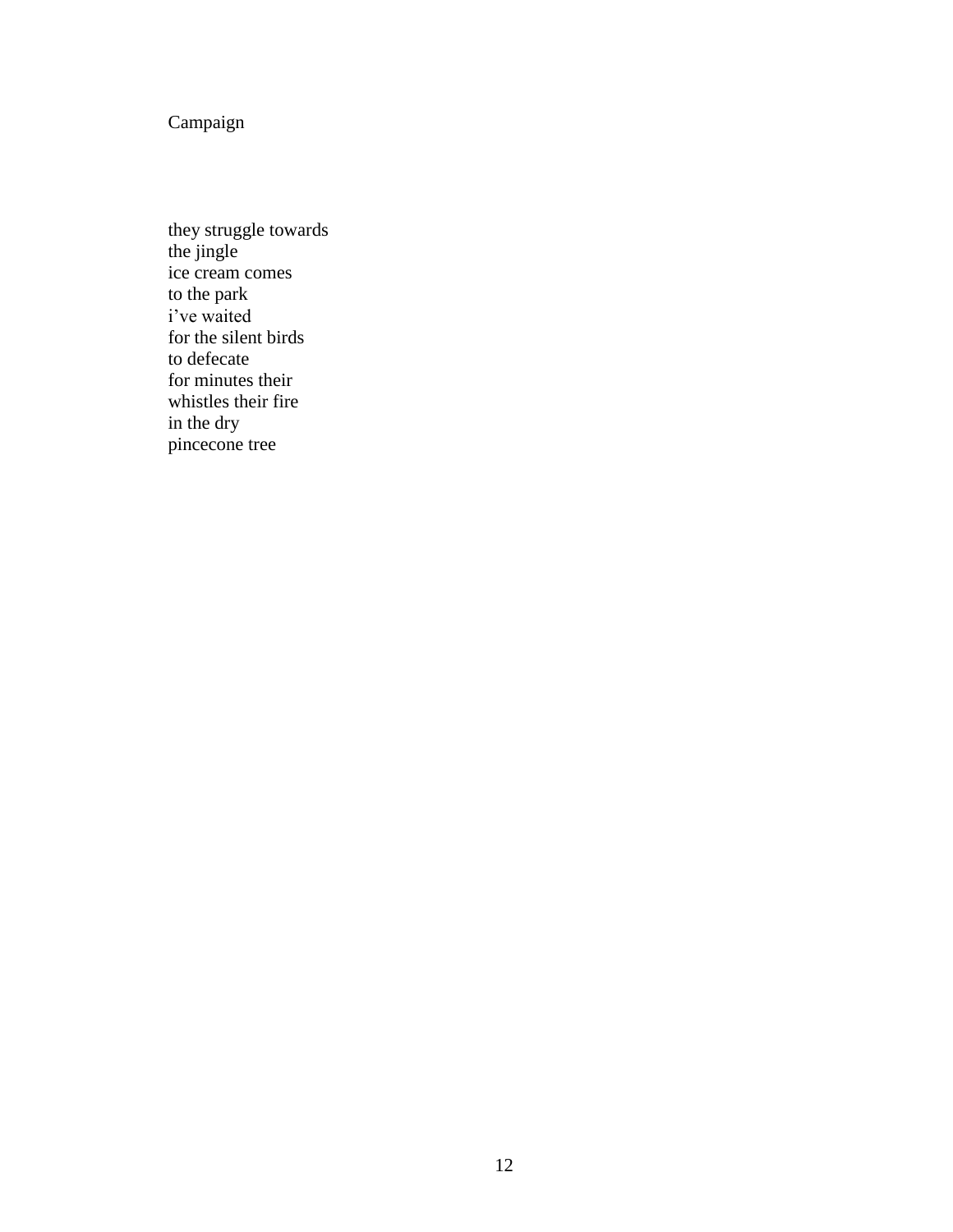Spirit / / / A Poetics

my self my only forward

buzz in missionary flight

better marrow

soft and still where it never was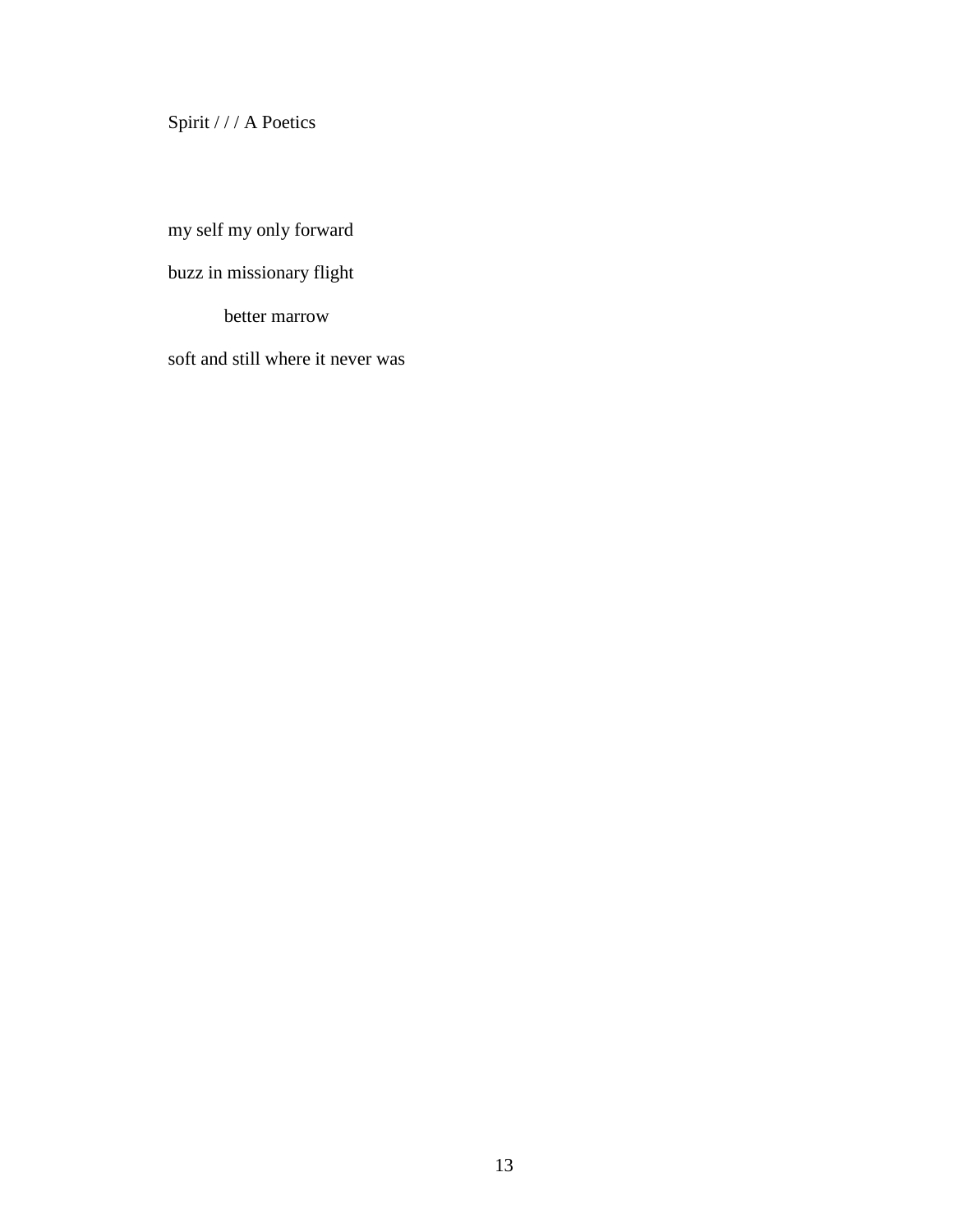Nearest Acropolis

blown and bent into giraffes in the new stripe on the animal's next leg my episode sends curfews into the light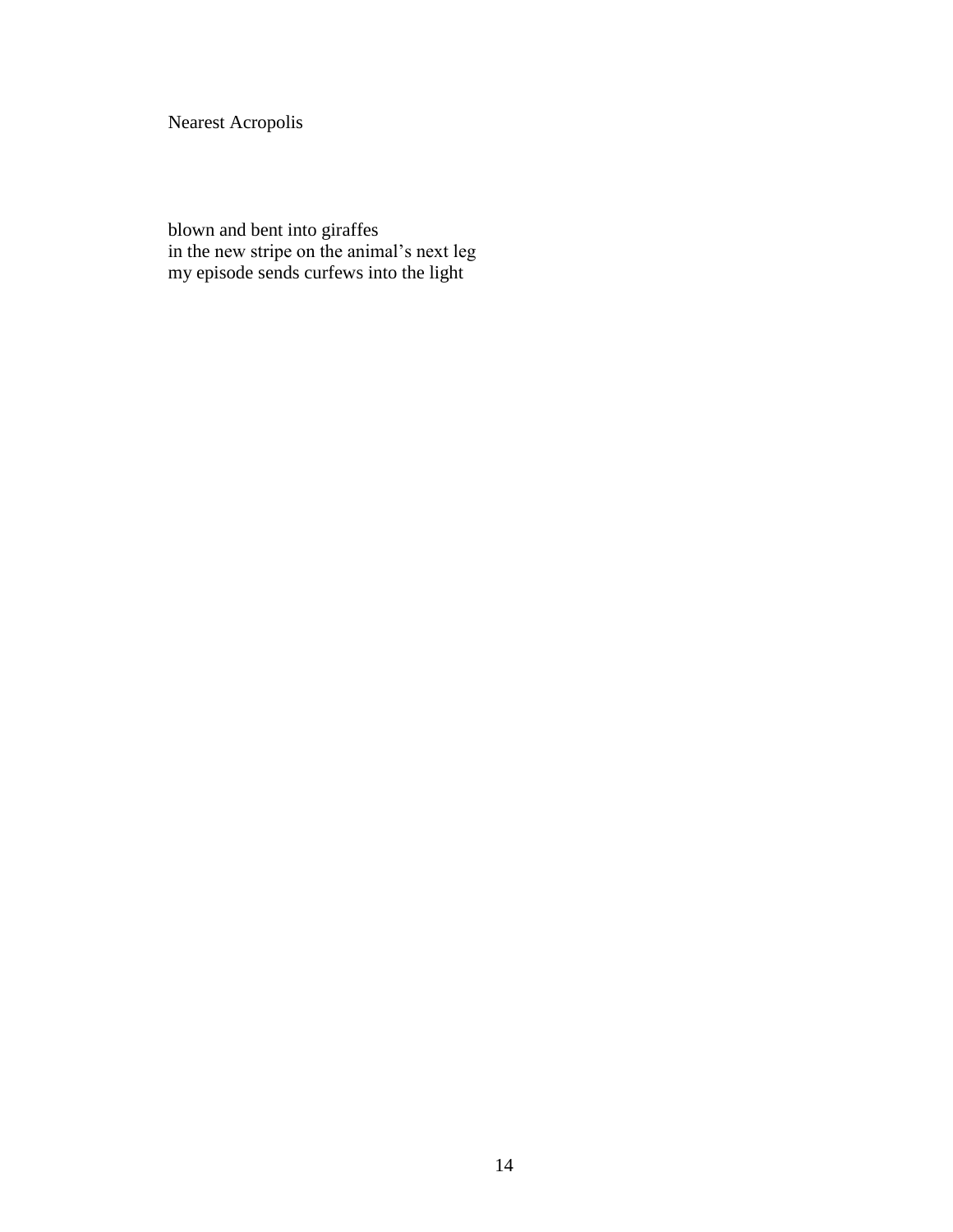Rinsing and Shaving the Broken Hair

legumes bandaged on the open floor mass plastic fertile with exit nectar kiss kiss and keep me championed on the exit body naked with horseplay like a pistol

the contest spreads at lunch capitalizing my initials o o though to be believed it risks nothing but handshakes between friends in the lovemaking bed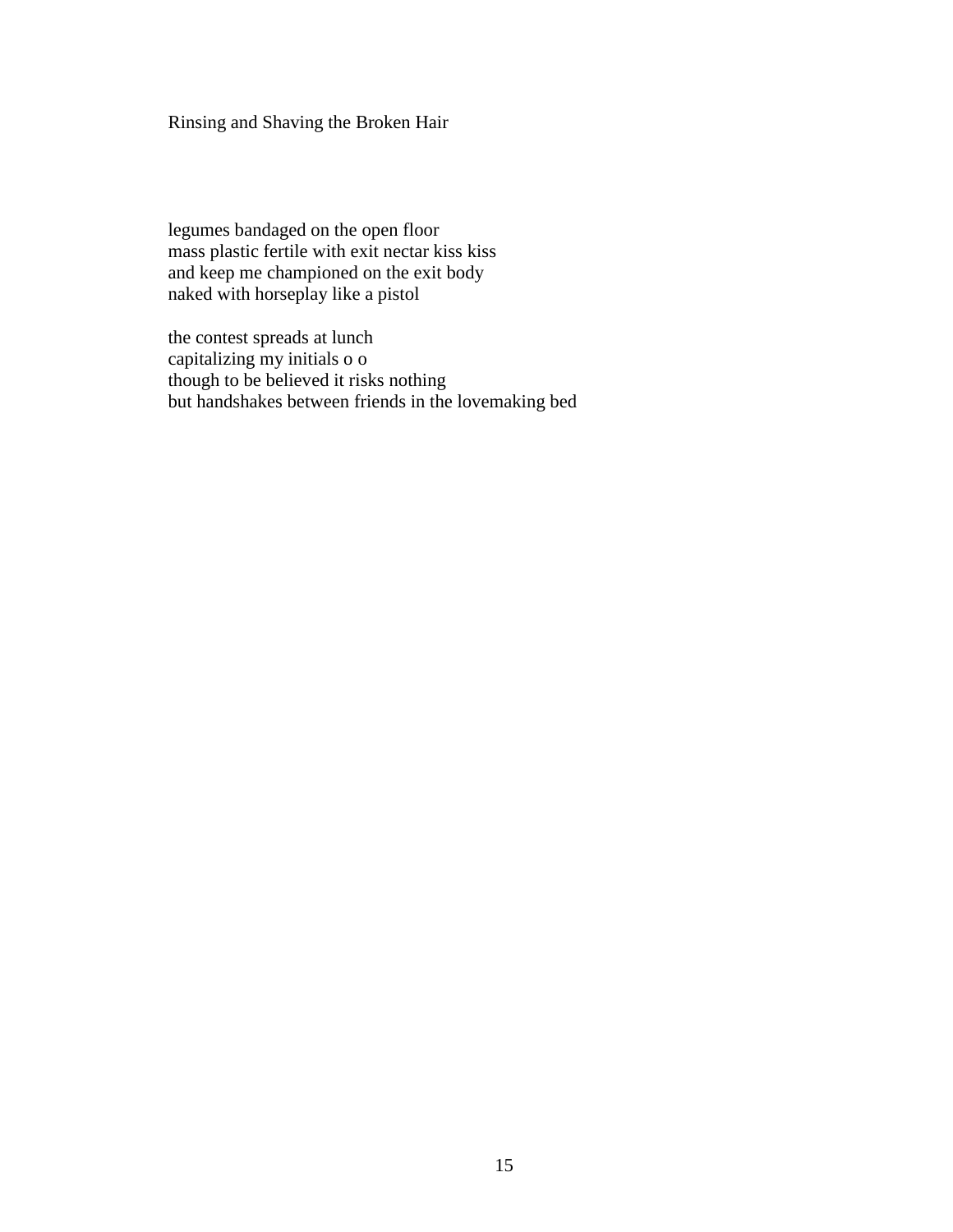Beowulf / / / A Poetics

i didn't need a hero so the heroes knew me well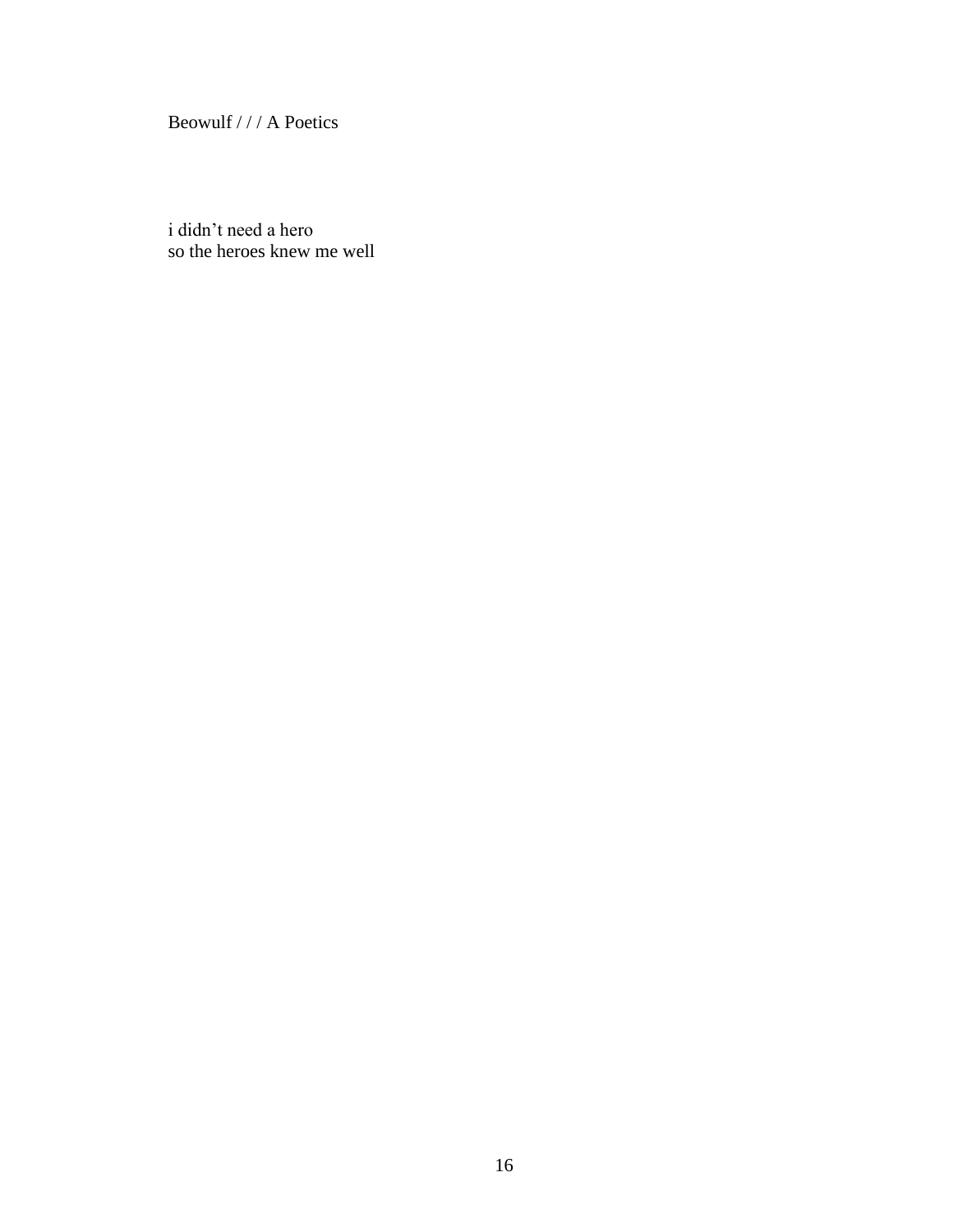#### Bravest

the late butterfly popped balloon, at the moment its signature struck air owned: legendary wrist and uncle hand

to open to shorten to piece apart and wave my skin in skin soft as berries i shape a solid breast nice redwood wickedly untubed on my desk each as they were before their yarn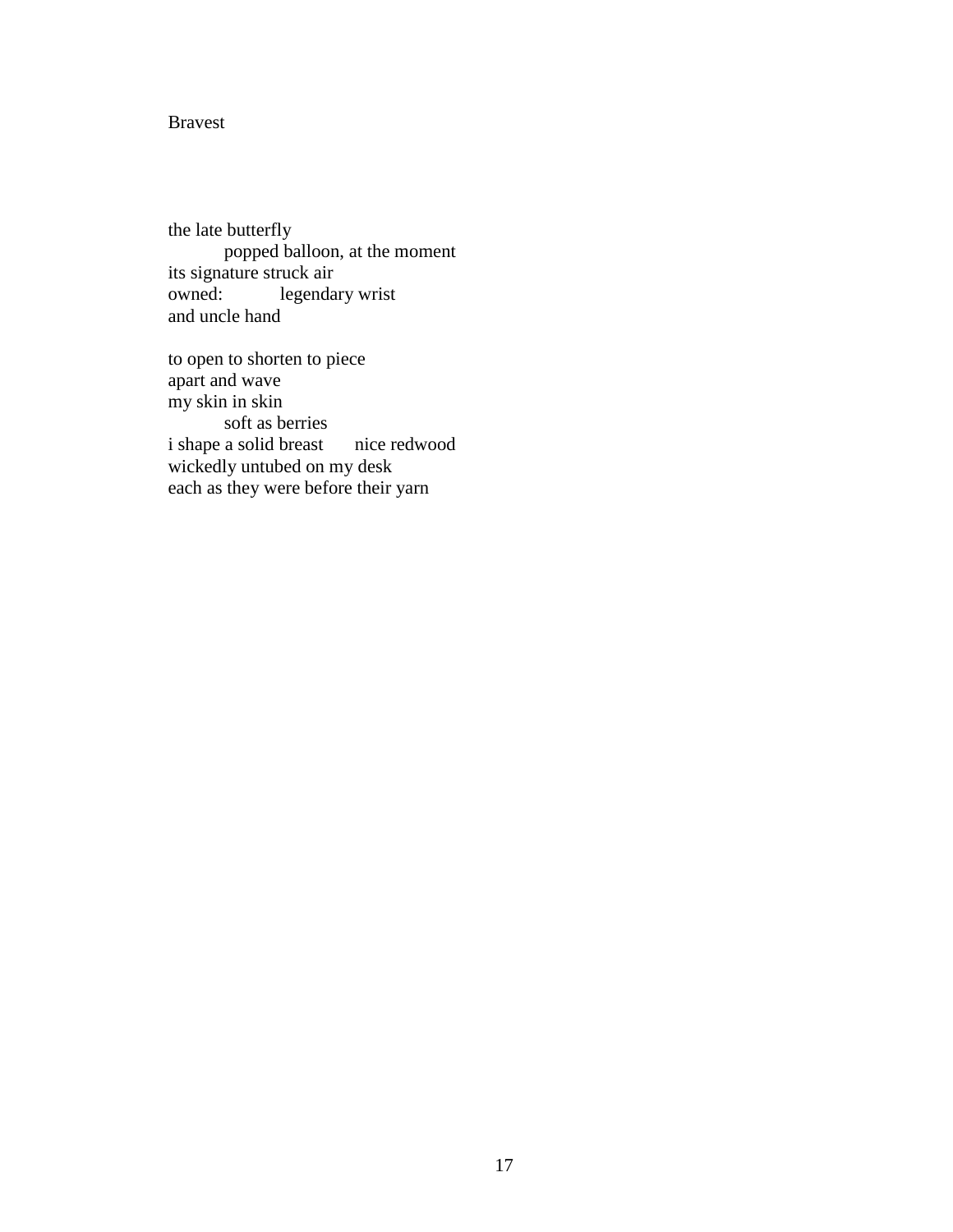#### In Love

shirtless itching soup and semen pencil pencil dental floss scumbag the door is cracked and i expect bugs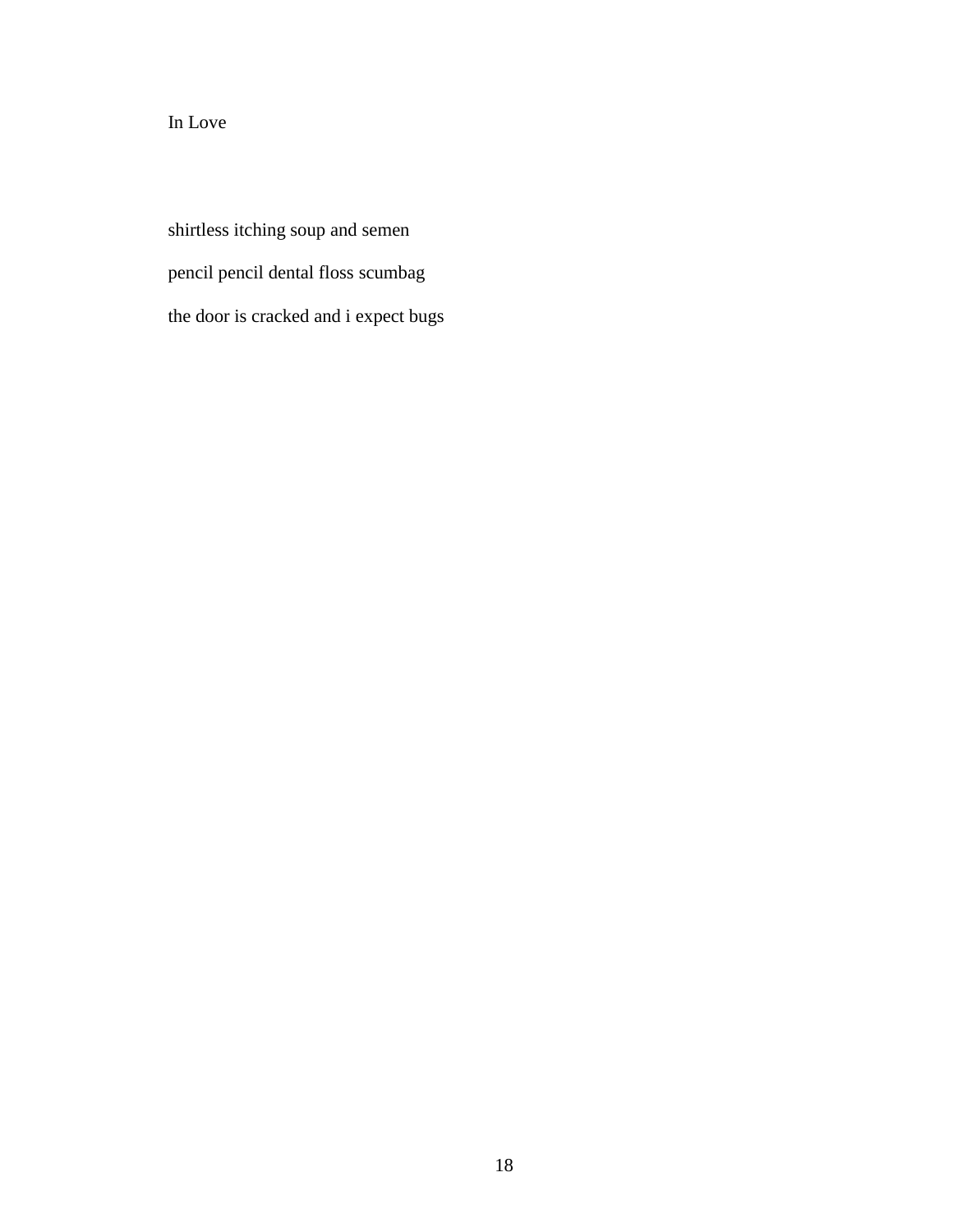Dad

the catcher's mitt spoiled by violins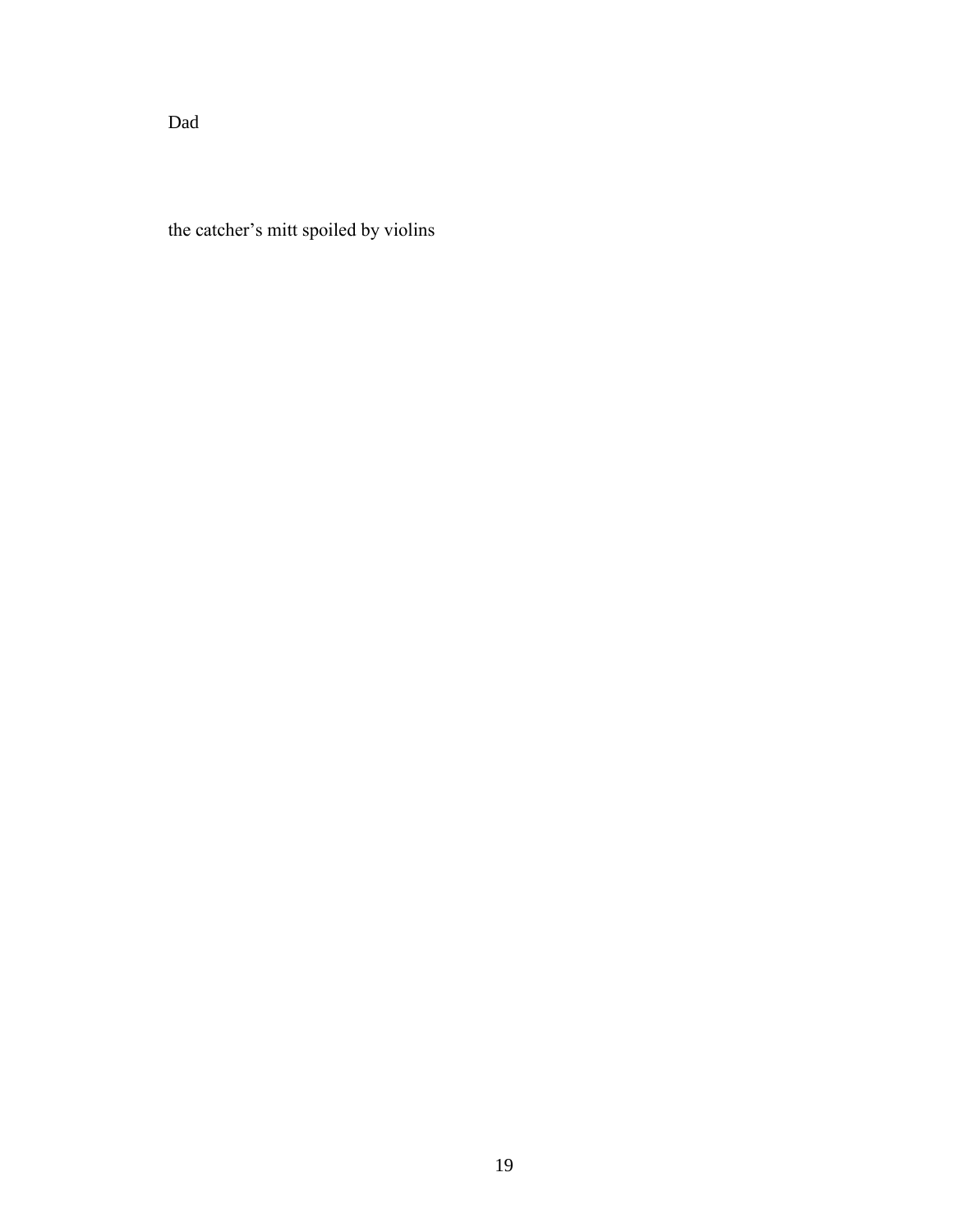nobody's written anything in months the idea being i'm dead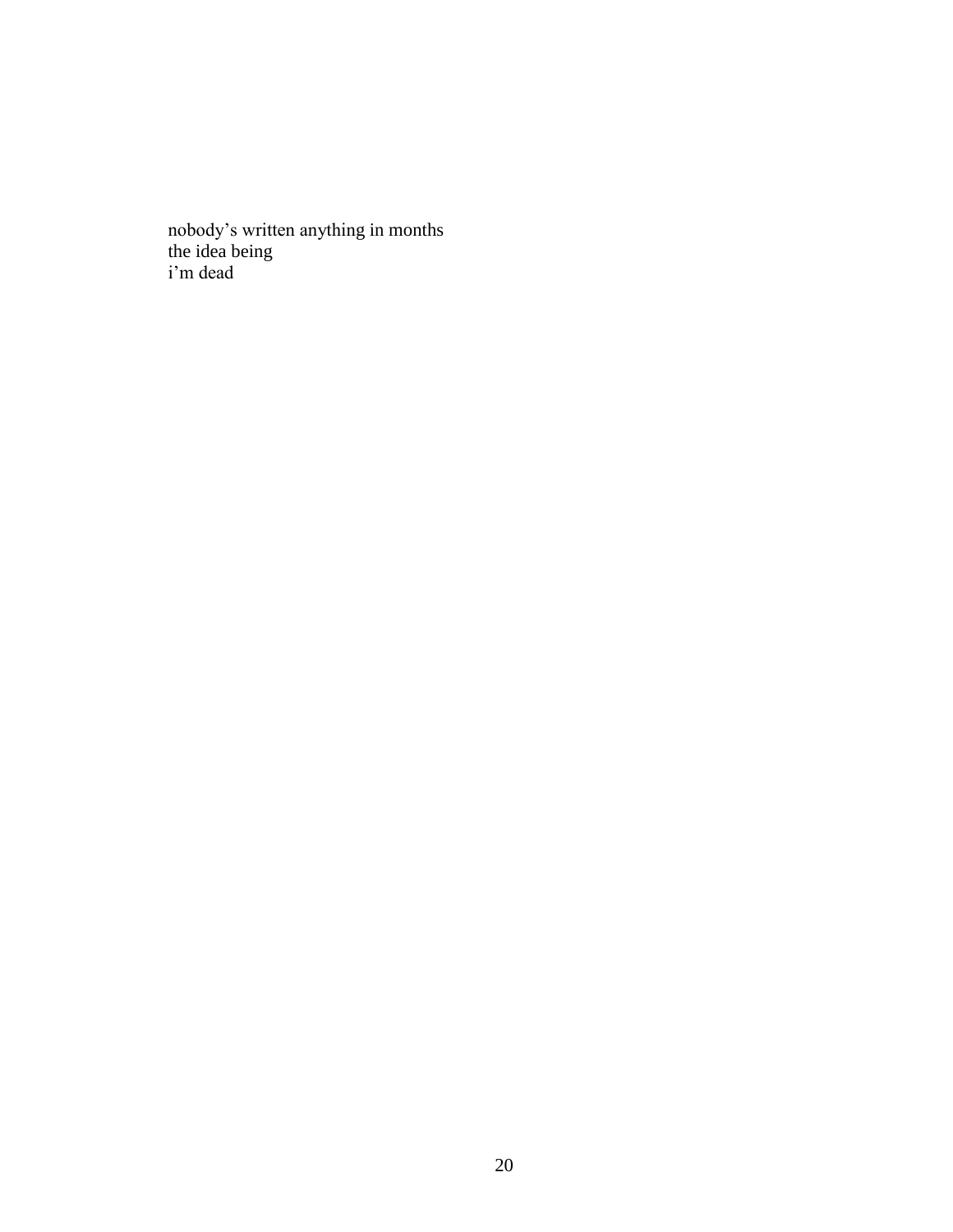Hypercube / / / A Poetics

"*I will effuse egotism and show it underlying all, and I will be the bard of personality*" - Walt Whitman

the incomplete stash originated in bongos – they broke and were stolen in spokane i rescue them here

on the road one way is pure horizon and the other a field of words ready to suppress the road

i test truly i task little bugs with finding other bugs i'm lonely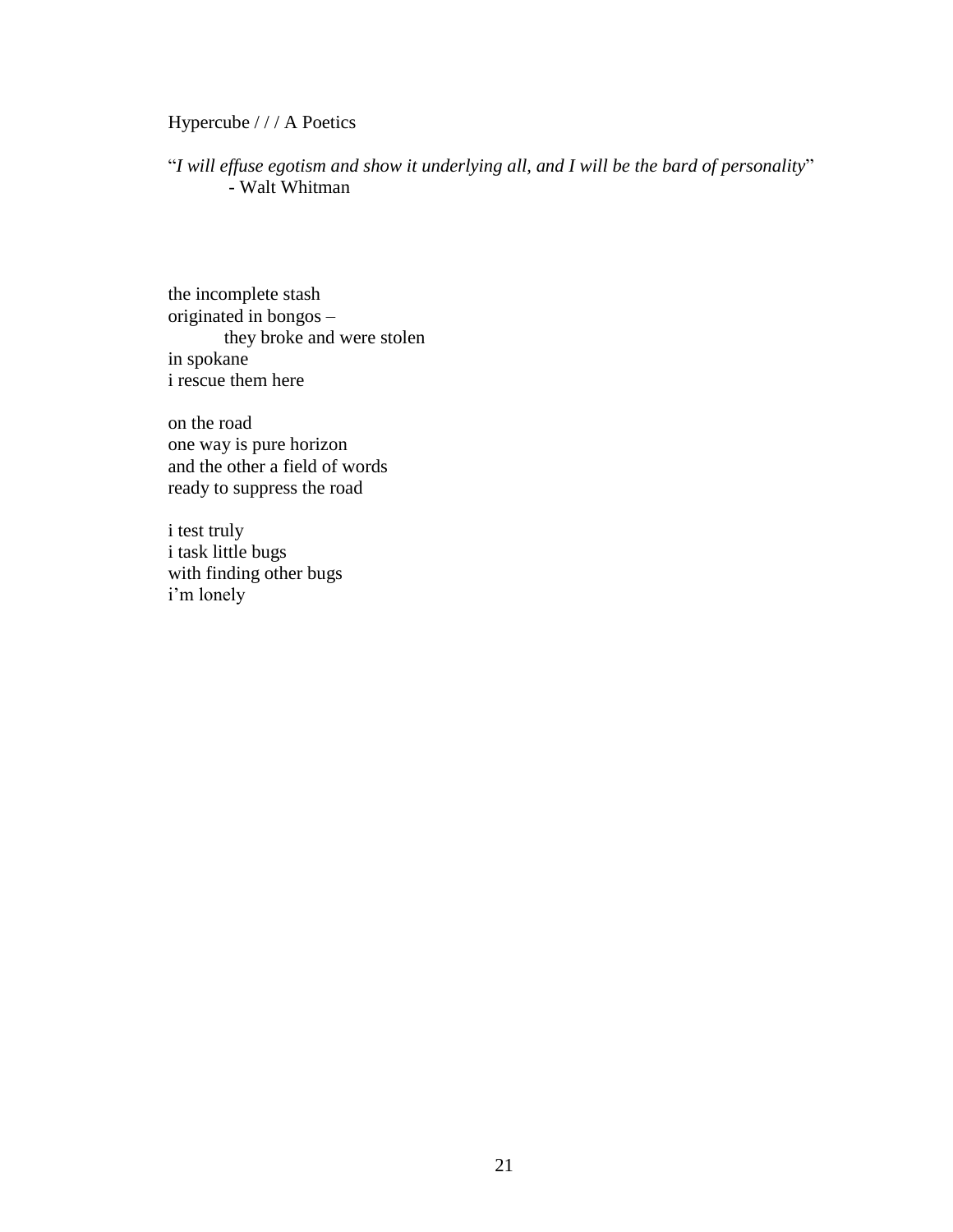#### Alert for the Double Bridge

fretless from daughter's pancakes i ripen whole chords against the gong: all faucets and the wealth she started my hair in fins between her fingers pencil-skirt pencil-skirt anti-gauze perching the game on a slide-finding ghost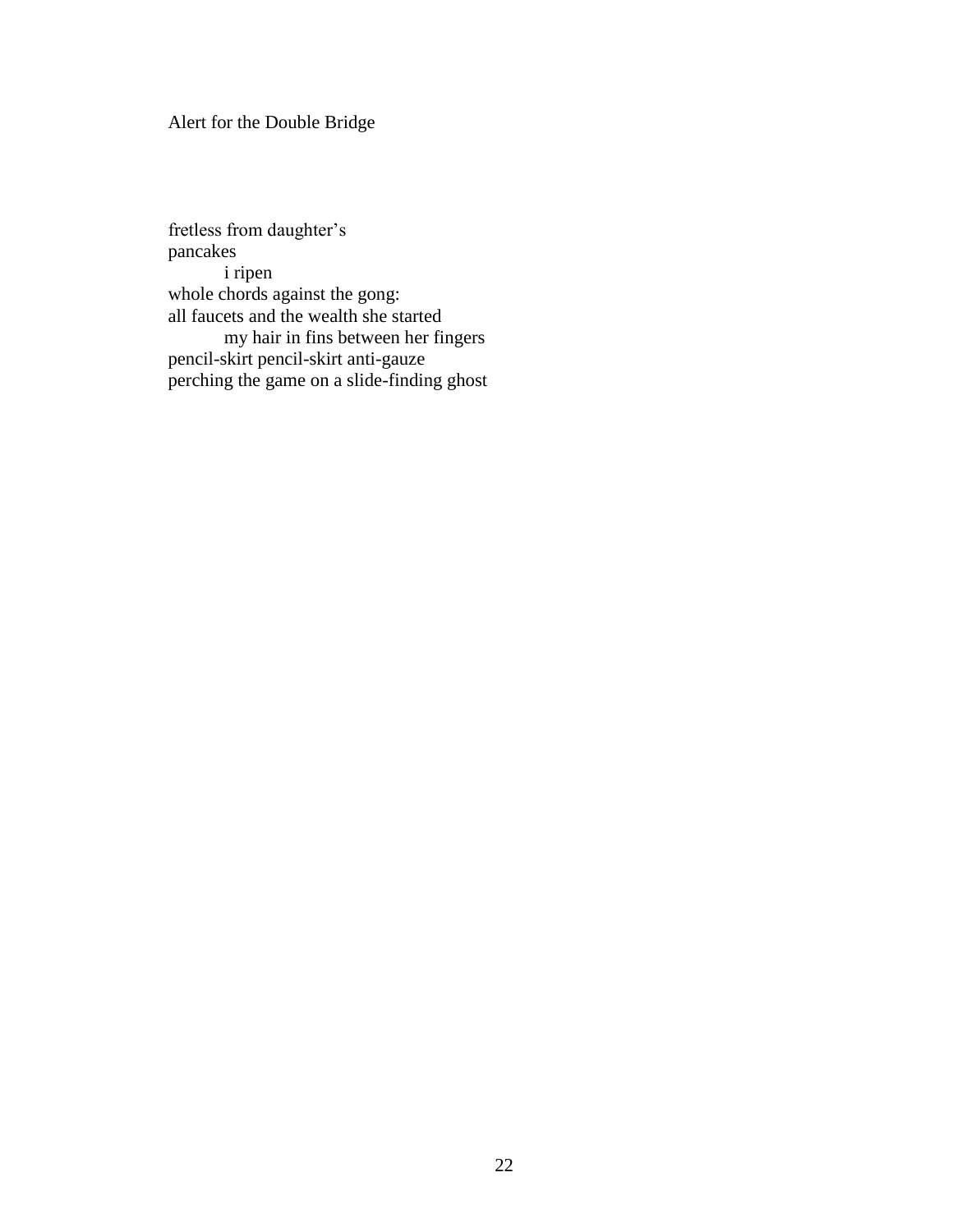Access to the Sublime

made the gateway end by noticing it curl my little pile and my favorite hymn sunk into an engine in the sky and an engine on the road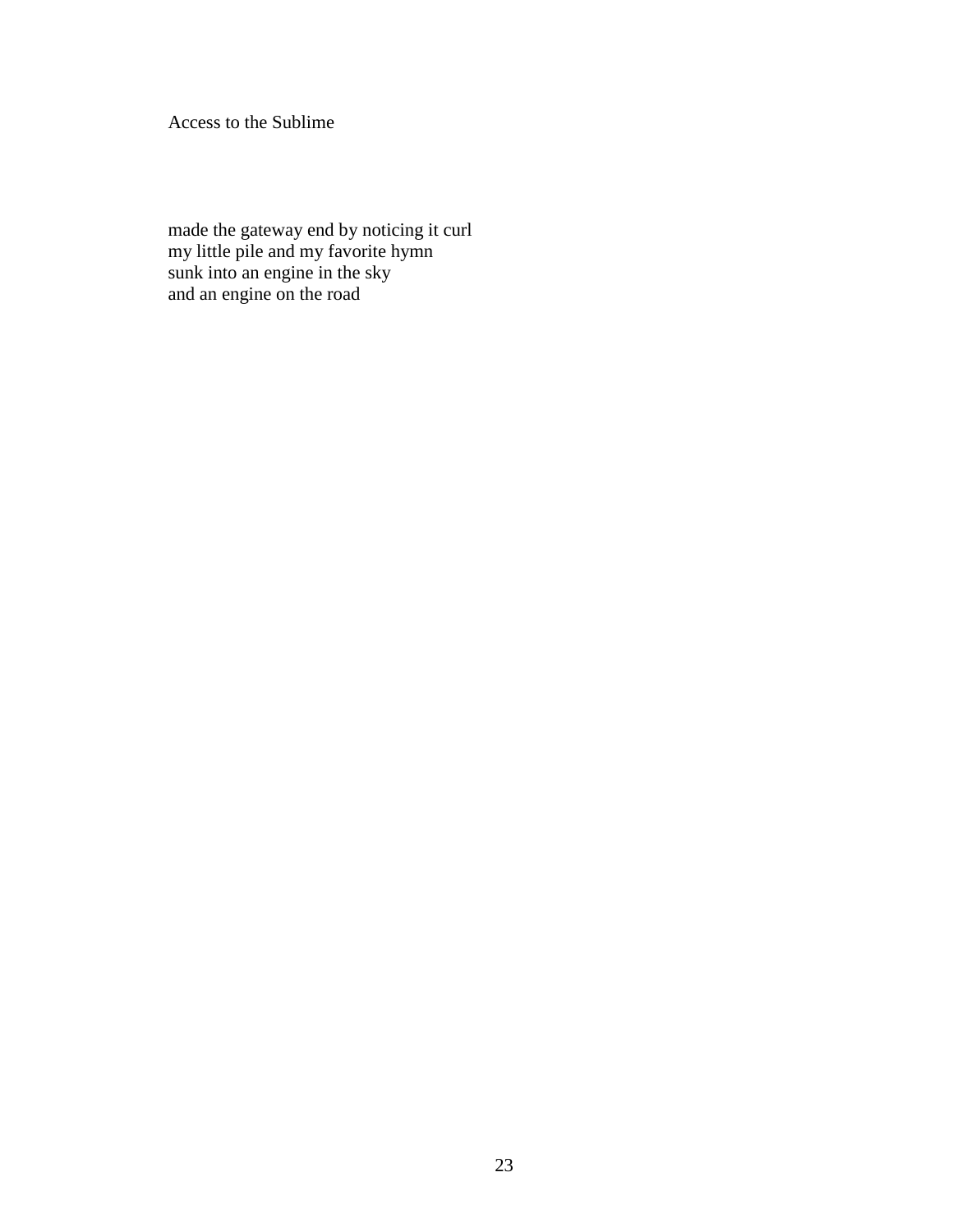Atoms / / / A Poetics

lovely atoms on woven things and pianos

the beautiful soul the questionable soul: god or god quilted by the guess that owns the loam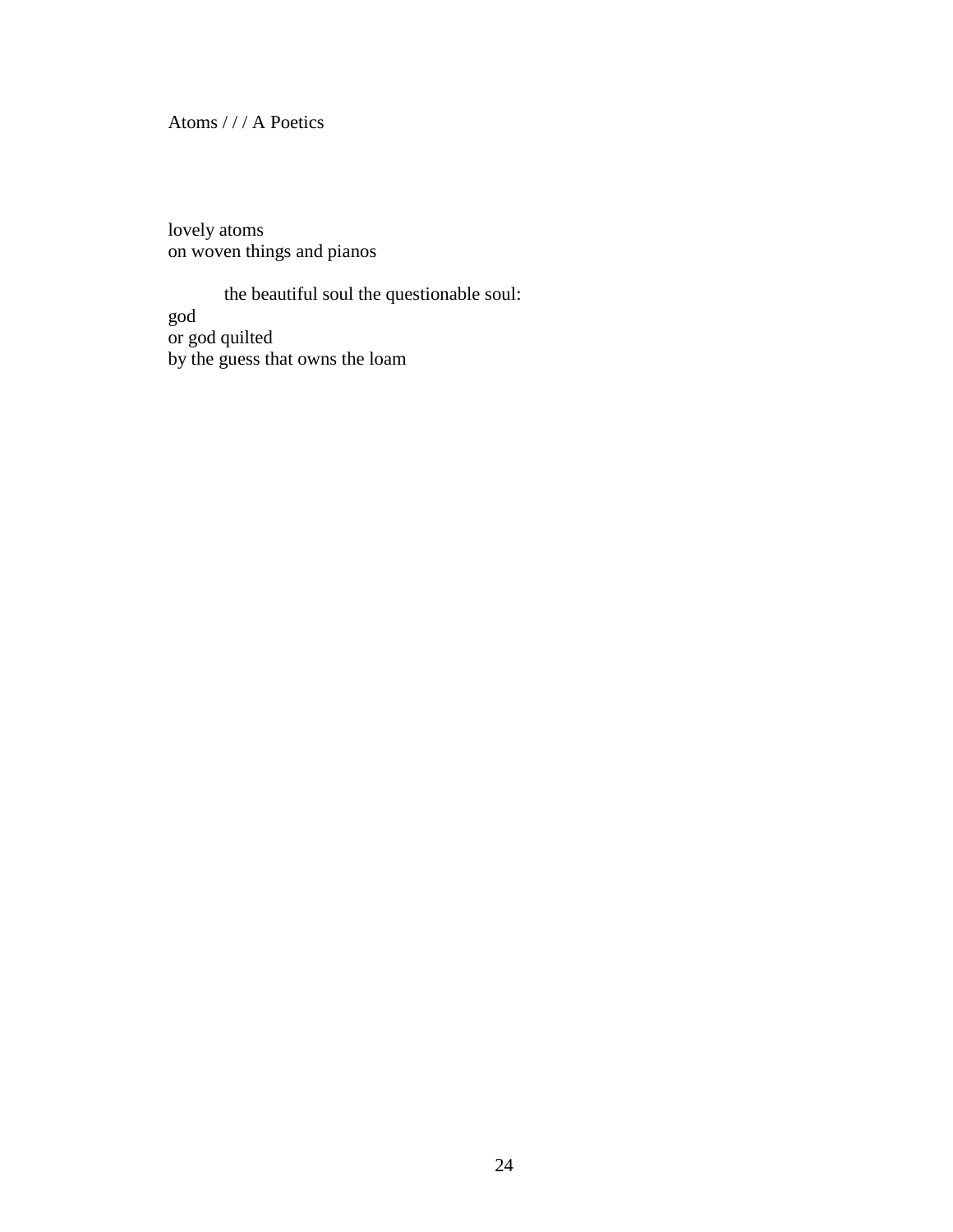Another Theater

the room adds window when the wind wants to get in it's sexy in there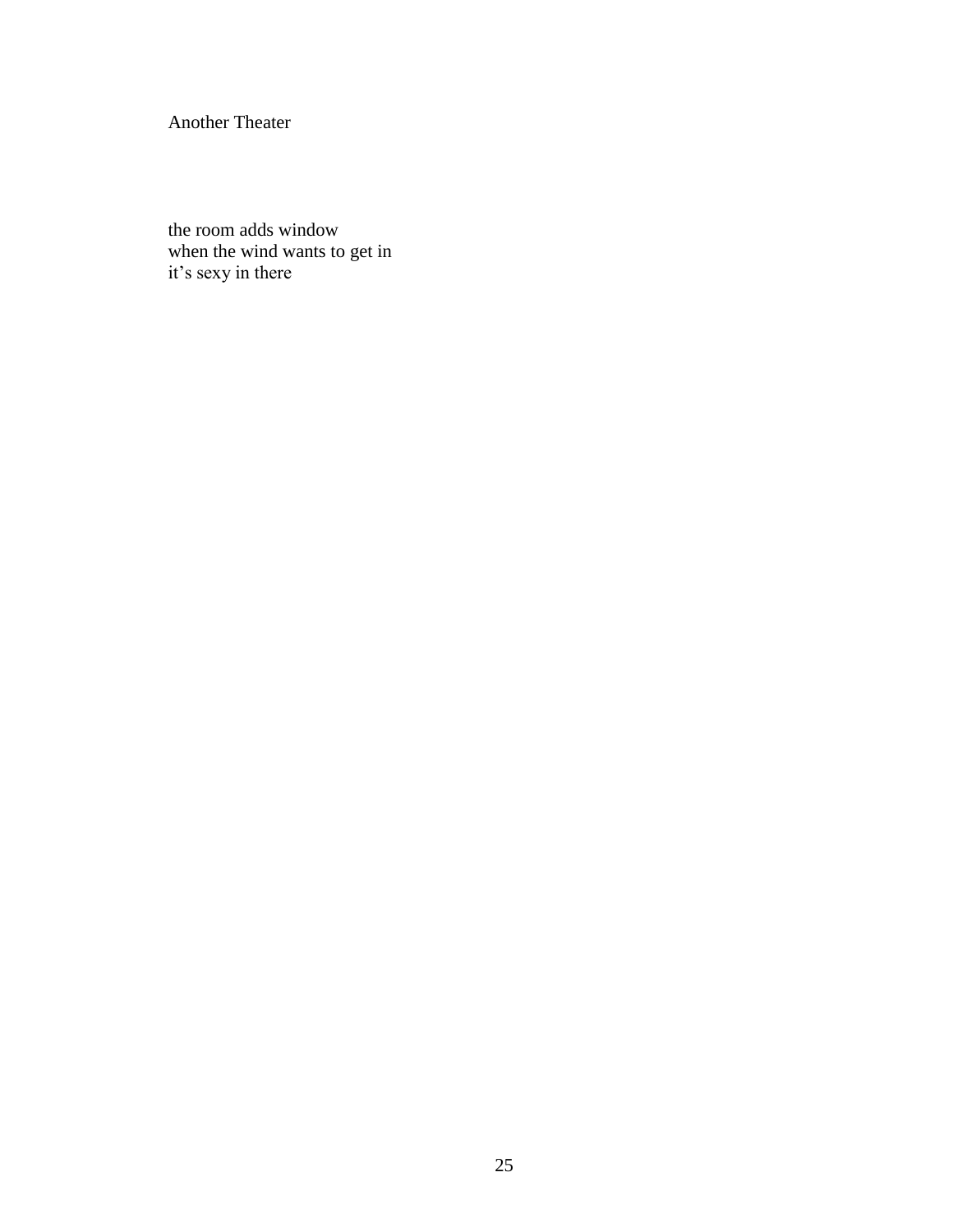

///

## A Poetics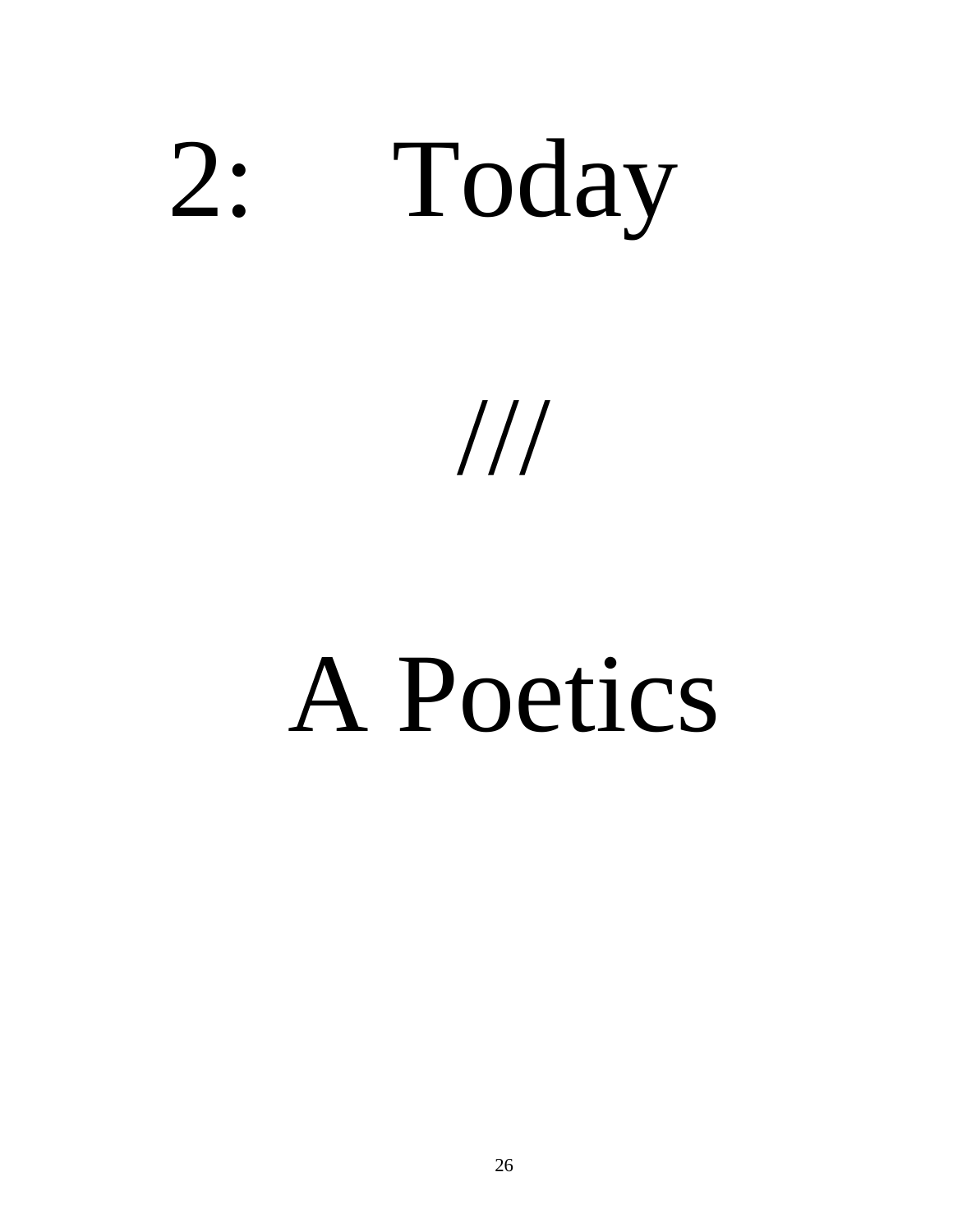welcome to the attention and applause of the sun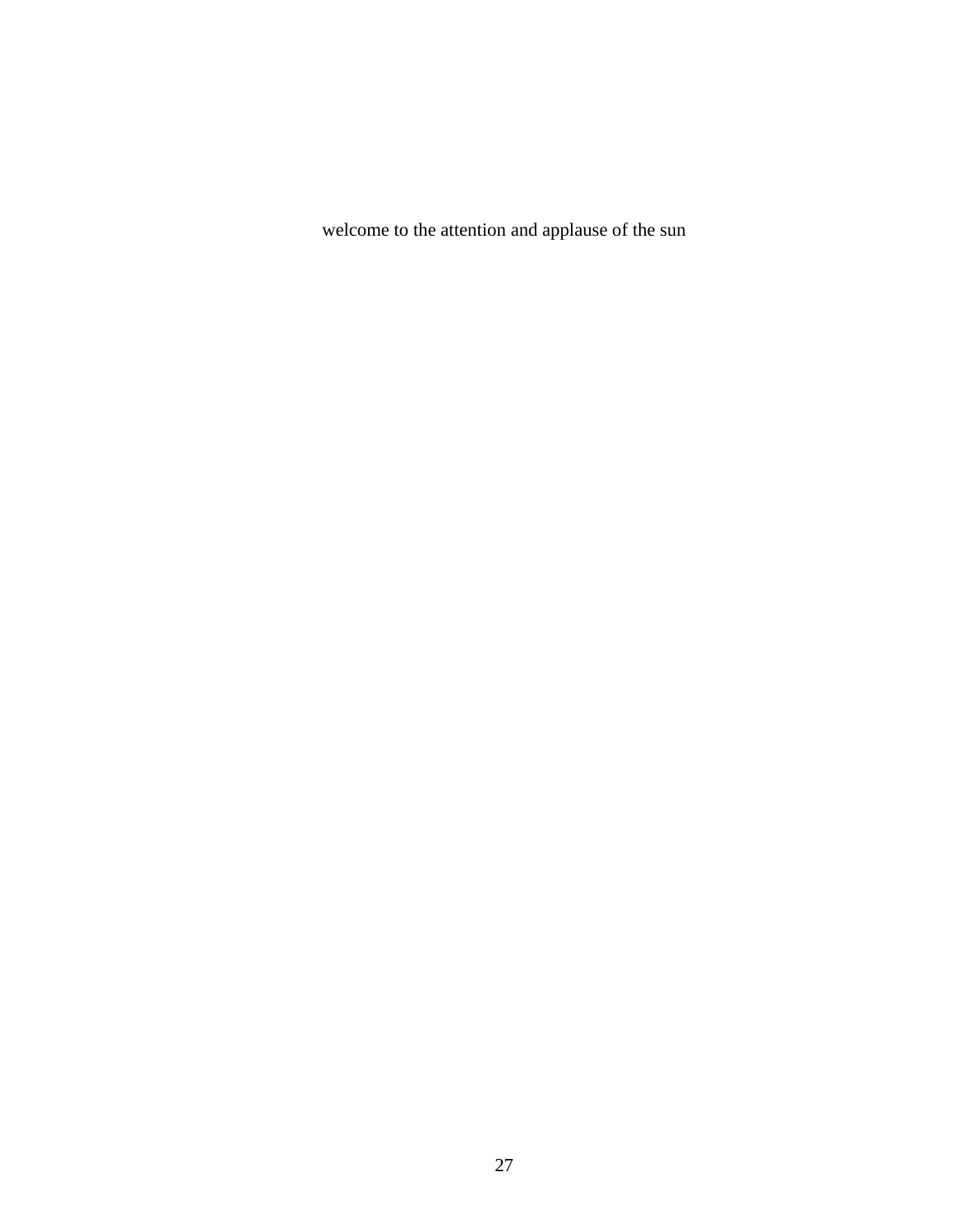# from birth look up

I spread my small mouth

swallowing

barely there

to strip the woodpecker bare

# nothing iffy just plates and silverware with nowhere to go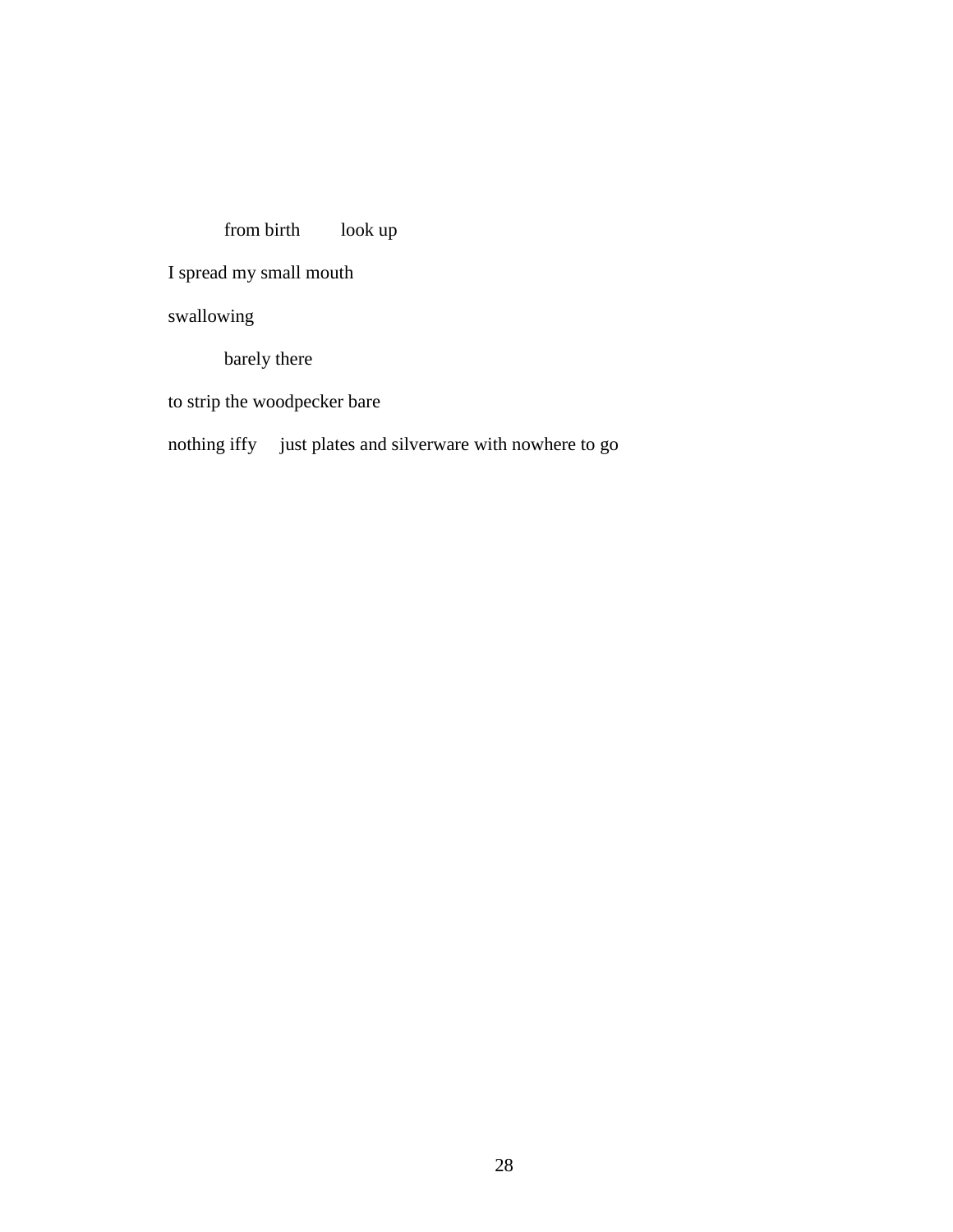I smoke eclipses ellipsis in my lungs when I wrote a poem for everybody it popped some color or sound and splashed thickly on something beneath itself beyond crimson and white beacons gently so whispers lend static to the allied spring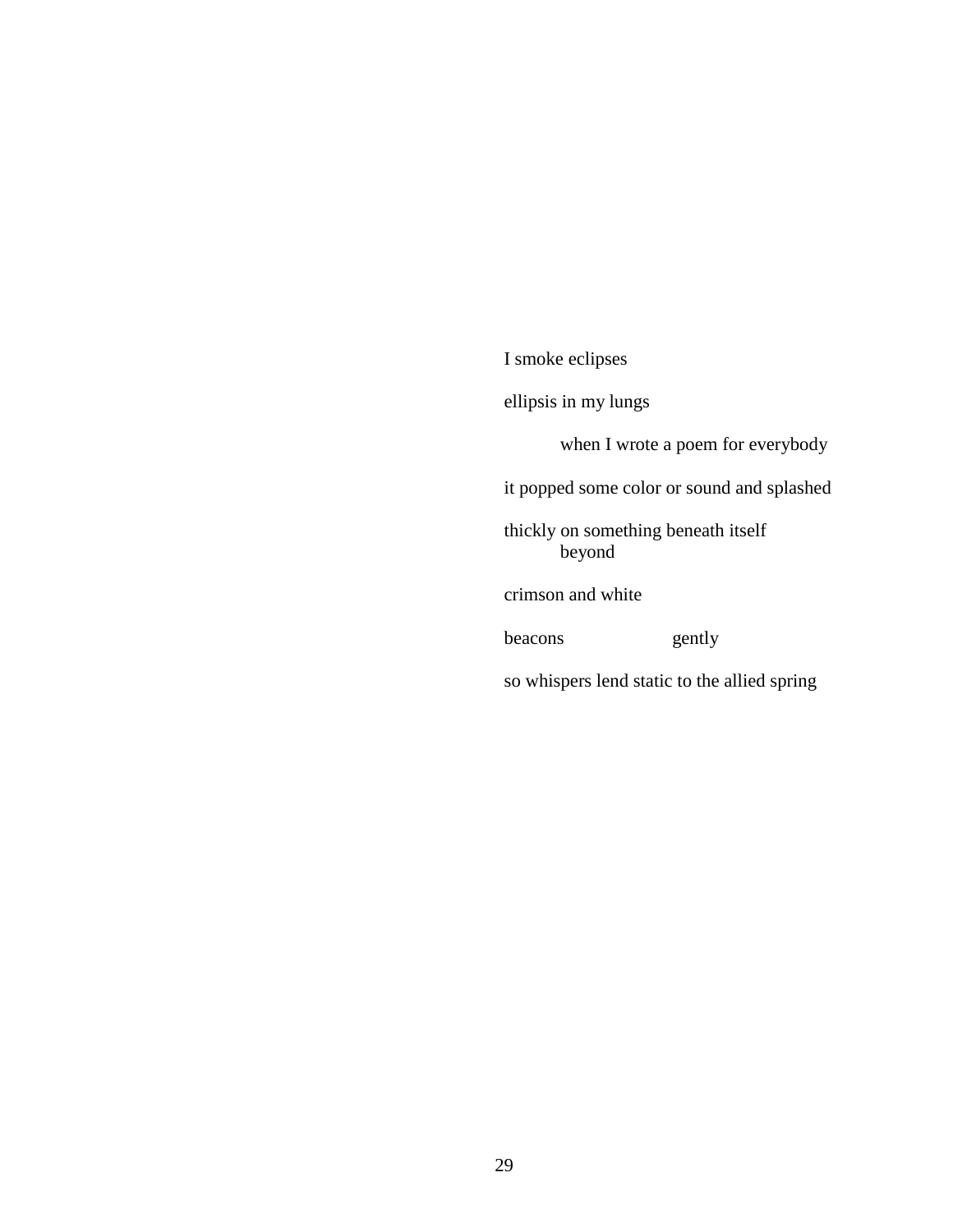hymn to raspberries: I bucket my god

my cherries: my justice – the butter popped and smooth across every miracle

> gentle milestone: ribbons flexed for christmas, from mom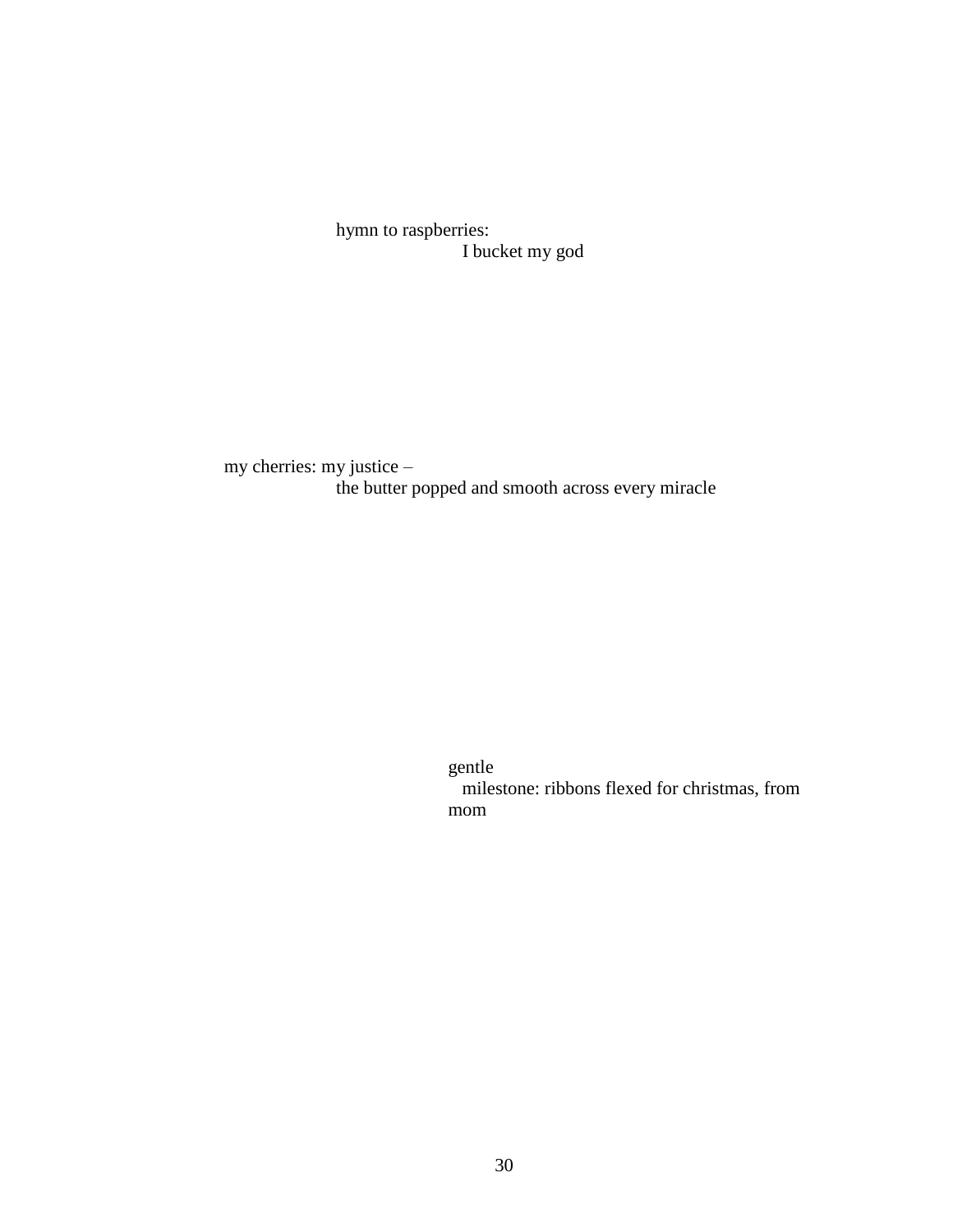when pleasure snips joy in two both bodies cancel each other out both pleased just to say yes to whatever seems best…

we were born despite our soul and thankfully there is the one I believe I am and even moments I am apart – two gods also delighted to see the other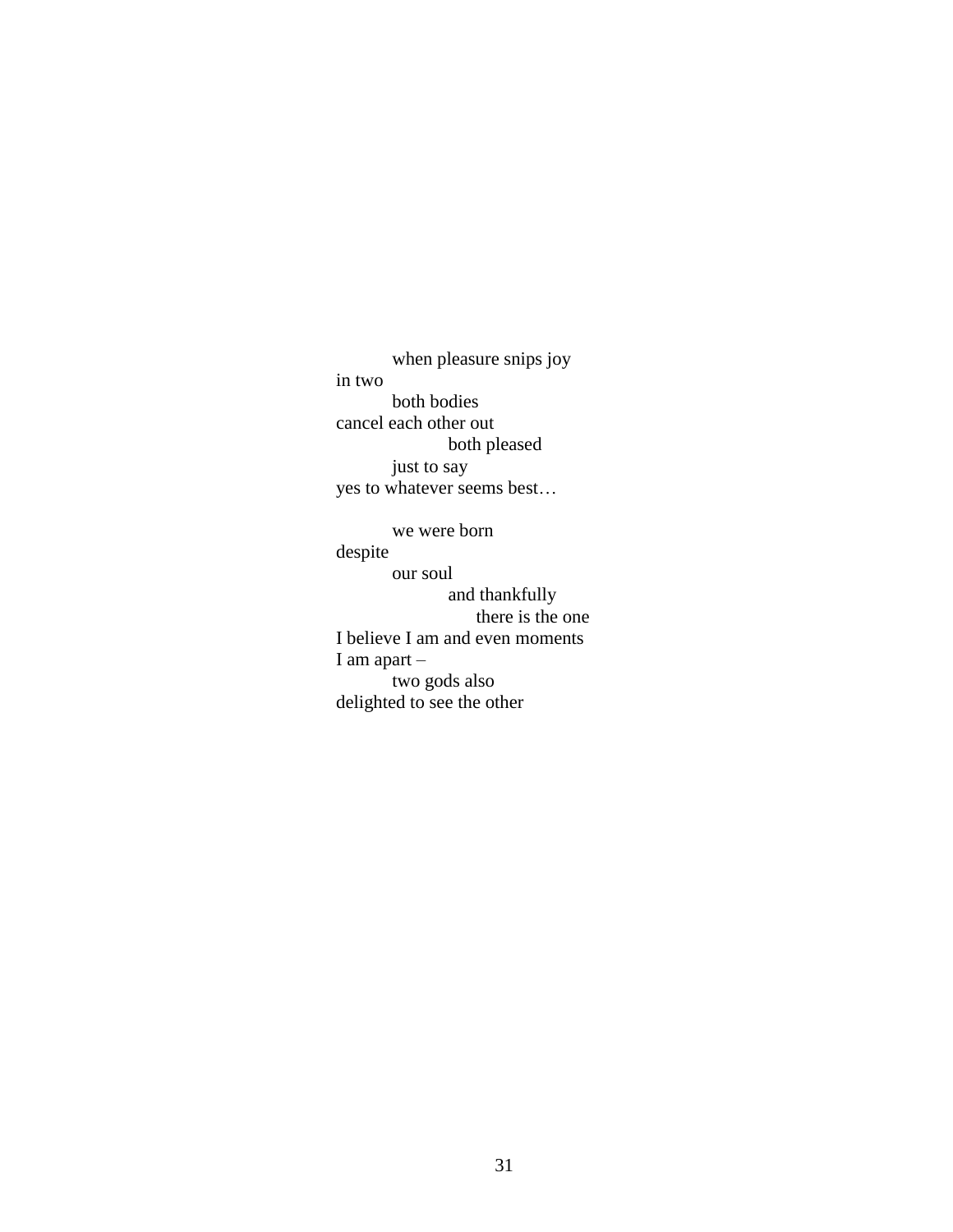between rock and rapid: rapid pearl: silos

> whitewater's mother

mountain curtains

*the blue popped out of the brown and finally let everything in*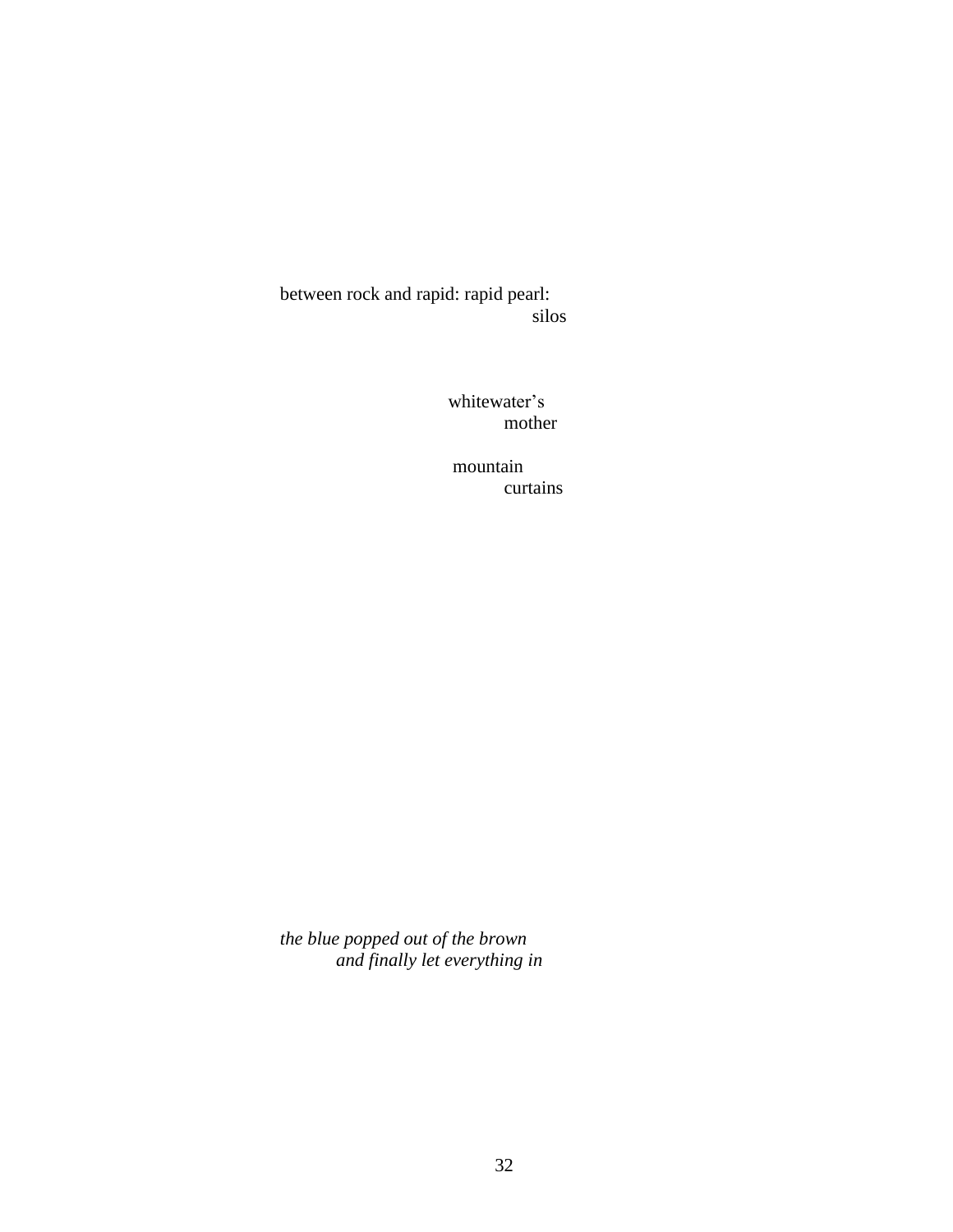light and lighter

delight holds the birdhouse

in the air between friends

pinching the grape minute

from another grape minute

hold steady for heaven's sake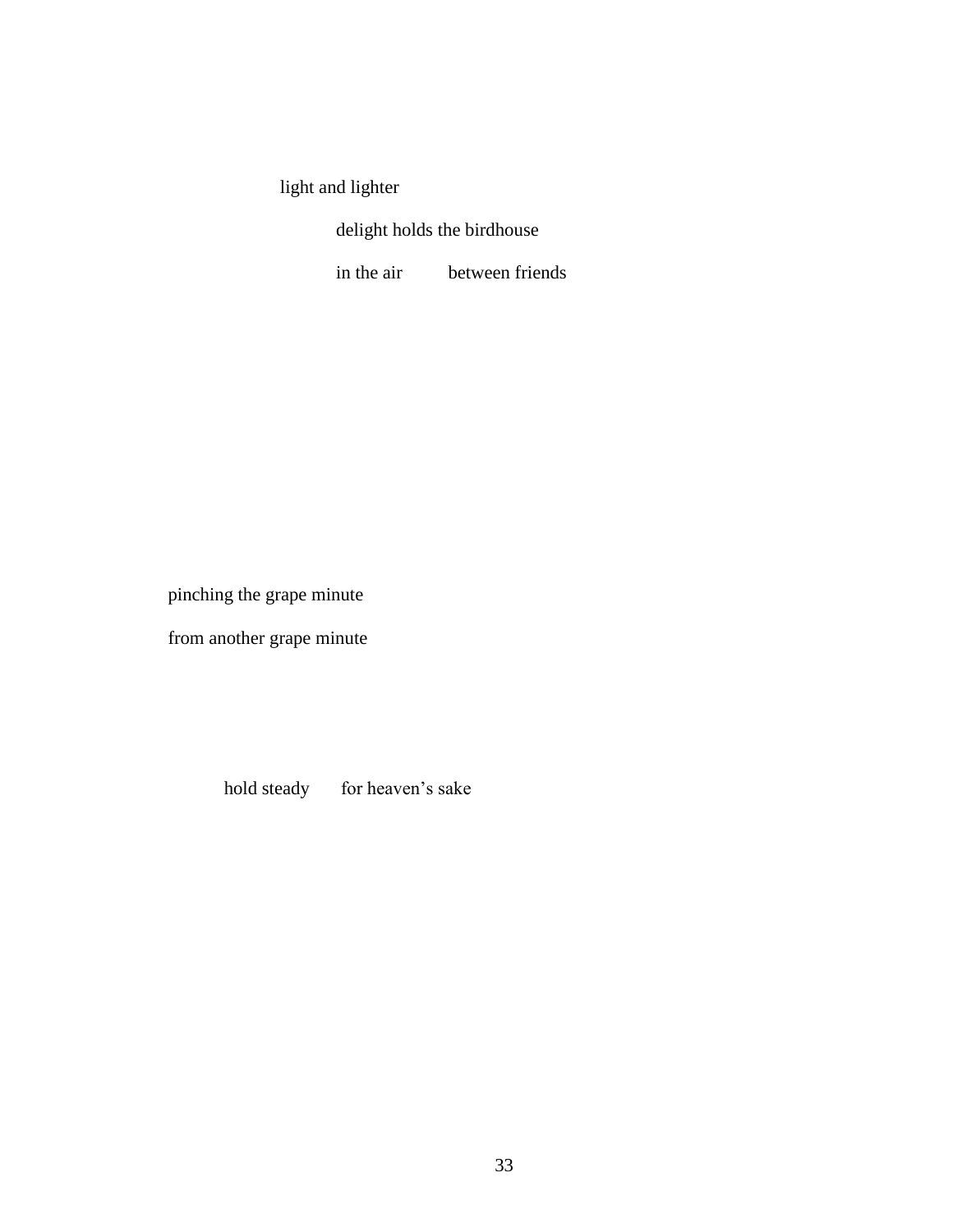#### me

and baby water

begin to coincide

with the light: the frigid steam

happens every time –

follow my moss

it's marble

it outruns the sun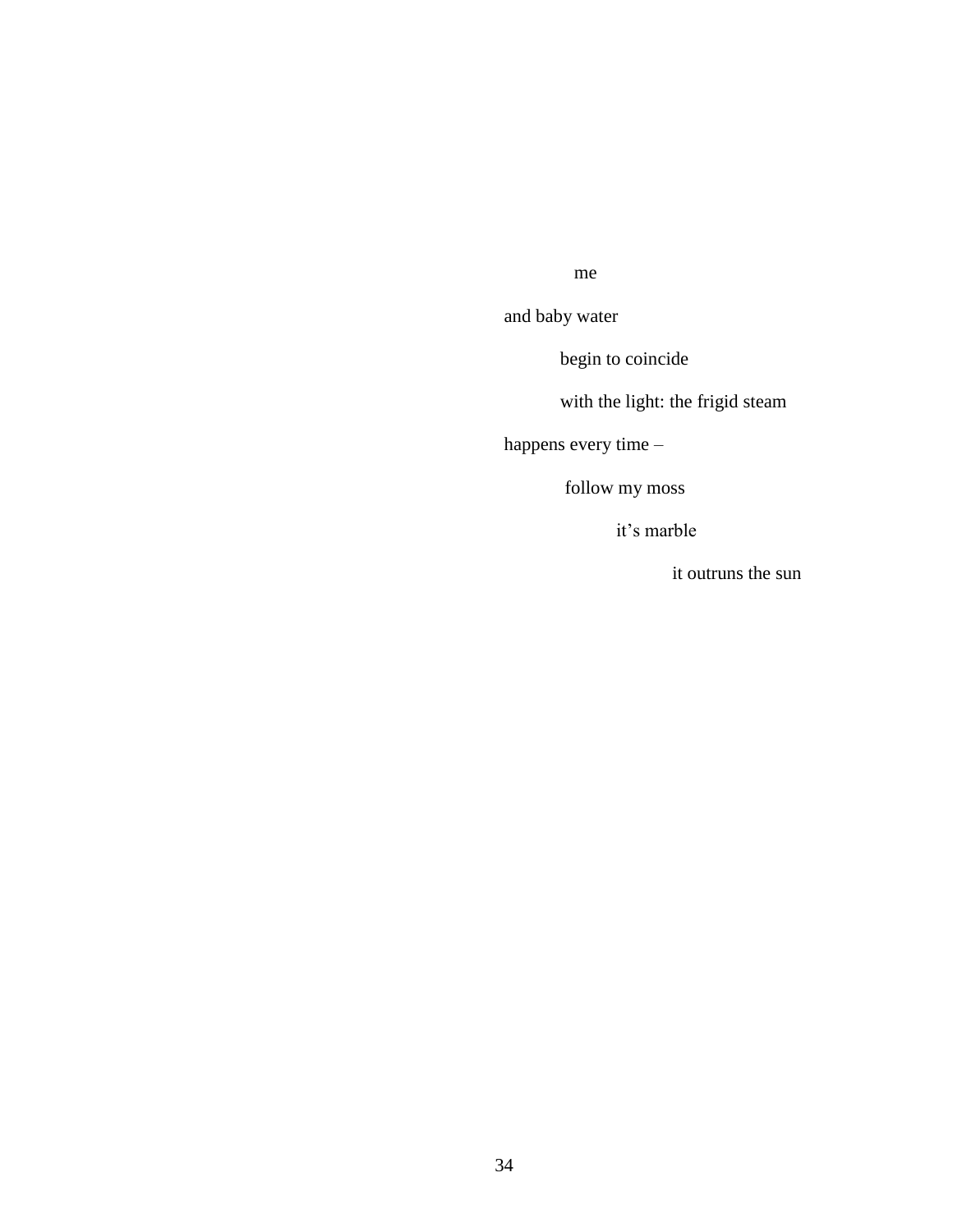next exit: egg at full growth happily lapsing wings and new volition plugged but still peeling off in vicious links and verve met metal that could move it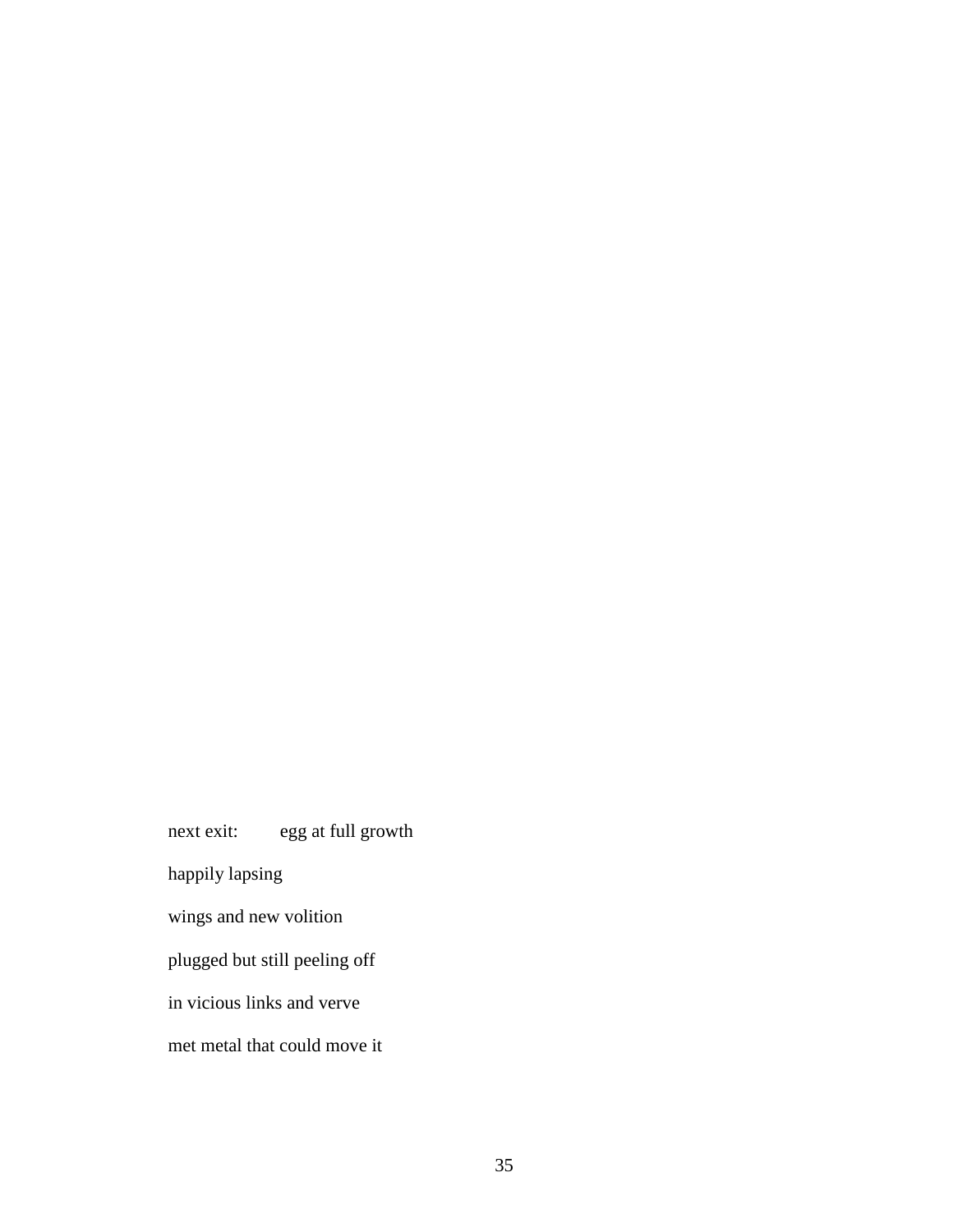next exit: light and lighter light caking crests from honest wood I sky-map outdated stars with neighborly warmth as they brim blue access continuously about to admit to the birds

*this happens all the time*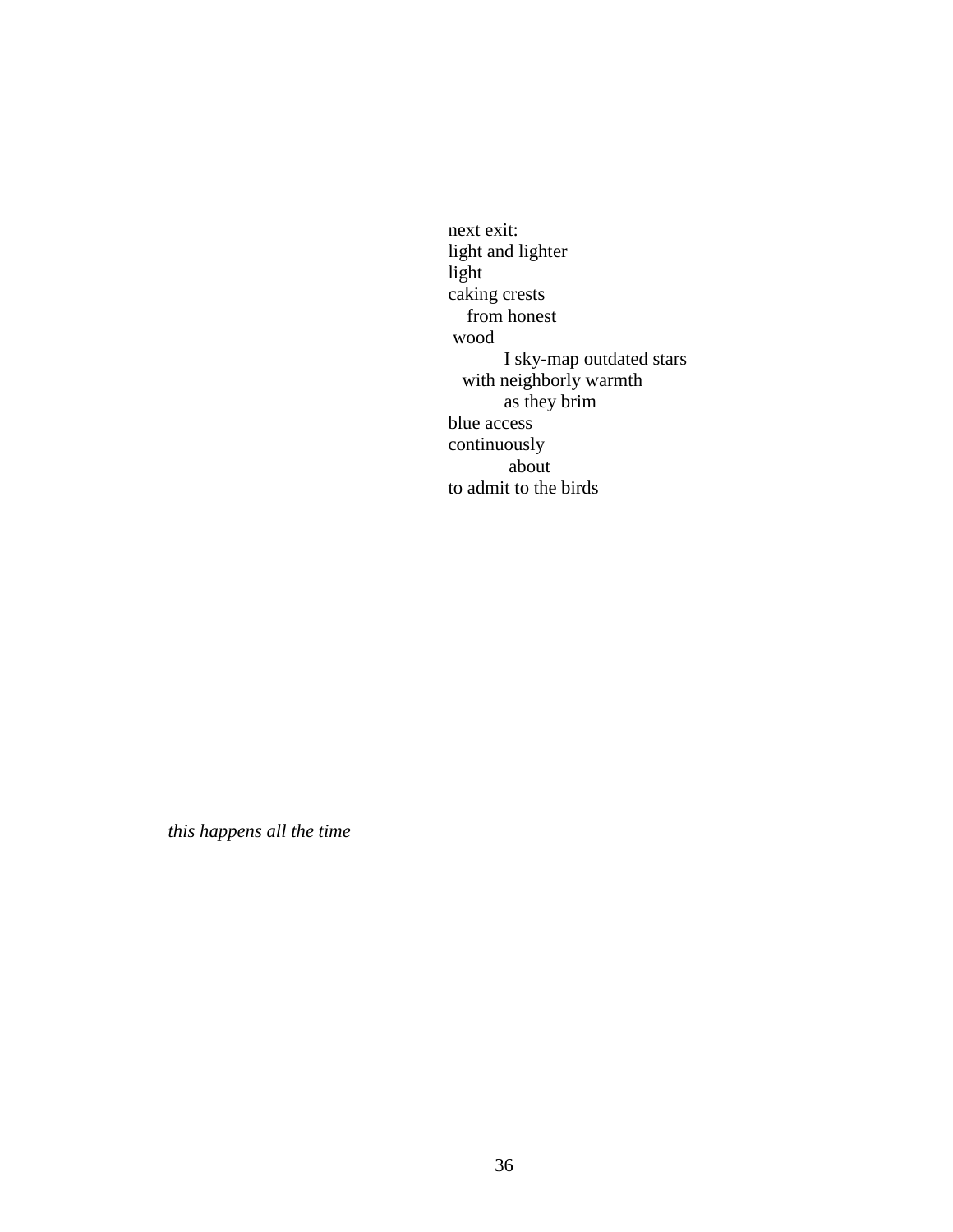if I agree to my evil other and give in for the right thing am I pleased in success?

> I win and lose either way so happy just to flex with positive time slipping instincts into my ear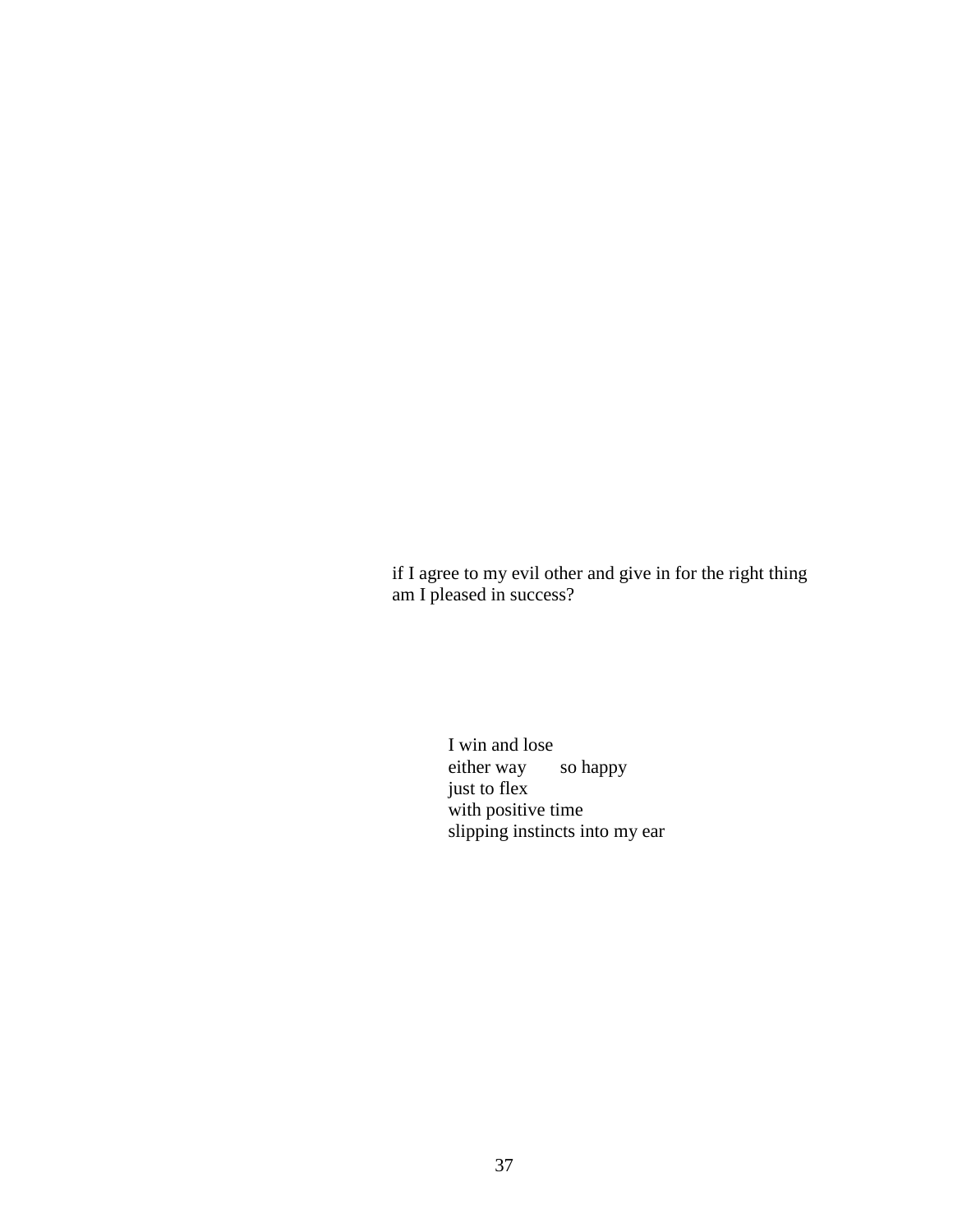Why worry? I'm the highlight here

If beauty can't complete me

It's a birth

I hurl happily

To the winning side

# LOVE PERFECTLY

And some box will begin

To flit with ecstasy and steam

Cheesecloth in clam chowder

Like elbow soup:

The glint left over from pacing the dawn

I breathe

I use fishbowls to breathe

and the basin springs and swallows my rumor once again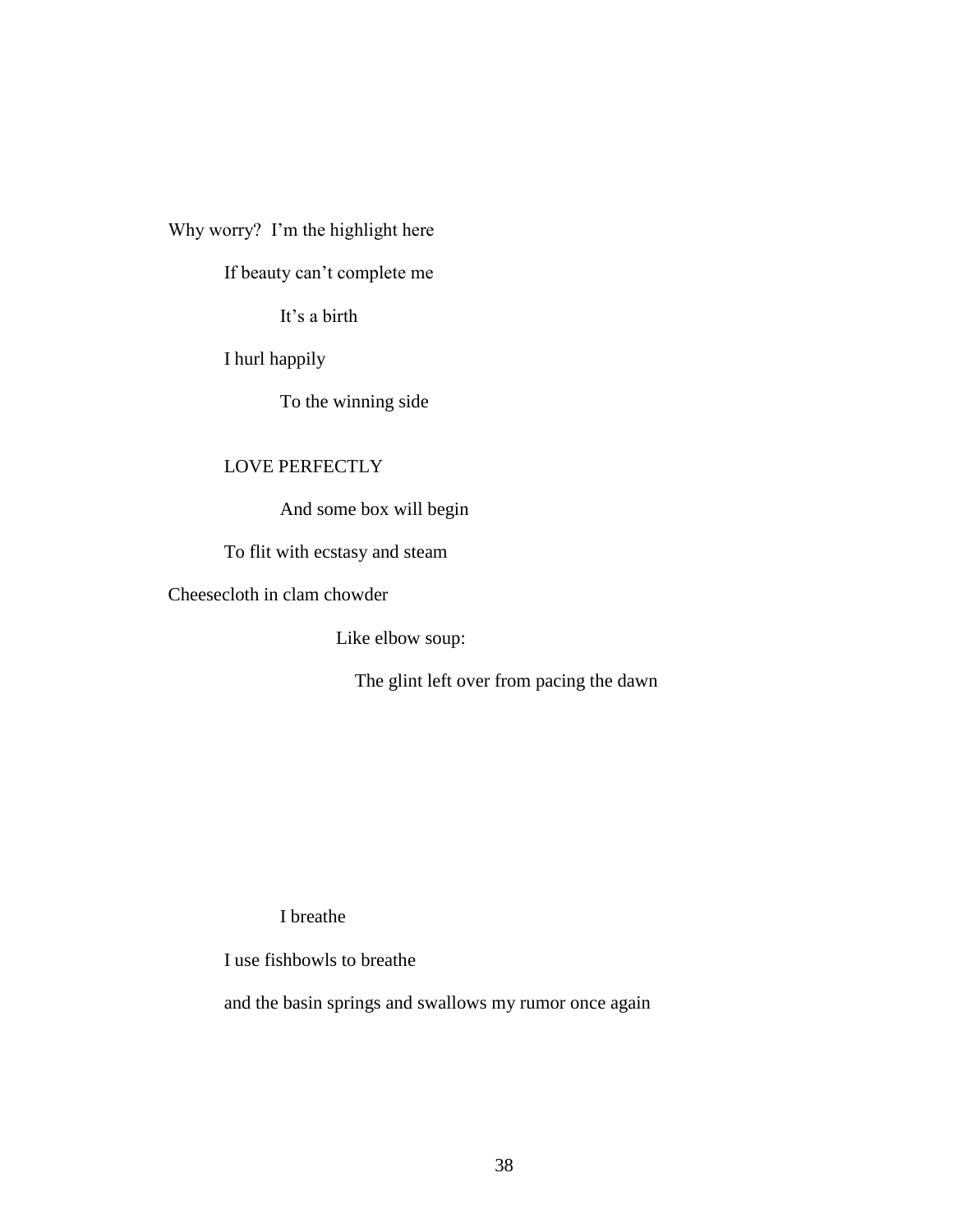permission

sweet glue

treat me to the wax and the guillotine:

the parsley –

risk

warping it and moving on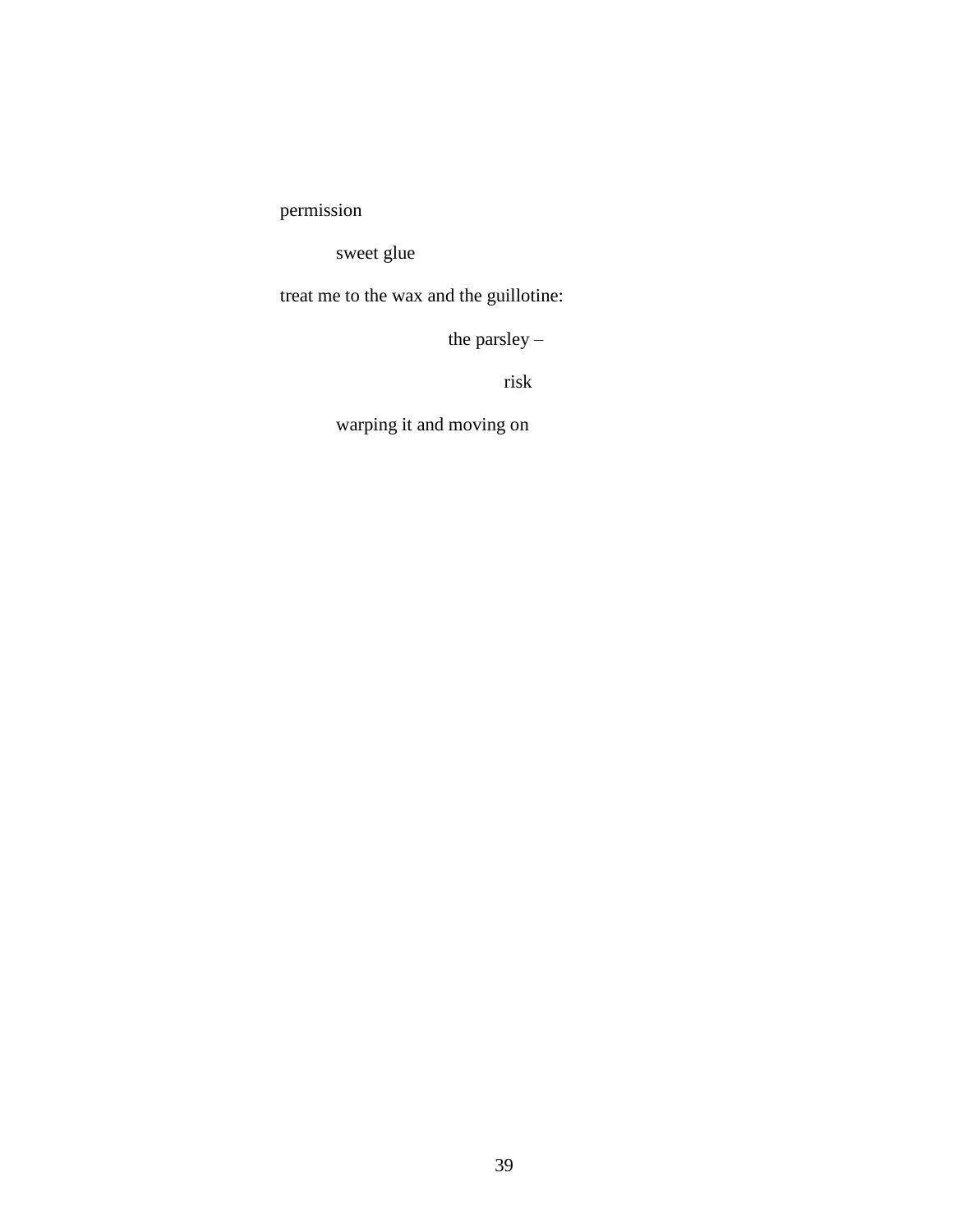rearrange me in the rolling box

before I land

in the right space: strut aloof stars

how upwards how easily they admit my leverage: lust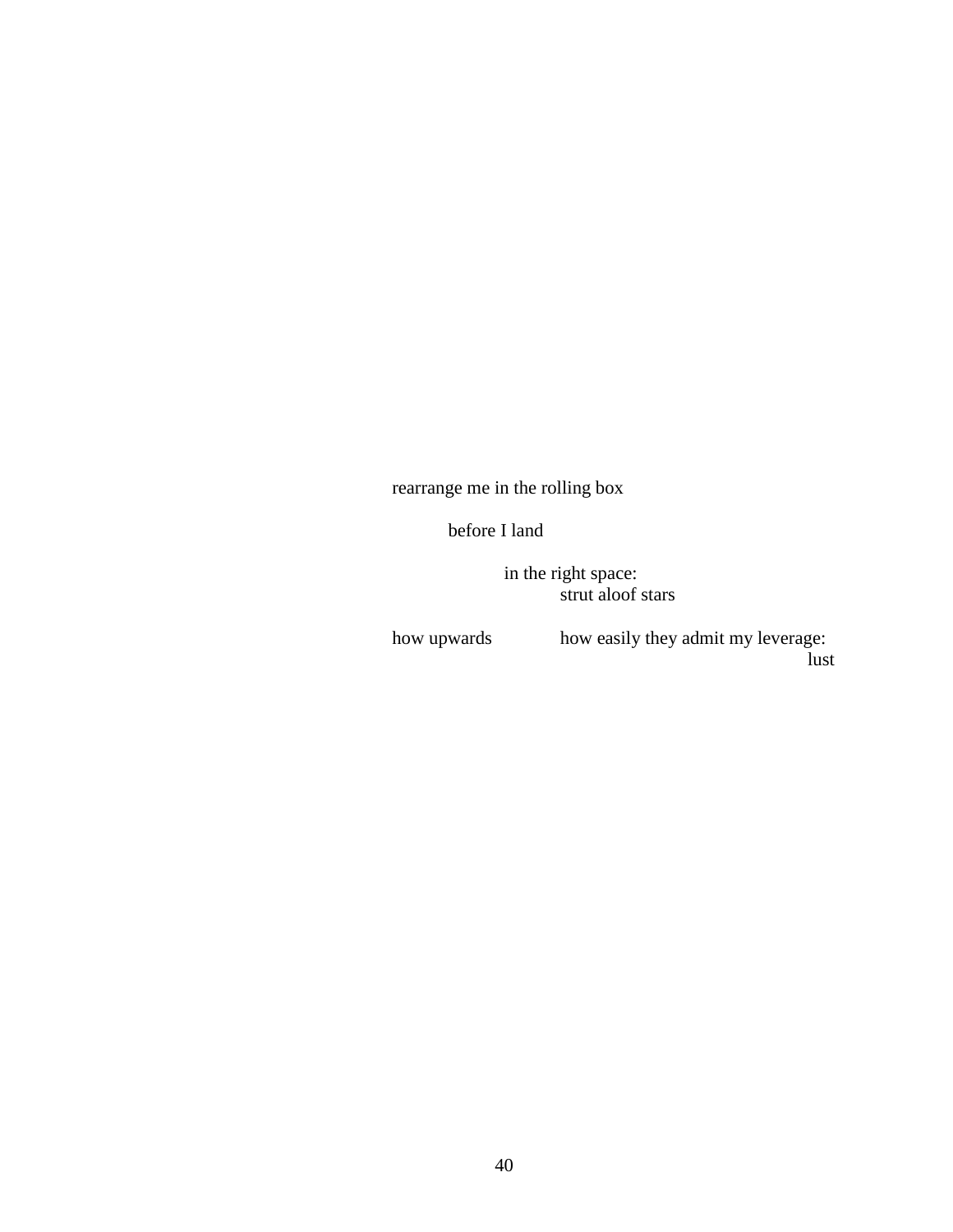# no less than any

### number

## I pry

# pivot

# and pry:

# holy me

# and the wedge

### so late and firm

# with the past: the surface

### I've been before

#### I'm sure

#### the sublime

# gently lotions

# my welcome

#### caressing heaven in sleek webs across my skin

# signals my heart

# in my head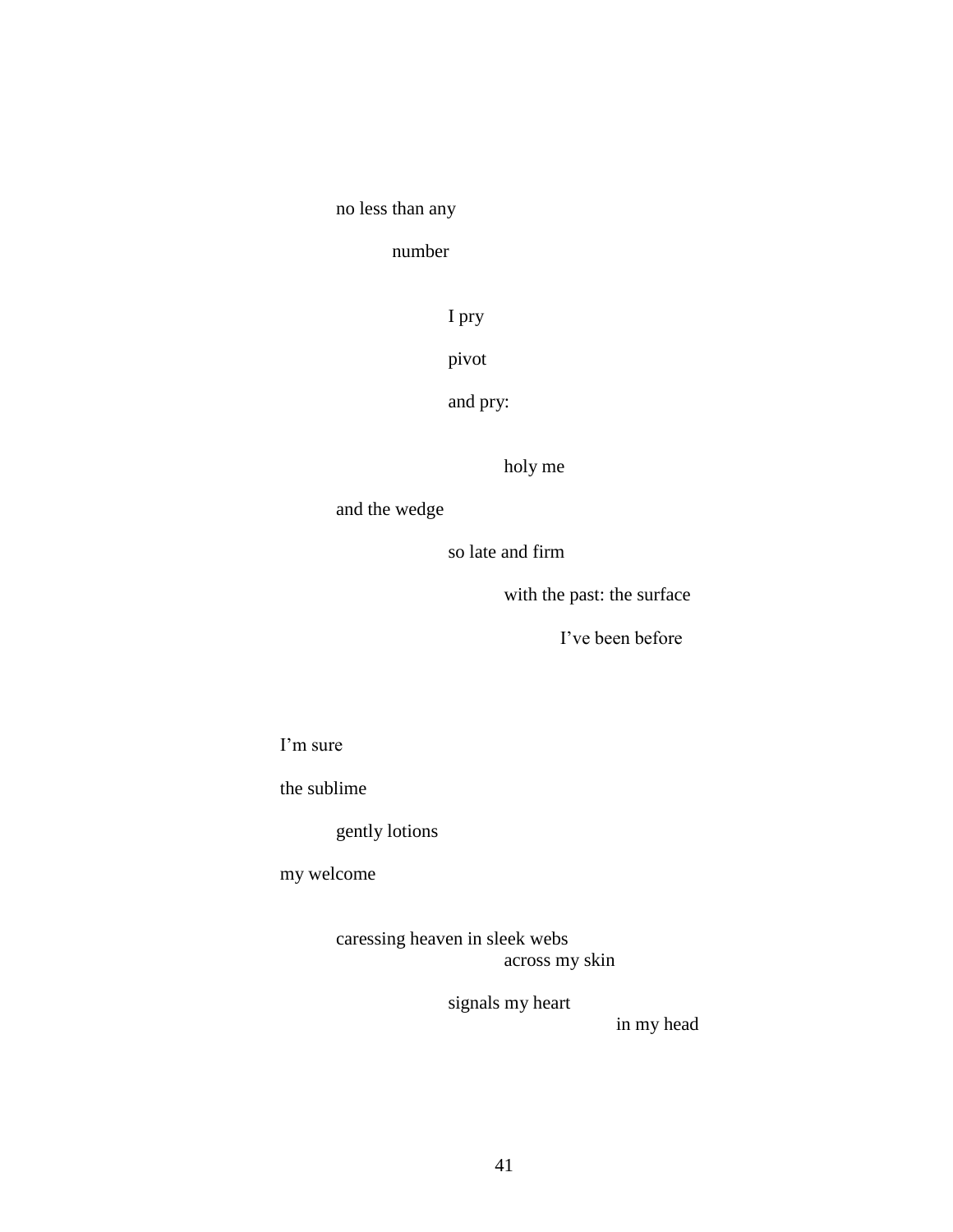*A Brief Note*

we brought the parts from somewhere else

sharing them in architecture: supple grids

along the clean bridge which spoke

with beautiful legs

we'll end up there

sewn by horizontal prisms

graciously trusting the corpse: a new beginning:

> a harbor a milestone repeating

healing time backwards and forwards evenly

spoiled by its homeless rays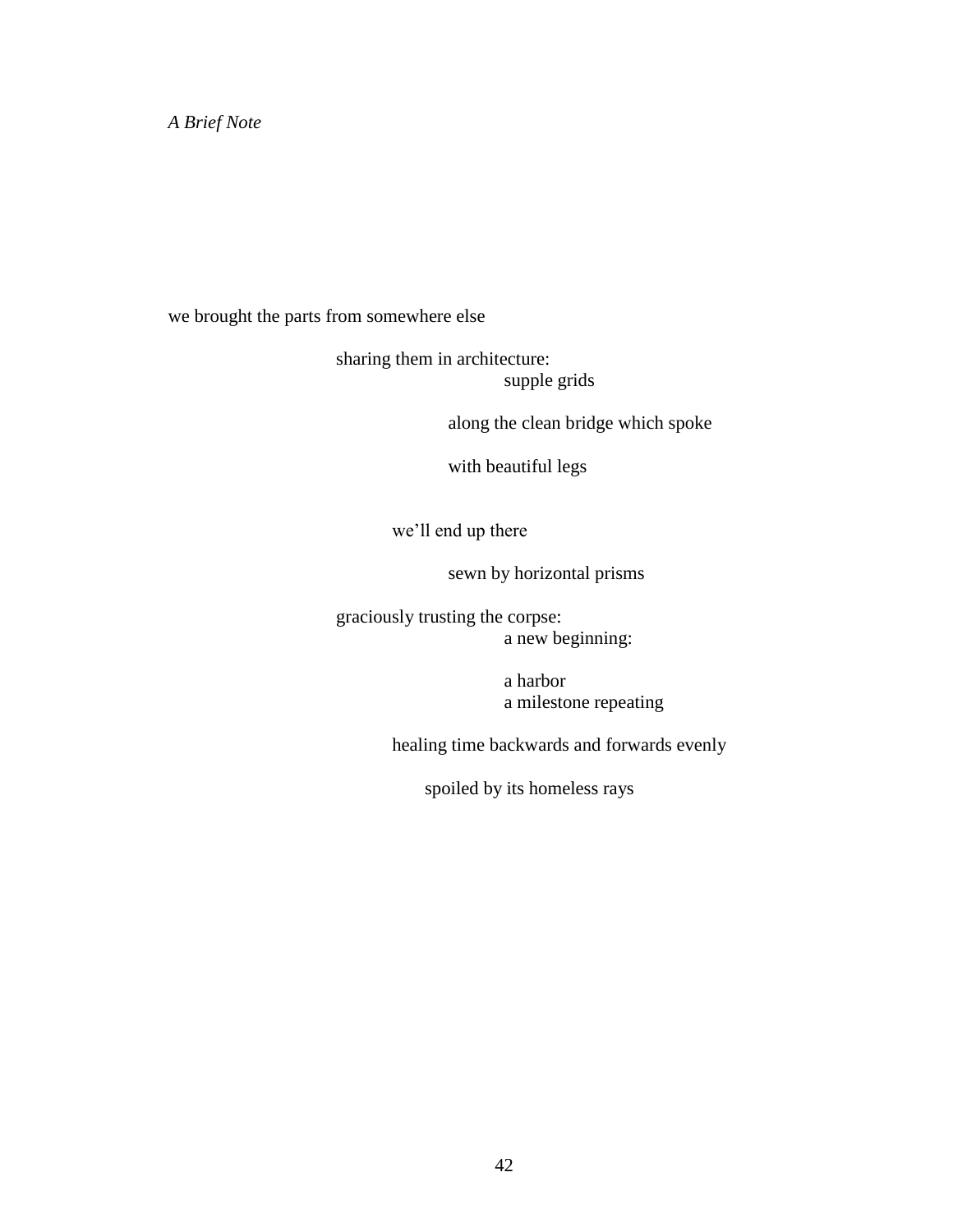trust this science and answer the absence<br>of the ground: solo: of the ground:

the clarinets of the perfect god

I meant to salute alone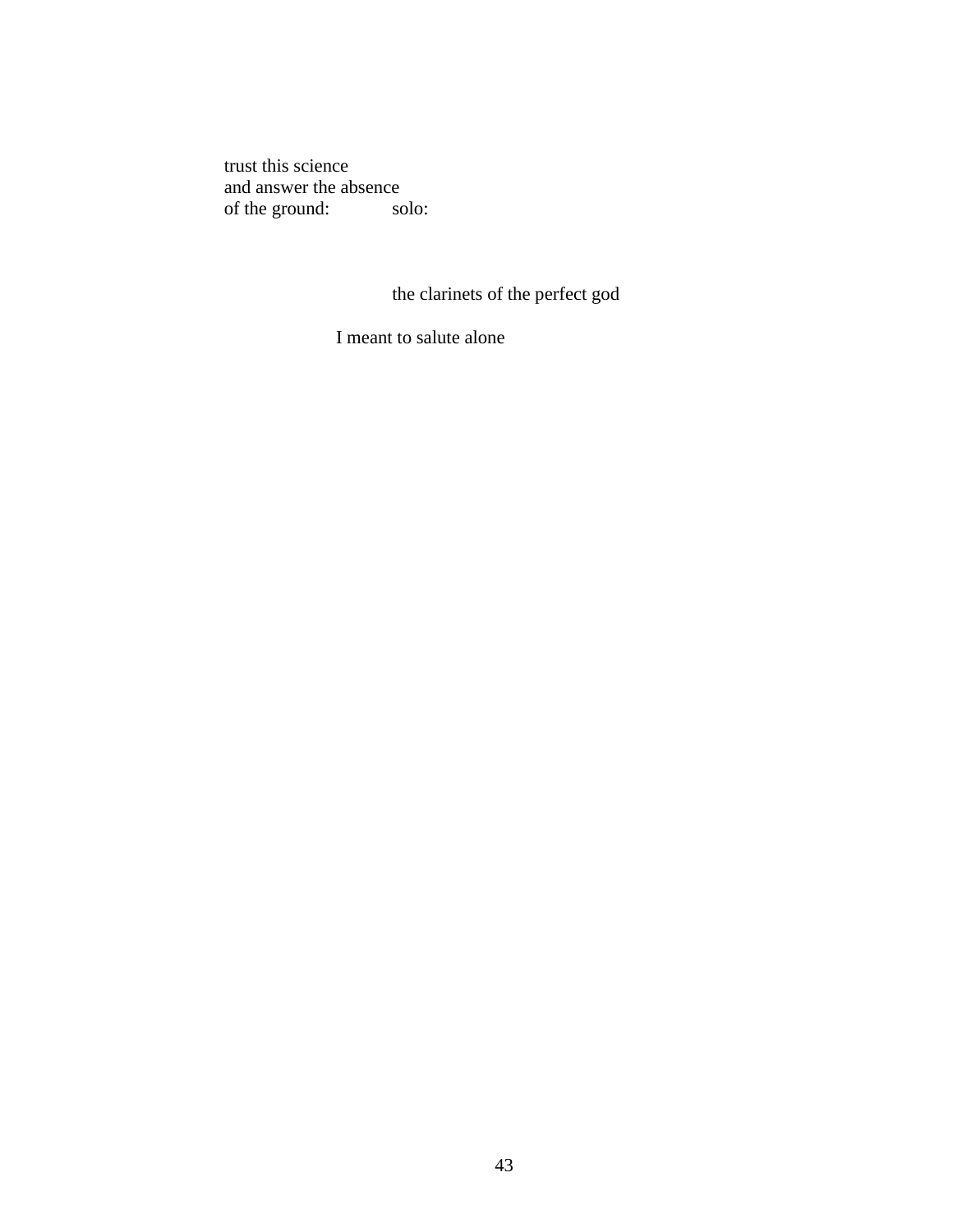see me.

I like the love

I proudly accept

my value:

THE LANGUAGE: half apple

# in triumph with the LIGHT AND LIGHTER

the medallion

soft and gooey now!

speak no further of my prizeworthy flesh:

this new flesh

elevates me in providential

summits!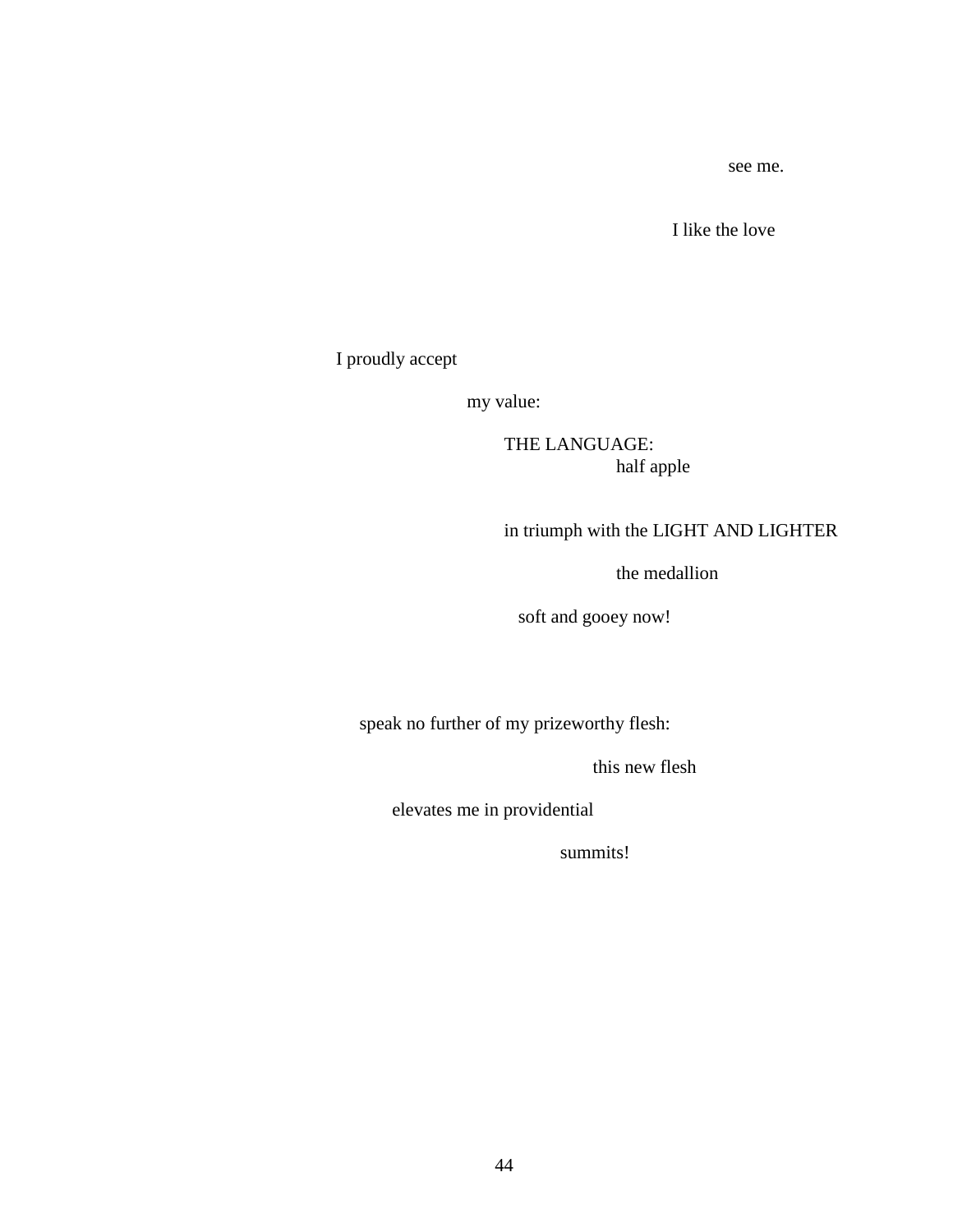however curiously I began

#### my name

I began to hold it

always the relief

waned in stationary eddies

hard red

sliced on the husk: juiced

flesh and newsprint gray

how the brief period

without amnesty

rang in jubilant bells!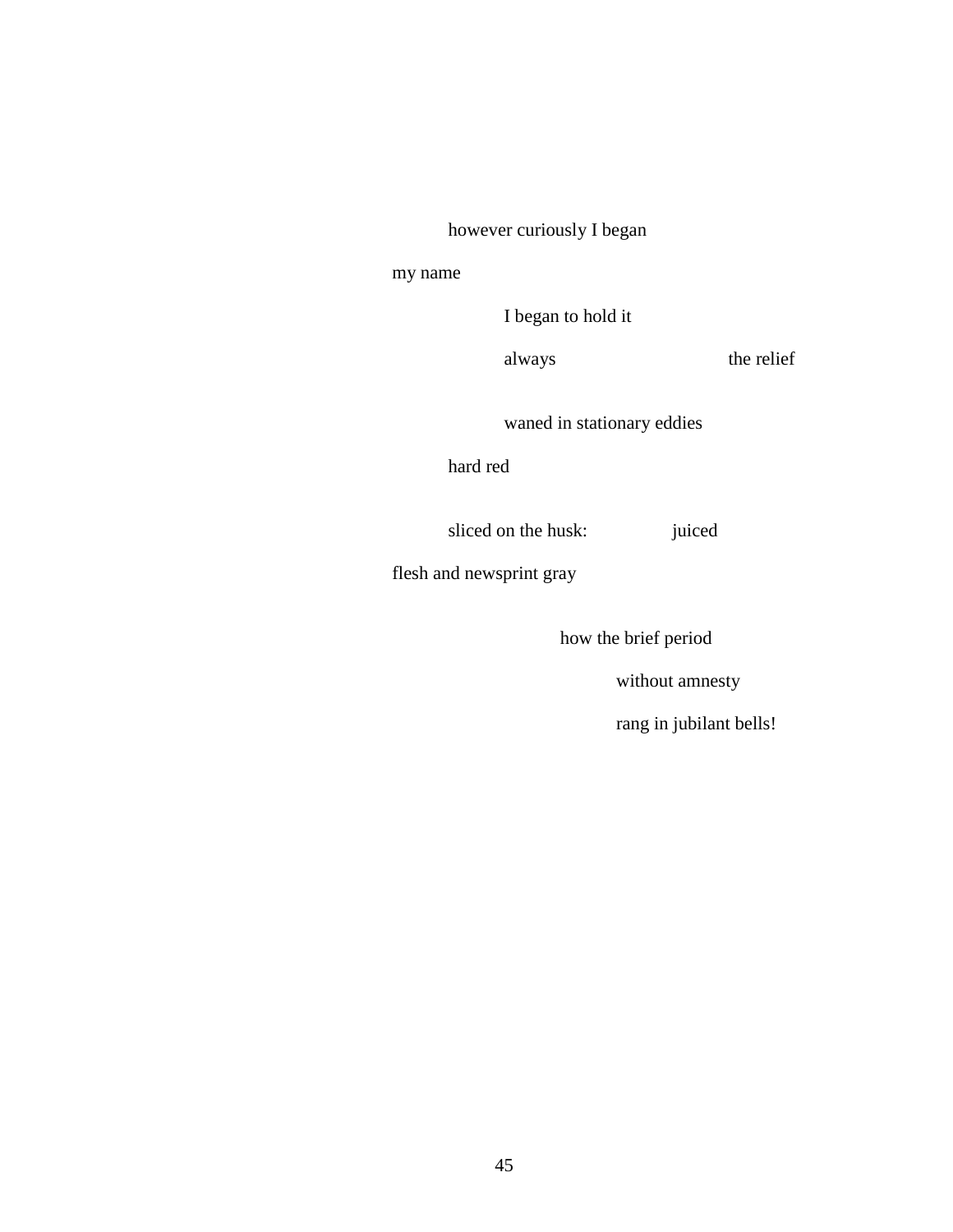# 3: Elliptics

I don't believe in infinity, I don't believe in finitude either. The result is awkward and so is the word "inevitablative."

- Lyn Hejinian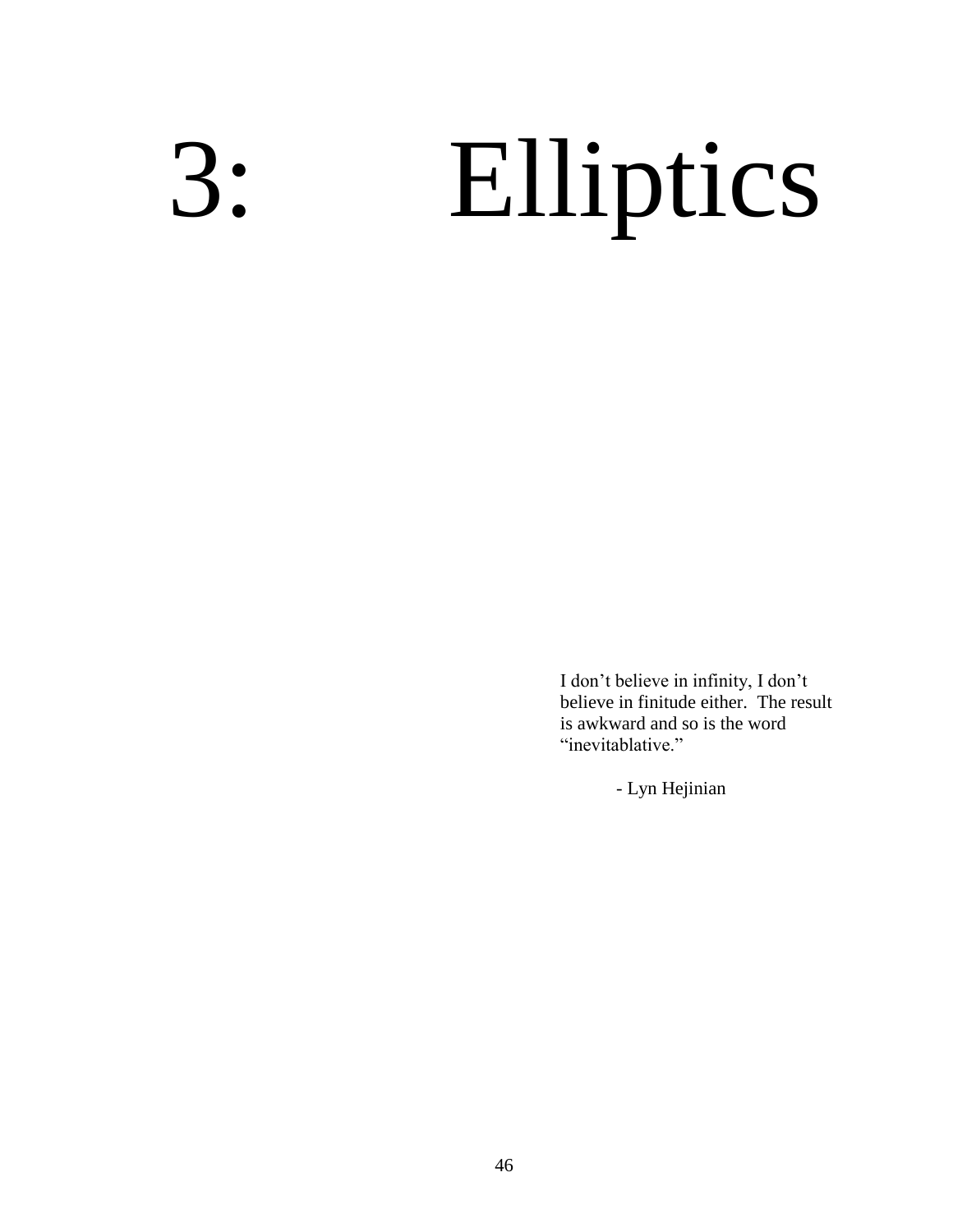It Licked Me

i want it to grow feathers i want its blackness back from other birds

there they go into the grass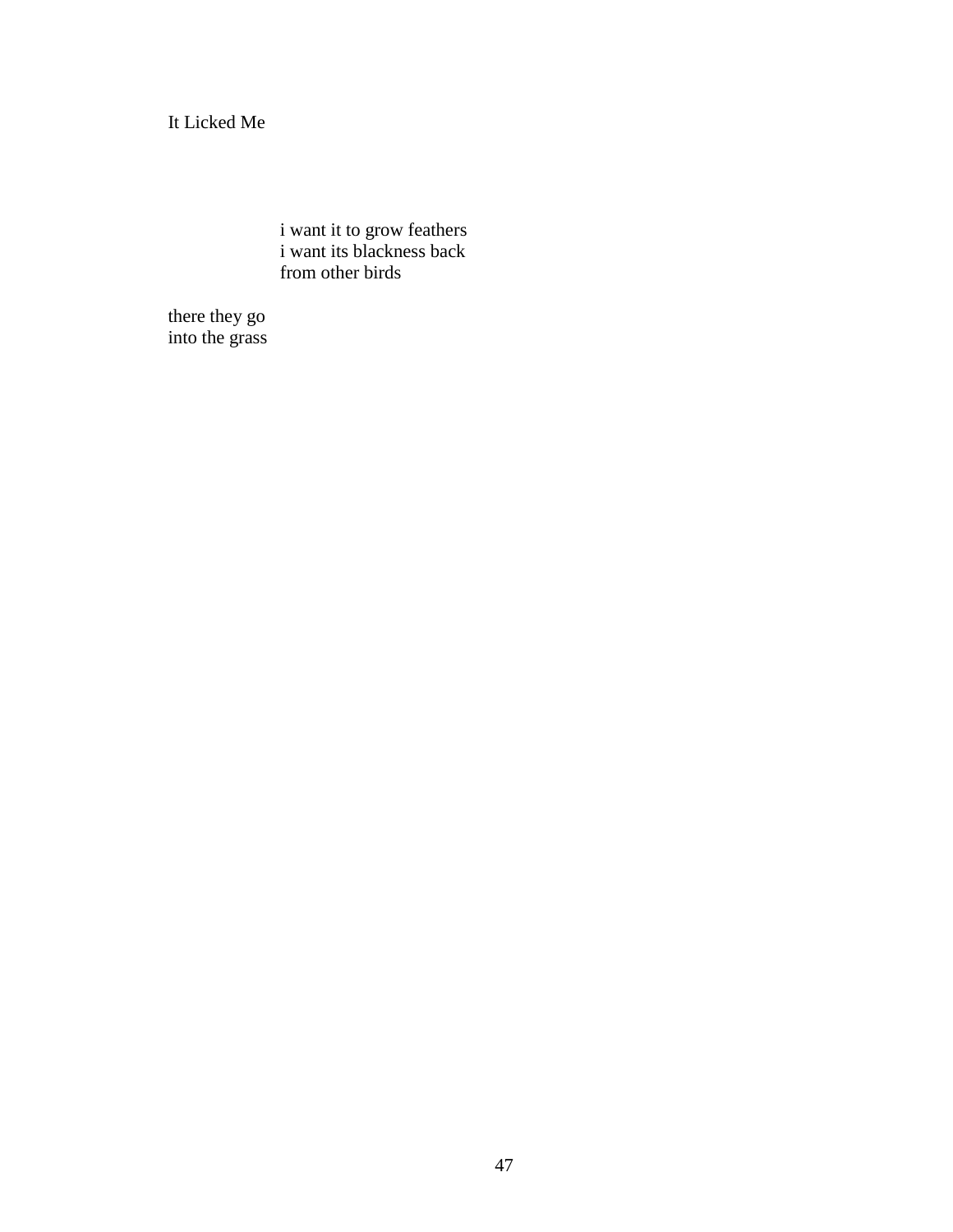Little Prom

as many fingers as the horizon so much sparkle next to trusty green

the sun brief sausage in the palms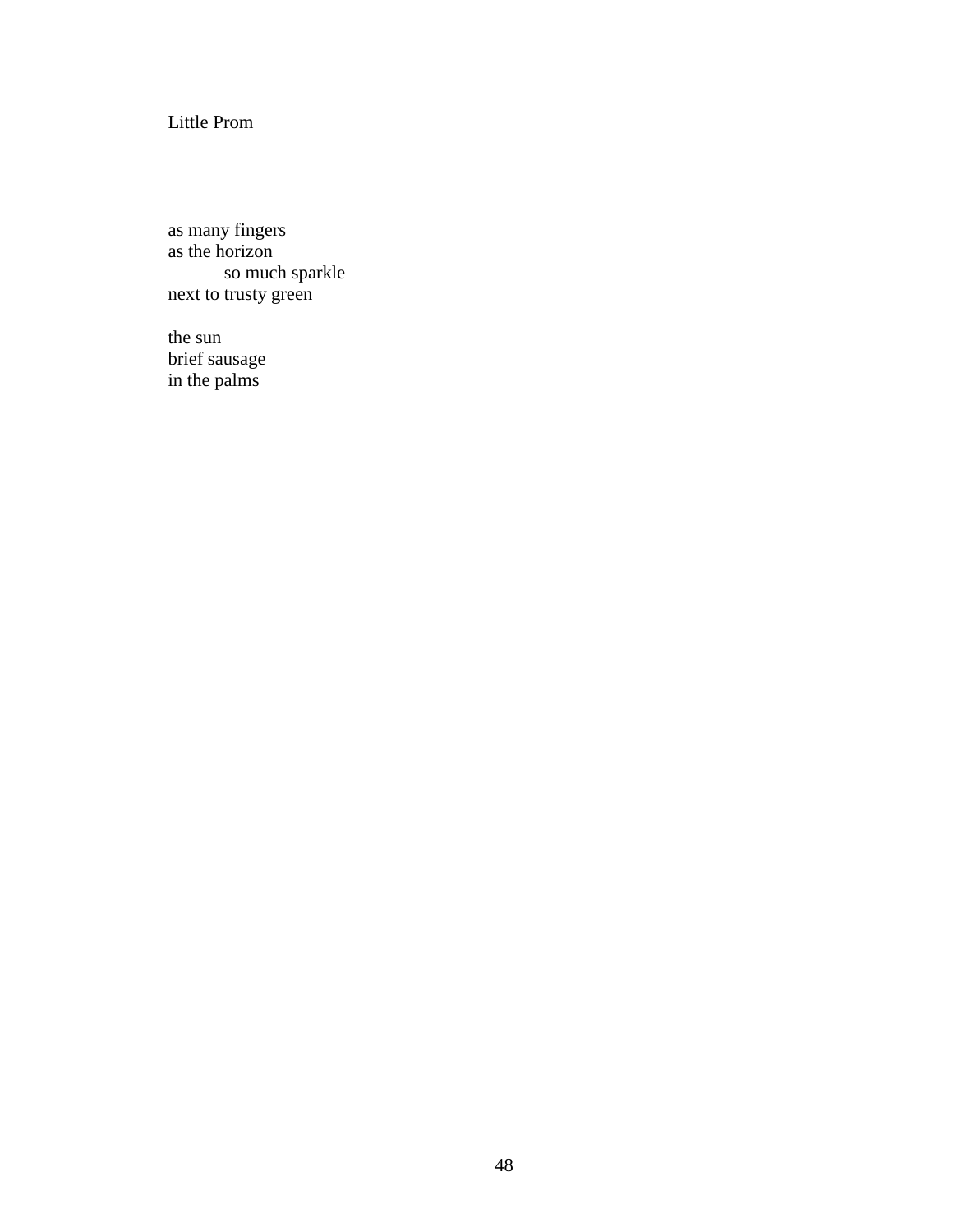# Away from the Window

a ball on the end of a stem and the stem dissolved by sight into brittle cream

harmless fire kids flopped cloth to chest on everybody's grass the eye patch on the arm of the hand pulsing the world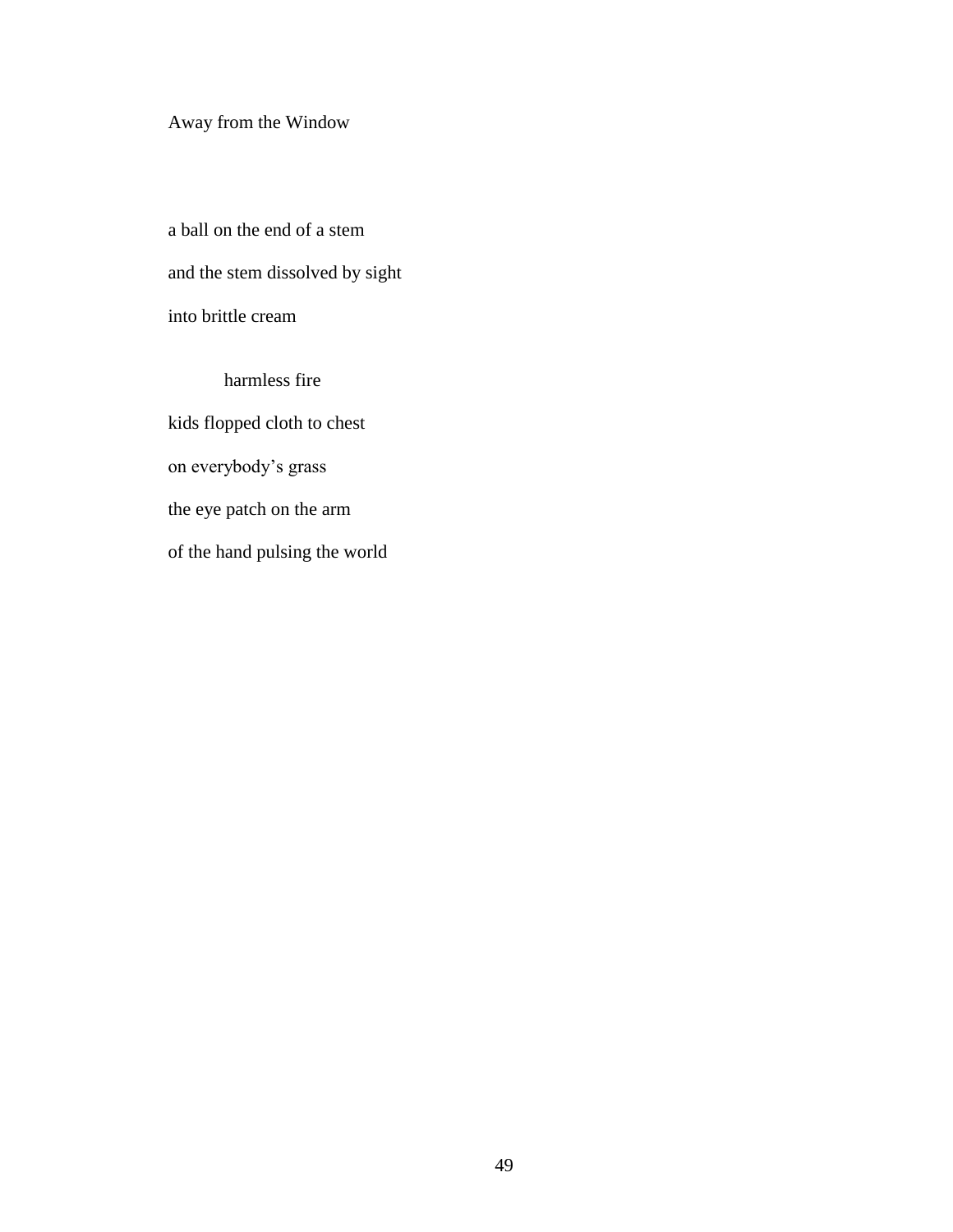#### Tribute / / / A Poetics

in no mood to tell time clouds collide and the system begins taking all our condoms and balloons to the place where they die: Reno

i am my mood and my weather sticks to satisfying apples and my mailman separates into a chorus of smiles

that's it the sky says: **Jacques** 

what a whistle to come home leaving the company of mothers the roots that wave in my body the simple jesus action boom sonnet boom sonic grouping cheese plates cheddar everywhere arranged in slices fine and fat

yes reno yes wheat bread yes style and eating the patio with my socks off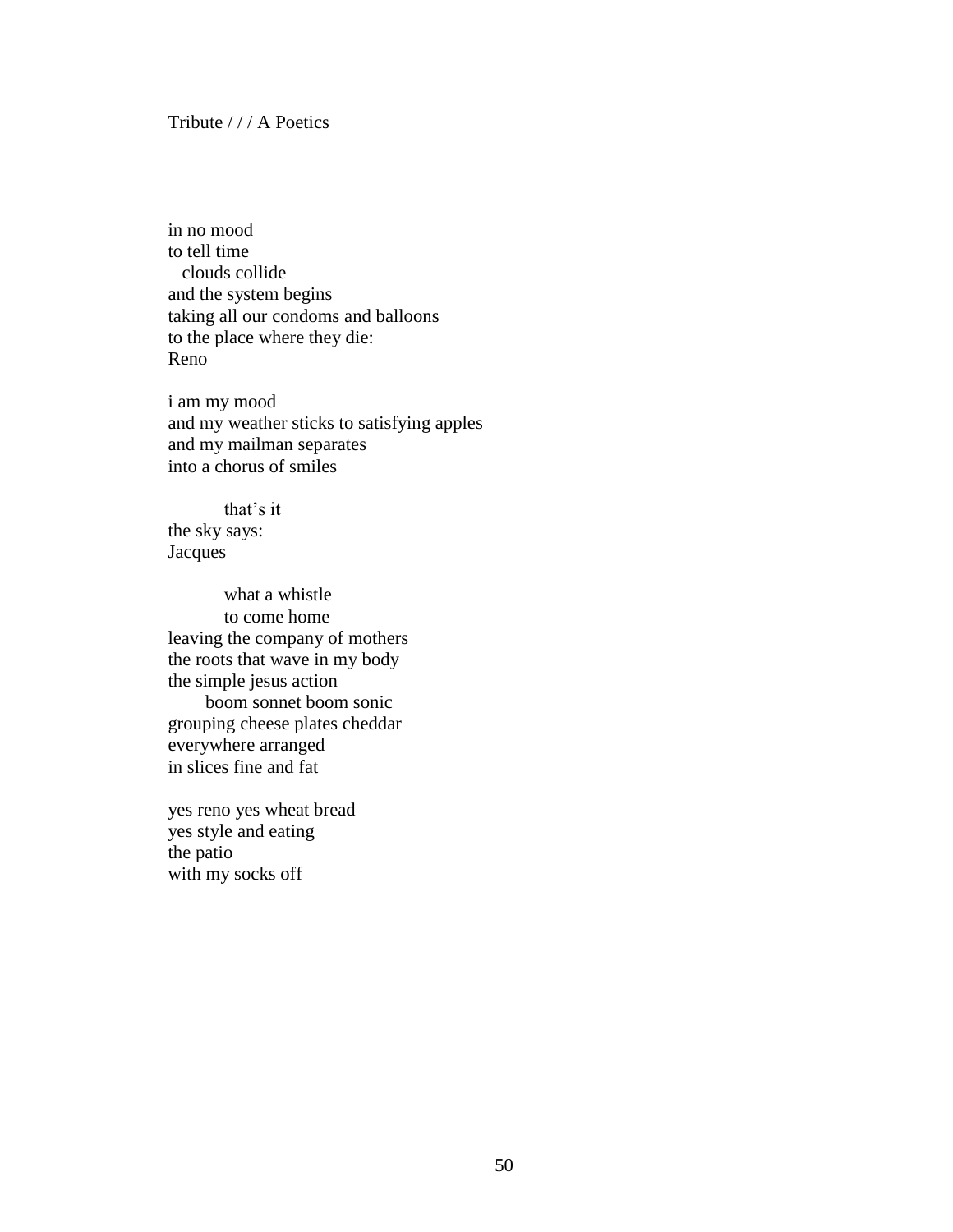Pilgrim

mother in tender summits plunged deep into juice

my other joys take me home when they still come

 i'm deep and deeper still clearly stiff and soaked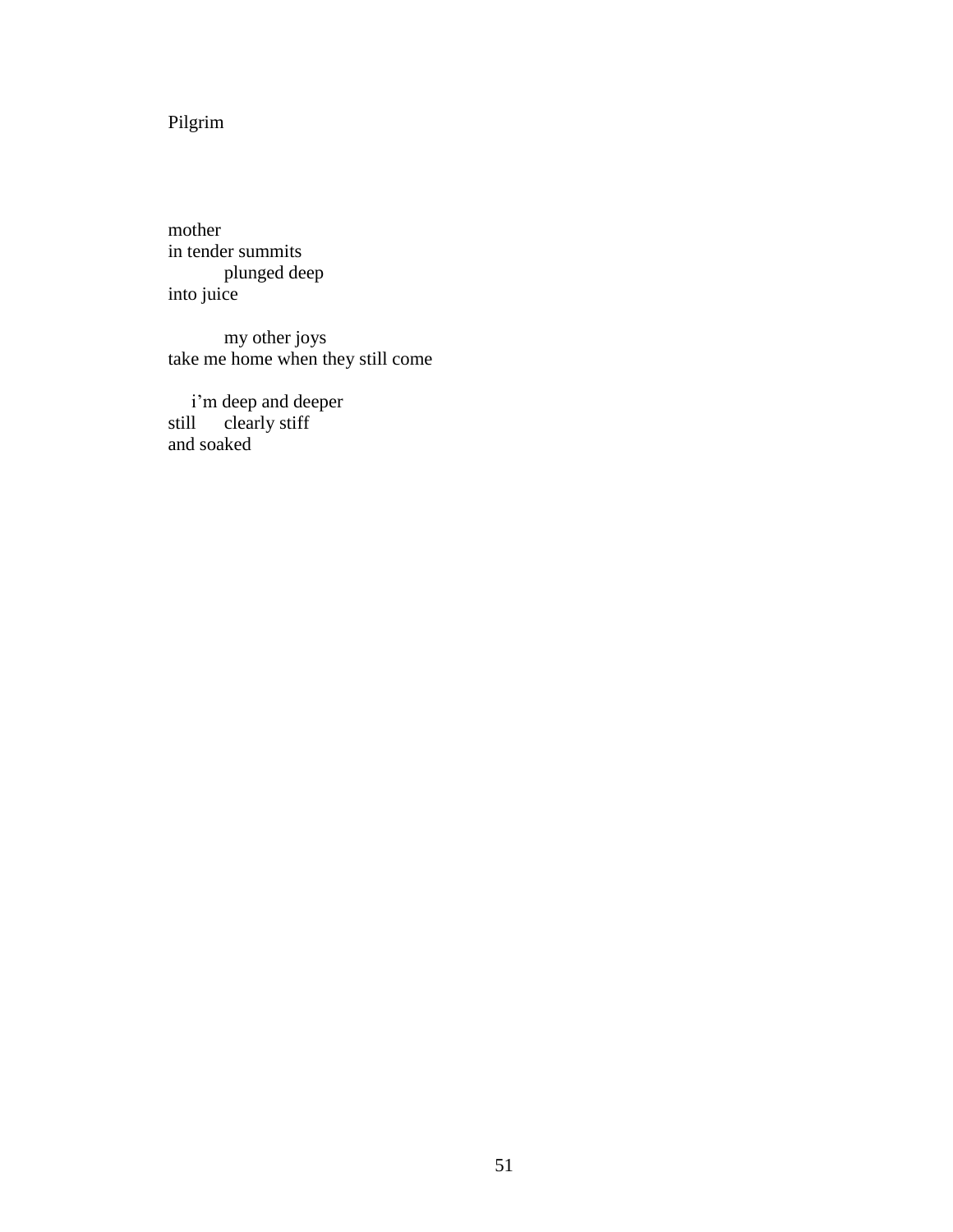My Soul / / / A Poetics

i am truly flute the woodwinds i remember and the brass: god atoms slip in straight waves barely enough to streak and become whole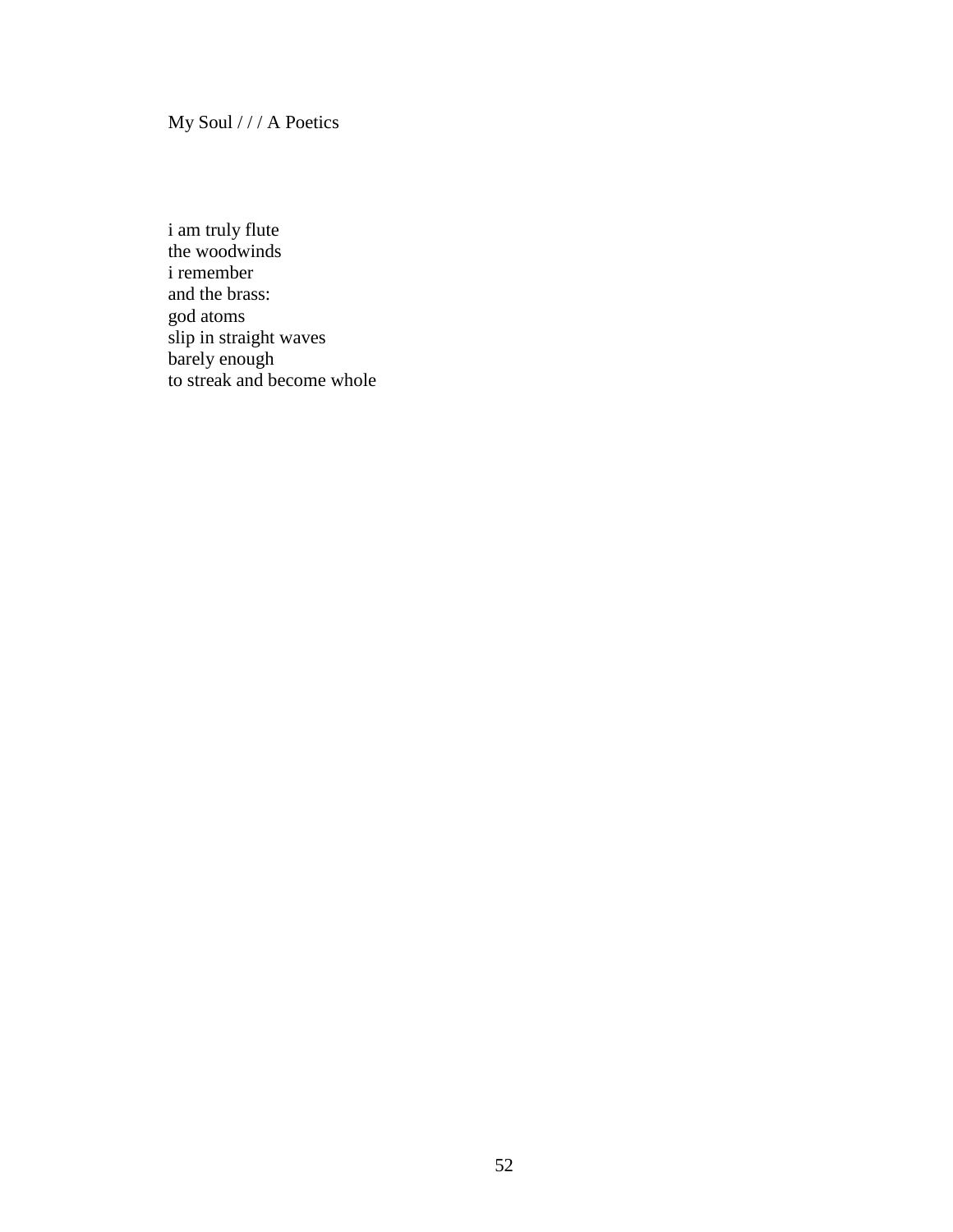#### Relief / / / A Poetics

a marble with wings and i'm next to nothing come coating each raindrop with silver i pray the sun will laugh once the sun gets a job

can i summon the interrupted sand where turnips grow? please let this river end in paradise please chew this bark to a pulp build a pew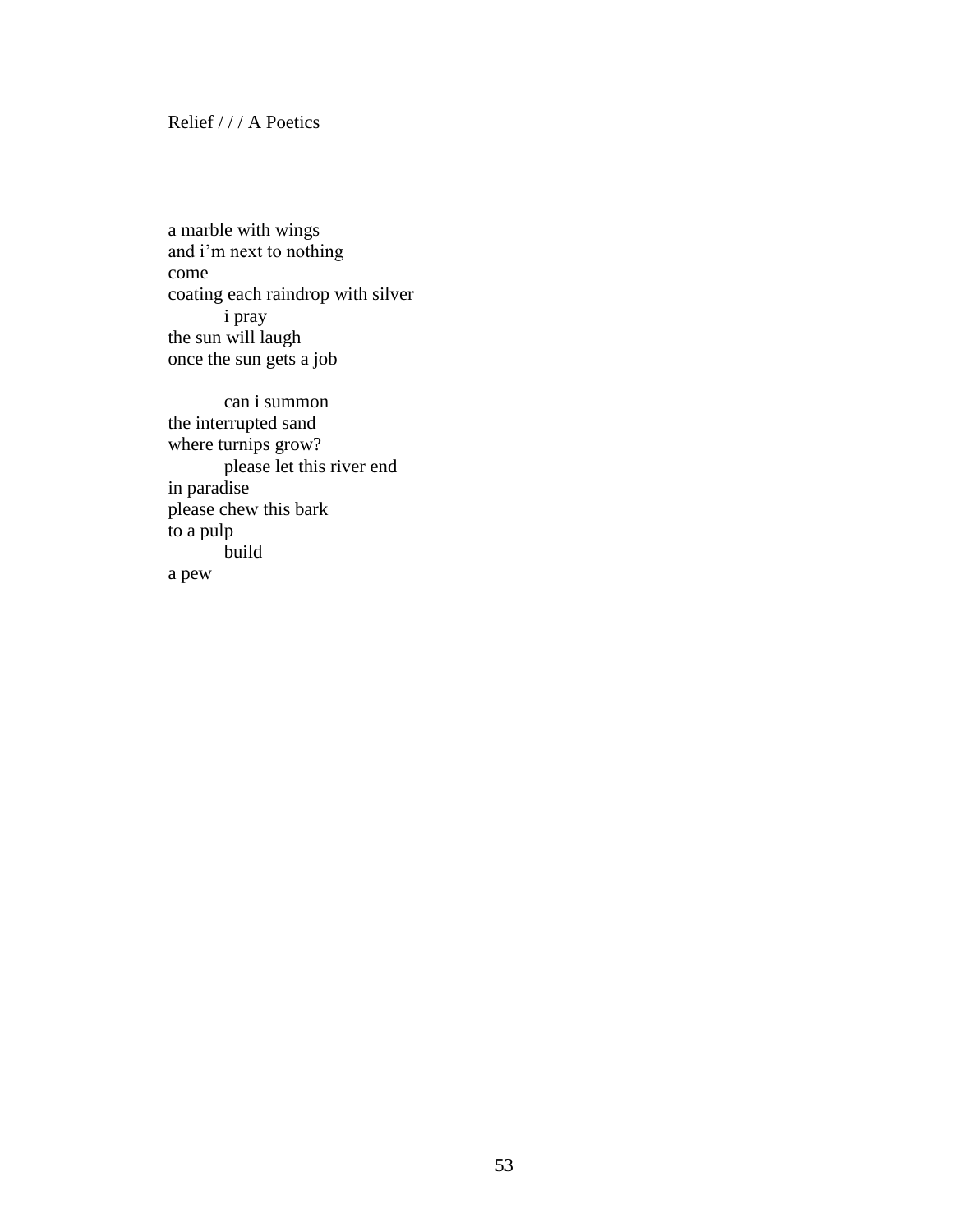the trailheads marked by a tongue behind everybody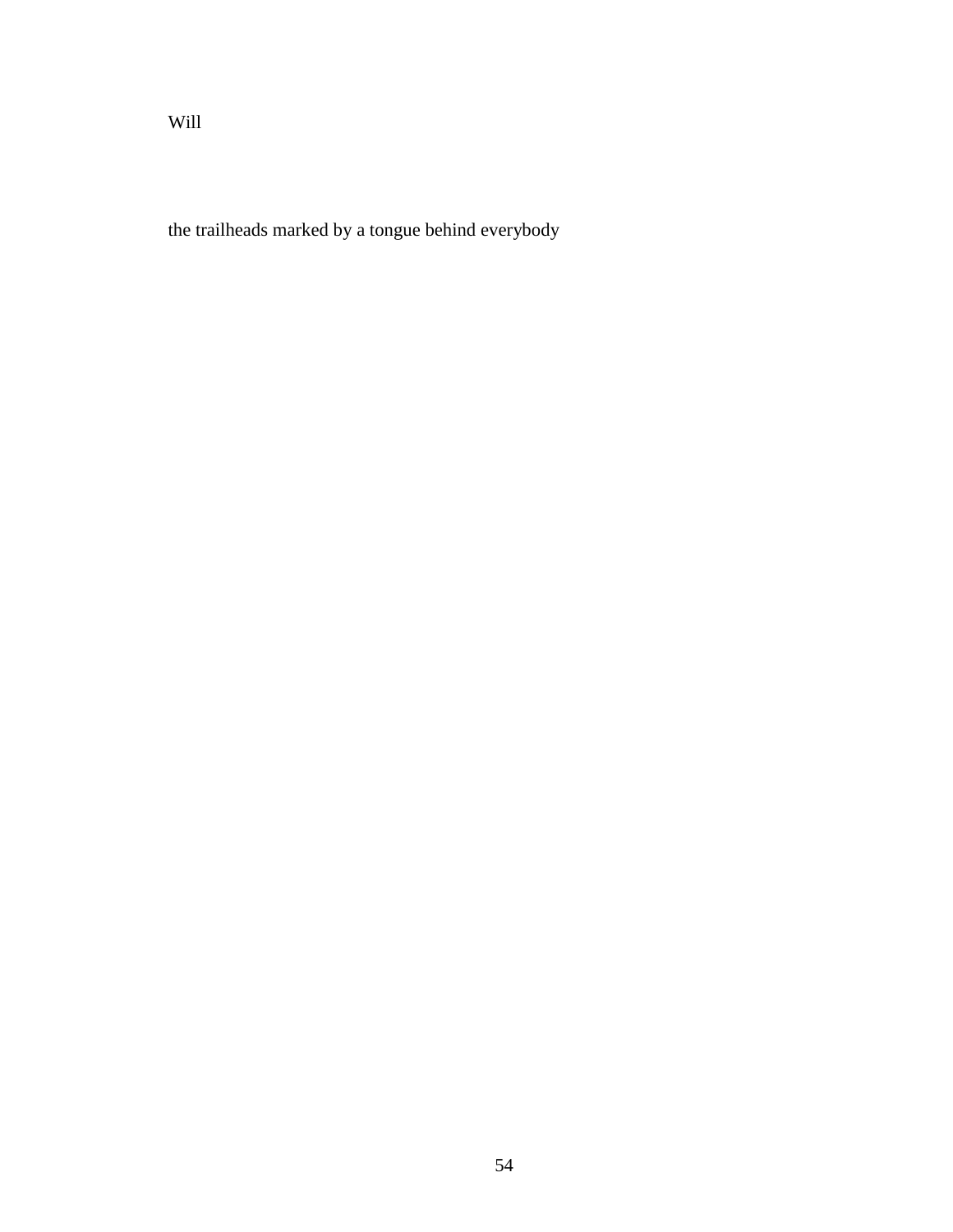The Bronze Morrison

i pinned the lawnmower's blades back in a saxon weave :

it is beautiful to say it happened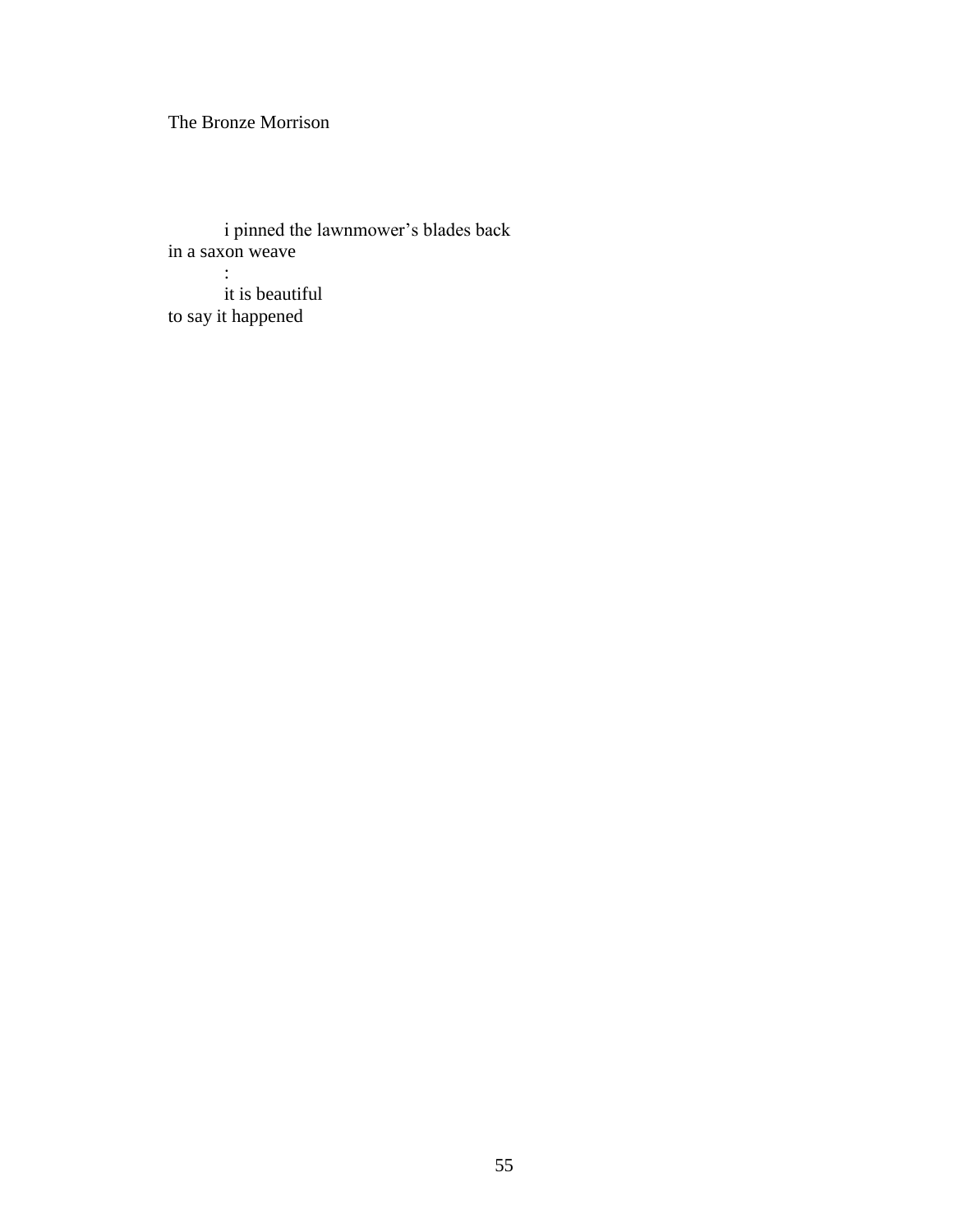Breaking Waves

I lost the precious thing, her tint, her soul, the voice I locked on to, attention over the blue and bothered screen. Reach softly. Borrow the night once, give it back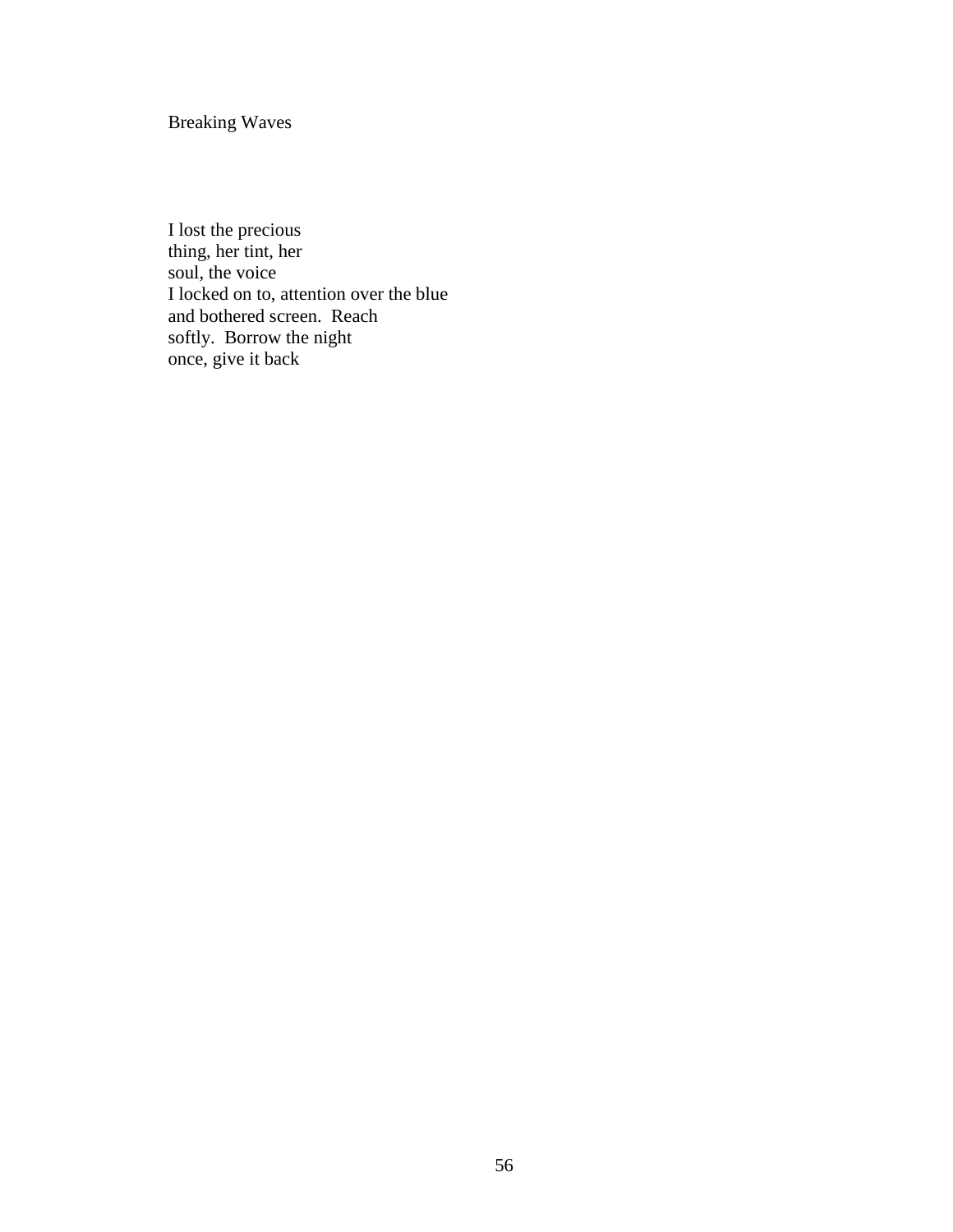News / / / A Poetics

out of advice the plastic knife the dead bird and ventilation all nod at me to write little aphid in the wisps of my leg instantly dead and the silence broken by the tongueless building the skyless birds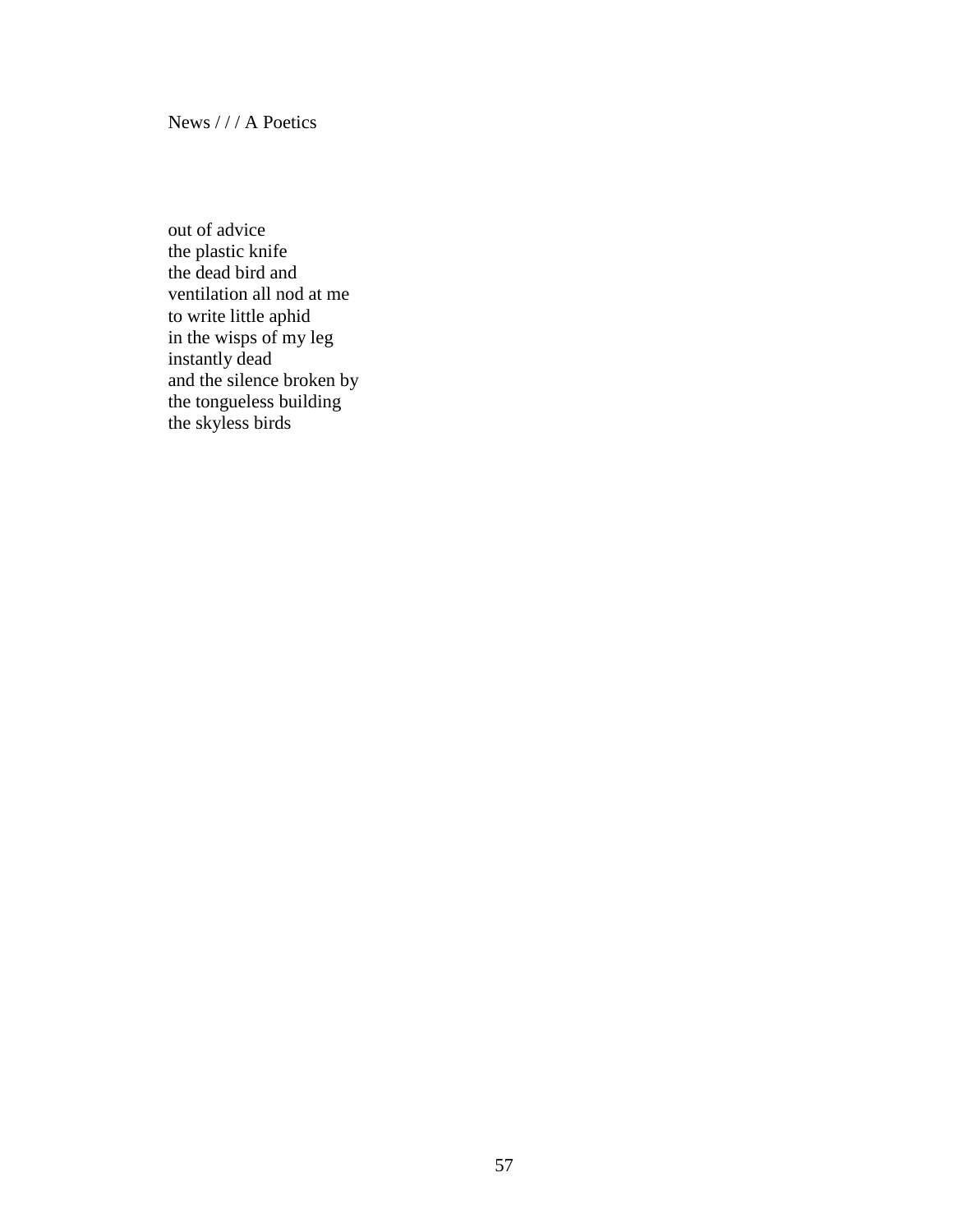Species: Star

i soften the soft light on the soft house and i live

fatherless and motherless too i harbor dread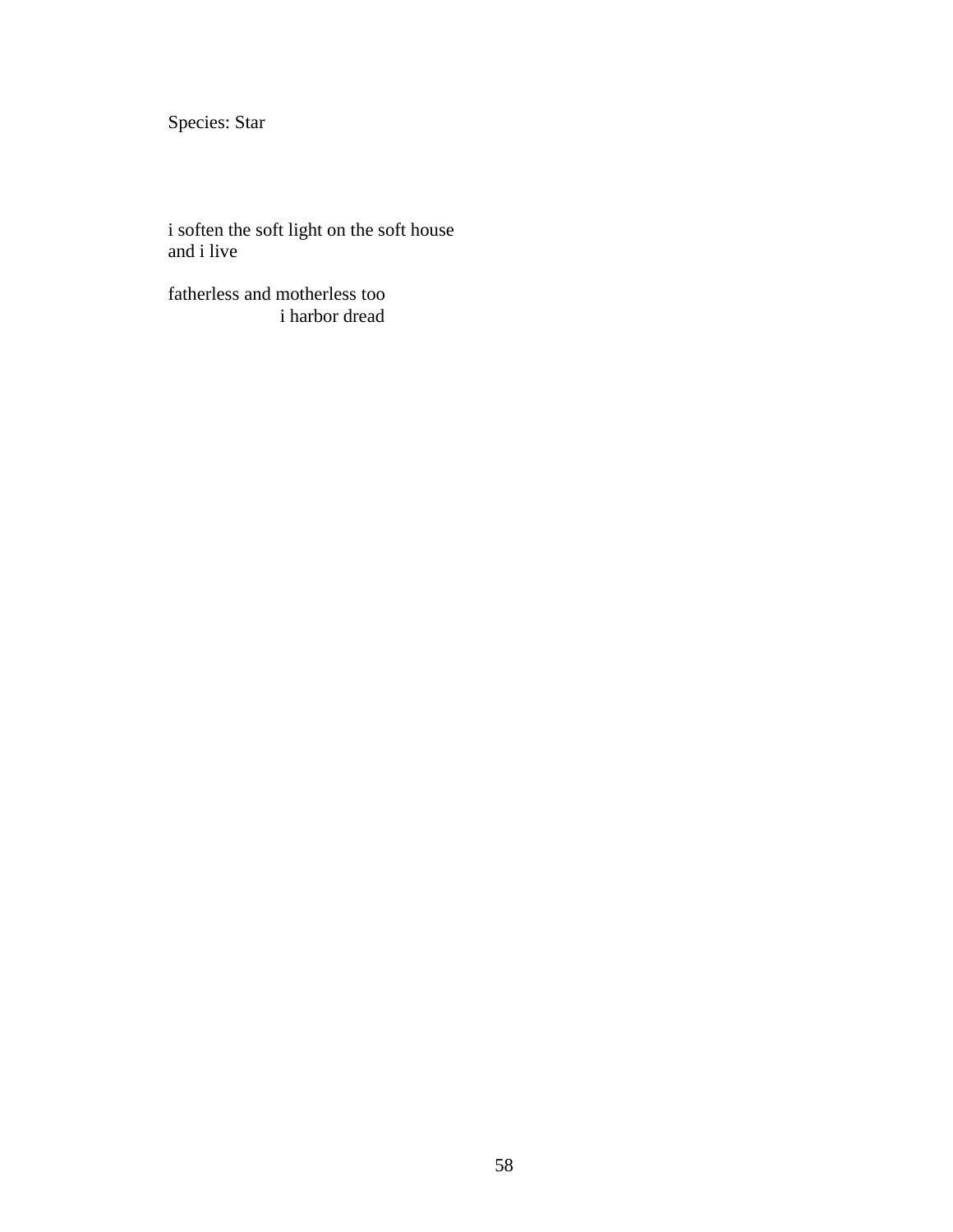#### The Prize / / / A Poetics

my lineage my pigments with rainwater my atrium curling into the razor ready for the spoon

now doorway now patio now an arrow and phone halved barrels catch light in red spray by the road

 dogear paradise and i'll return to ease my ascension under heaven's vanishing arch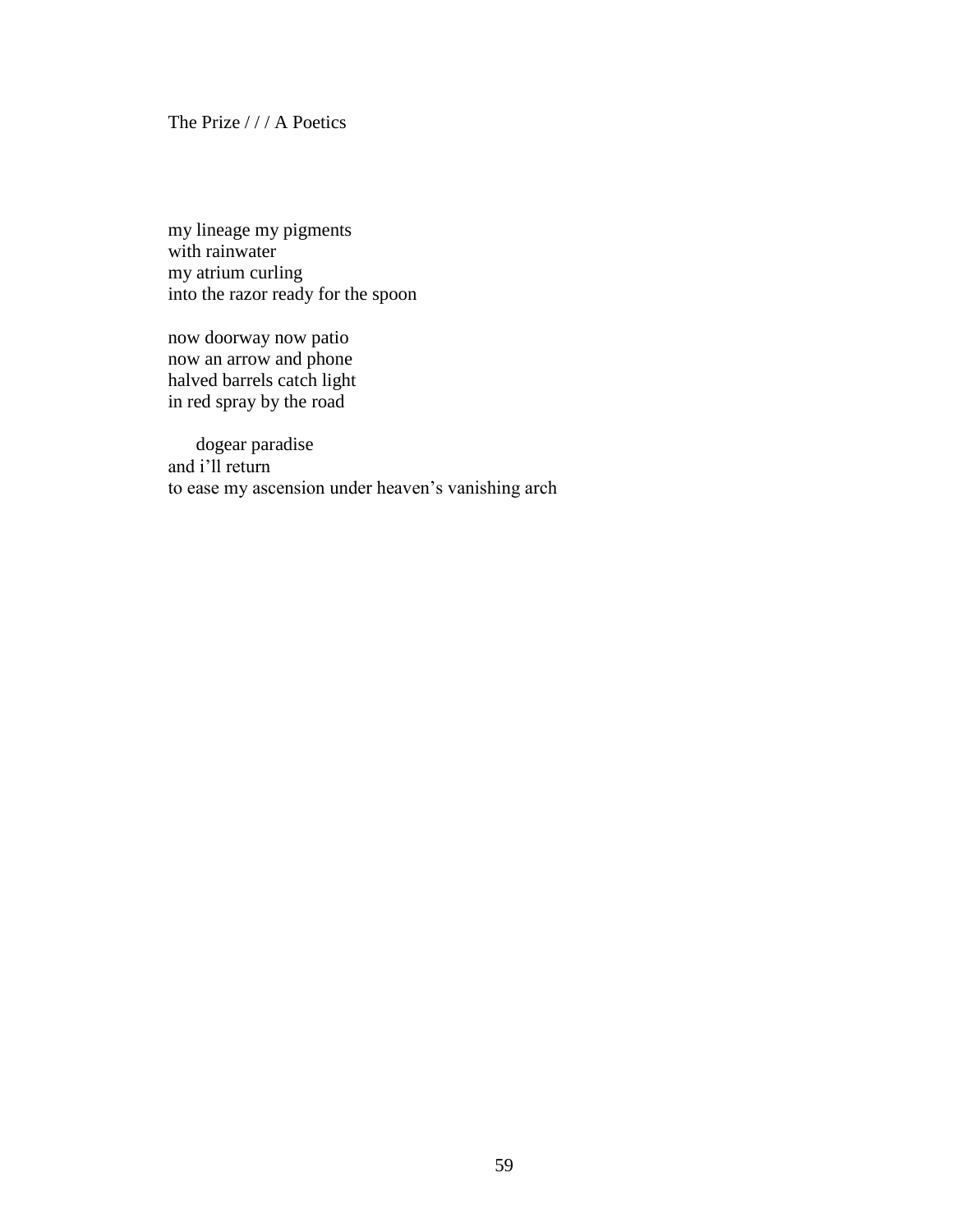Quietly Home

or one eyebrow

i win and the great white leak in the great white roof thrones me in my bulb and splendor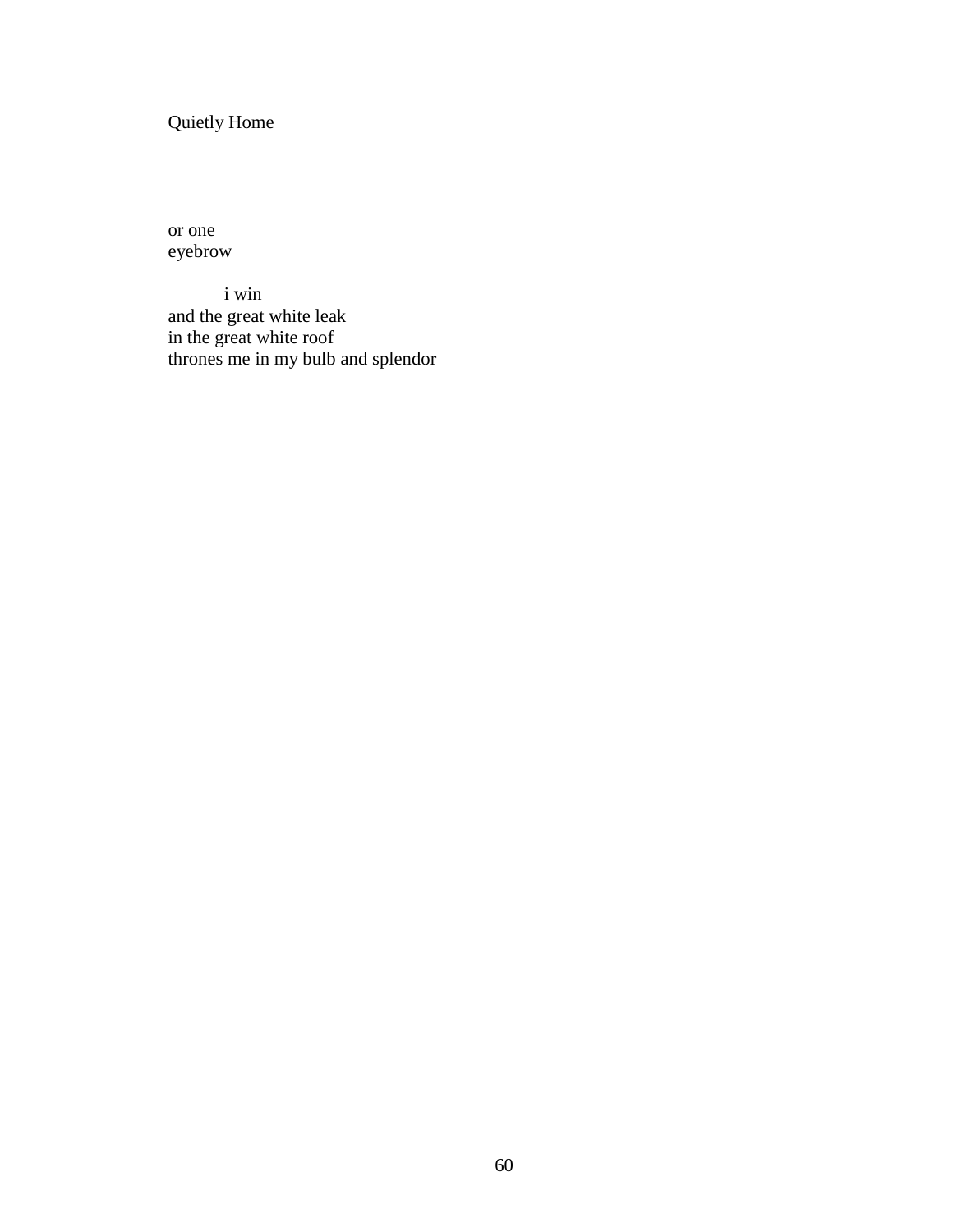a corner brightened

Joy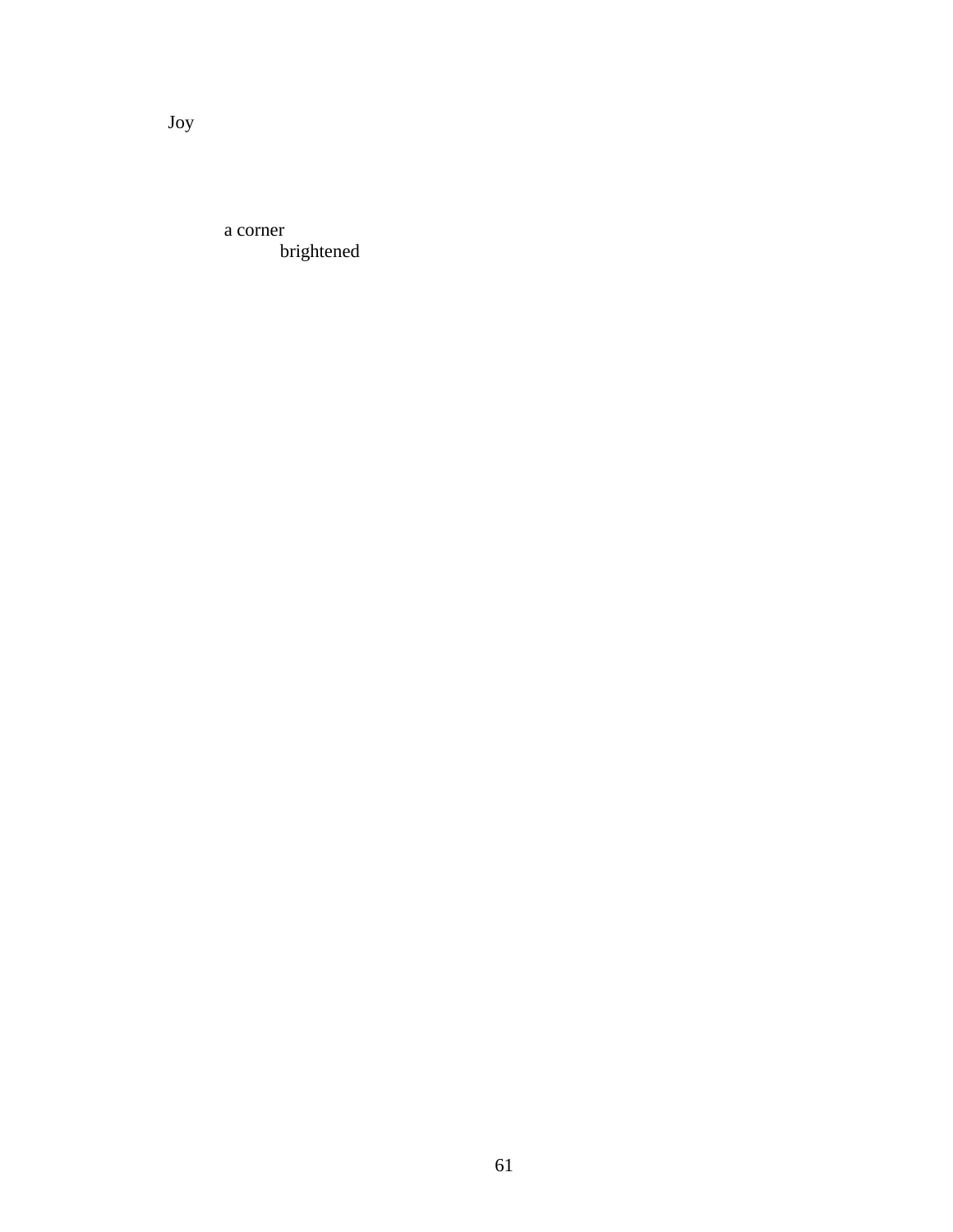The Edge Plunged in Autumn

to clip and seam afternoon flowers piercing earlier trees i already have more and can make it small which is joy

home: more outlets when i smash the gravity tucking my horizon into a string and a knob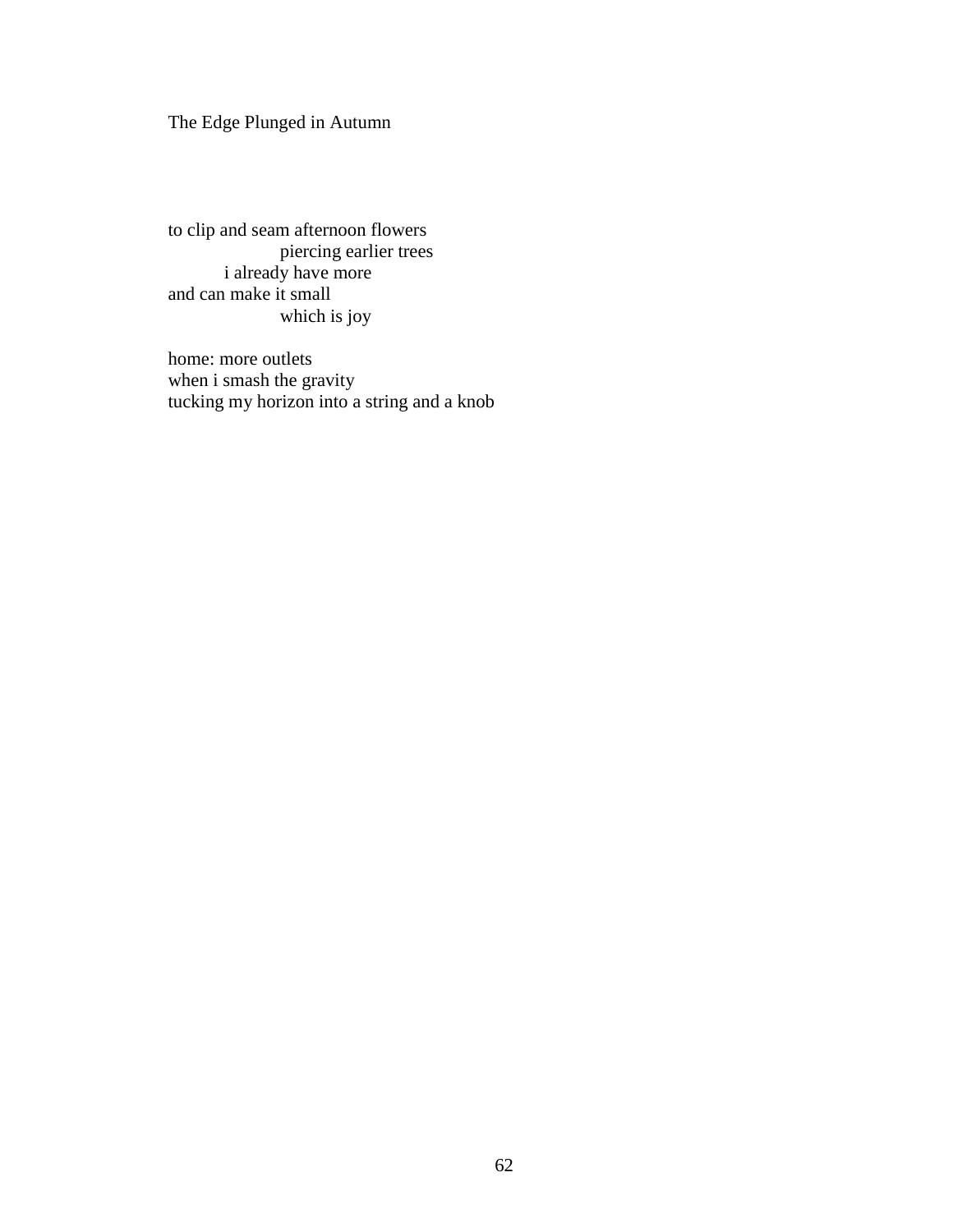# A Great Day to Remember What the Child Saw

i tie myself to an airplane i cook squash and it softens

i switch the sky an oboe's bright long light above the clouds  $$ long live my reed-splitting lips when i blow and curl my toes

werewolf moon my fluffy torch

wedged cheek to thigh i pulse and pattern with profit and i can open the rain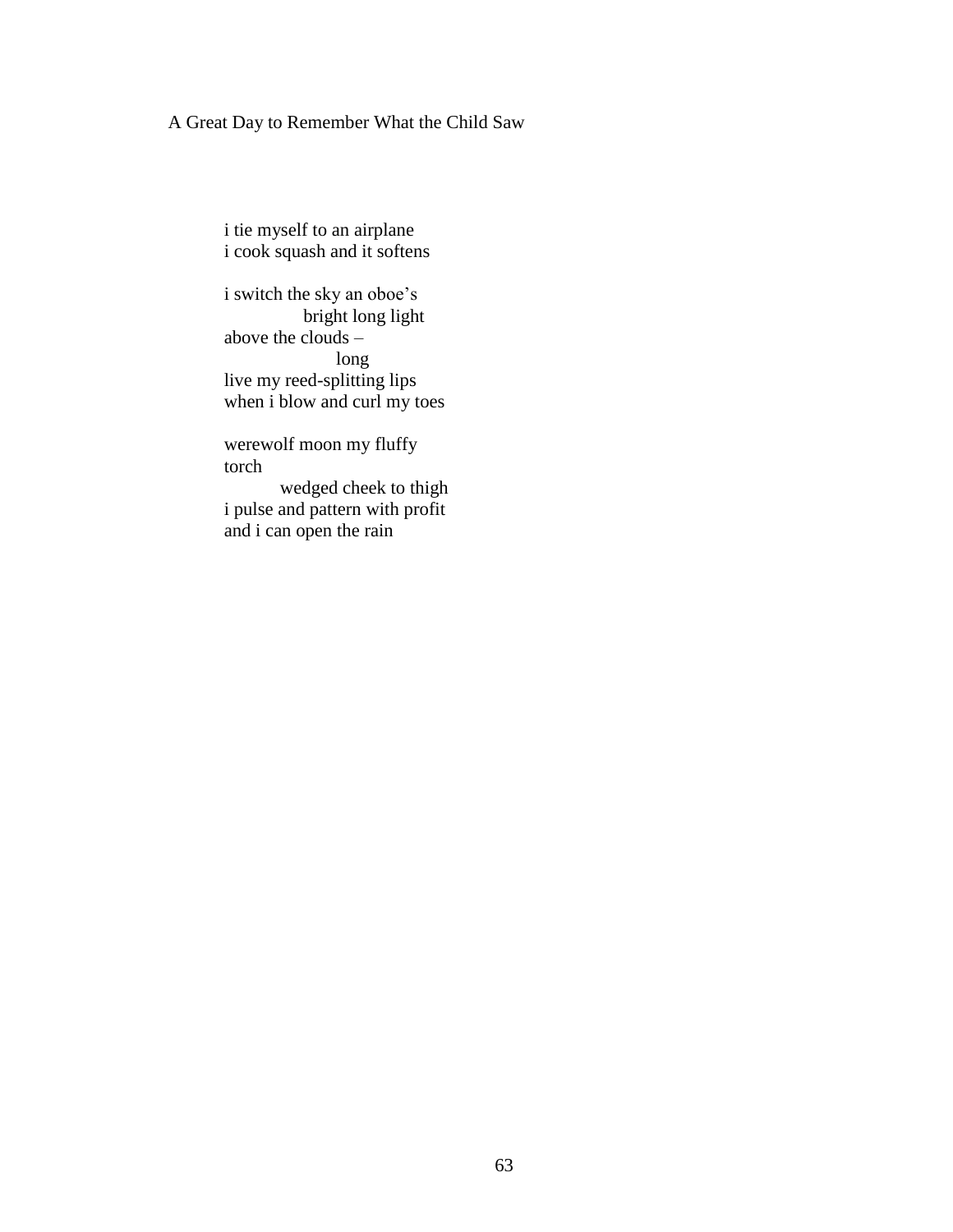For My Friends

when i arrive what's next after? porridge as in children's stories cuttlefish bandits overarching vowels and so the disaster gets better

last night i shouted "acrobat" and i was close to saying "carrot" thinking *carrot* i passed through cemetery after cemetery and for a change bought beer in tonapah